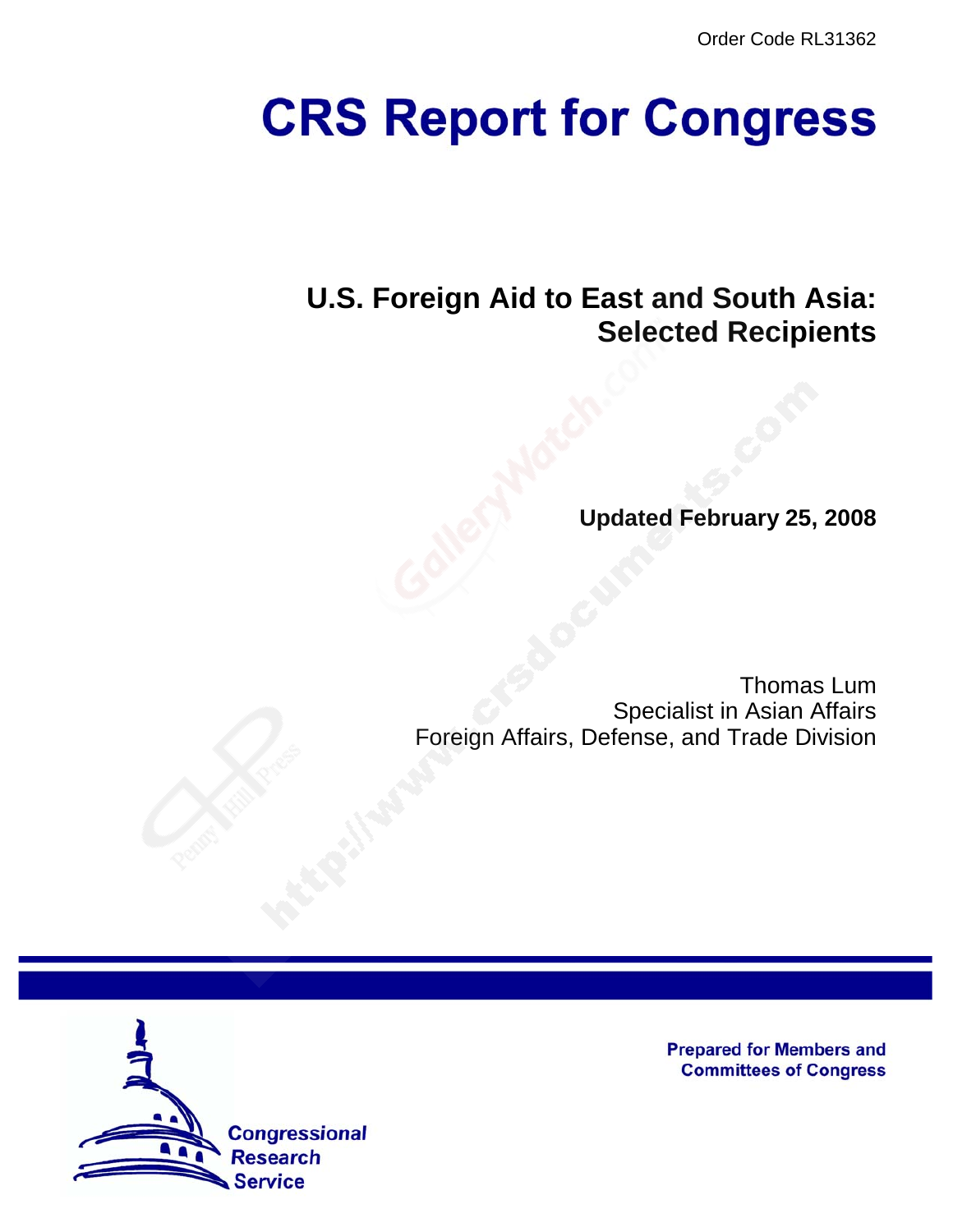## U.S. Foreign Aid to East and South Asia: Selected Recipients

#### **Summary**

This report analyzes annual budget justifications and legislation for foreign operations appropriations and discusses U.S. foreign aid trends, programs, and restrictions in 16 East Asian and South Asian countries. It does not cover aid to Pacific Island nations, North Korea, and Afghanistan. Country tables do not include assistance from U.S. State Department programs funded outside the foreign operations budget, such as educational and cultural exchange programs, and assistance from other departments and agencies.

Since the war on terrorism began in 2001 and the Millennium Challenge Account (MCA) and Global HIV/AIDS Initiative (GHAI) were launched in 2004, the United States has increased foreign aid spending dramatically in some regions, including East and South Asia. The United States has raised military, economic, and development assistance primarily for counterterrorism objectives in the East Asia-Pacific (EAP) and South Asia regions, with Pakistan, India, the Philippines, and Indonesia receiving the bulk of the increases. In 2007, the Bush Administration restructured U.S. foreign aid programs to better serve the goal of *transformational development*, which places greater emphasis on U.S. security and democracy building as the chief goals of foreign aid.

In the past decade, the United States government has restricted foreign assistance to many countries in East and South Asia in order to encourage democracy and respect for human rights. In response to the September 2006 military coup in Thailand, the Bush Administration suspended military and peacekeeping assistance pursuant to Section 508 of the Foreign Operations Appropriations Act. The Consolidated Appropriations Act for FY2008 (P.L. 110-161) placed human rights conditions upon portions of the U.S. military assistance grants to Indonesia, the Philippines, Pakistan, and Sri Lanka. Some sanctions have been waived or lifted. Since 2003, President Bush has annually exercised the waiver authority on couprelated sanctions against Pakistan. In 2005, the United States government resumed full military assistance to Indonesia, based upon the satisfaction of legislative conditions and national security grounds.

The FY2008 budget for the East Asian countries that are covered in this report represented a slight increase compared to FY2007. The FY2008 budget raised assistance to South Asian countries by 8%, according to estimates. The Consolidated Appropriations Act for FY2008 made some changes to the Administration's proposed funding levels. These revisions included additional ESF for democracy and humanitarian activities in Burma; funding for democracy, rule of law, and Tibet programs in China as well as U.S.-China educational exchanges; and increased Foreign Military Financing (FMF) for the Philippines. The Administration's budget request for FY2009 includes dramatic increases in Development Assistance for the following countries: Cambodia, East Timor, Indonesia, the Philippines, and Vietnam. The FY2009 budget would cut Foreign Military Financing for the Philippines by 50% and bolster law enforcement (INCLE) funding to Nepal. This report will be updated to reflect new data.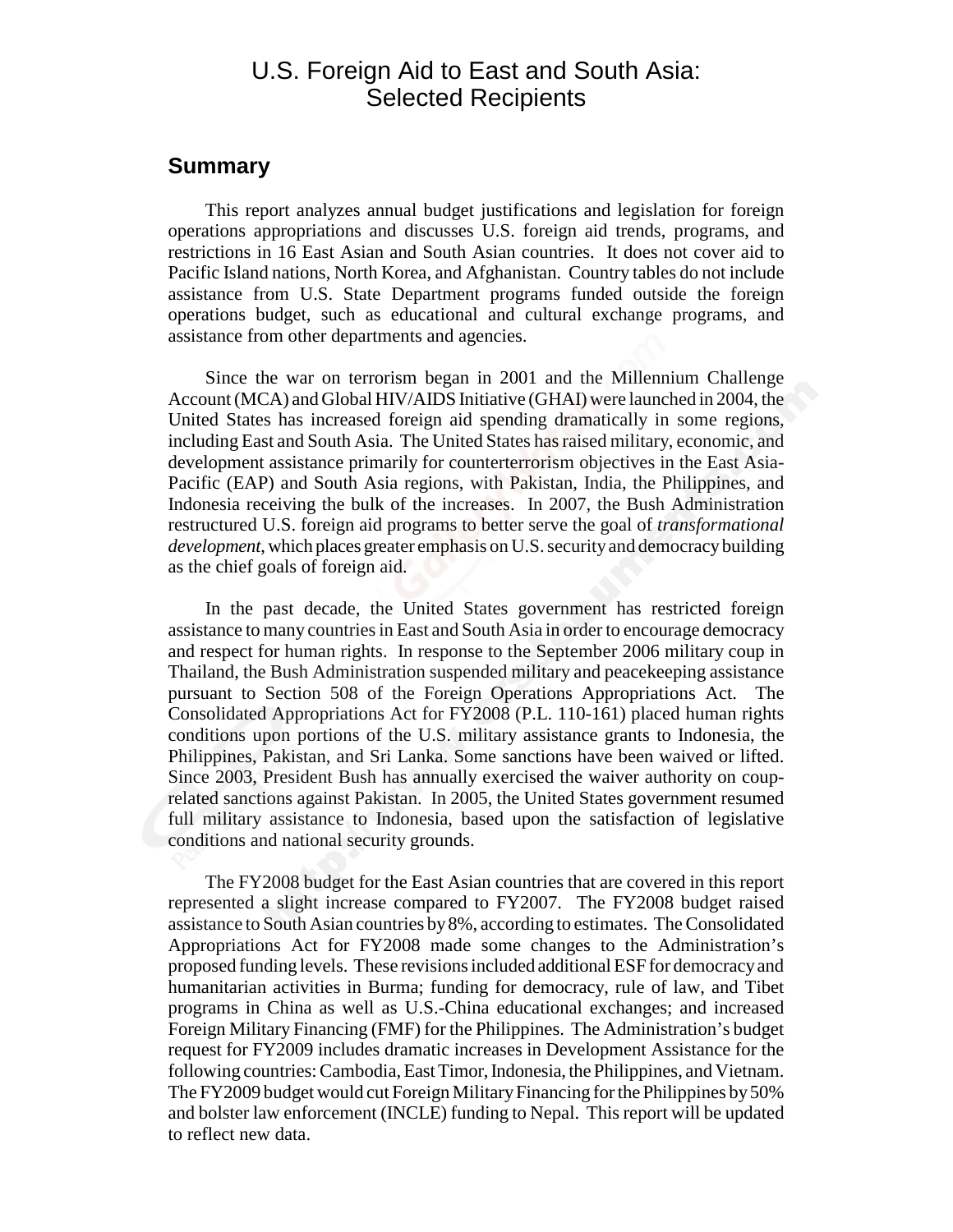## **Contents**

| The FY2008 Foreign Operations Appropriations Legislation  4 |  |
|-------------------------------------------------------------|--|
|                                                             |  |
|                                                             |  |
|                                                             |  |
|                                                             |  |
|                                                             |  |
|                                                             |  |
|                                                             |  |
| September 2006 Military Coup in Thailand  10                |  |
|                                                             |  |
|                                                             |  |
|                                                             |  |
|                                                             |  |
|                                                             |  |
|                                                             |  |
|                                                             |  |
|                                                             |  |
|                                                             |  |
|                                                             |  |
|                                                             |  |
|                                                             |  |
|                                                             |  |
|                                                             |  |
|                                                             |  |
| September 2006 Military Coup and U.S. Aid Sanctions 24      |  |
|                                                             |  |
|                                                             |  |
|                                                             |  |
|                                                             |  |
|                                                             |  |
|                                                             |  |
|                                                             |  |
|                                                             |  |
|                                                             |  |
|                                                             |  |
|                                                             |  |
|                                                             |  |
|                                                             |  |
|                                                             |  |
|                                                             |  |
|                                                             |  |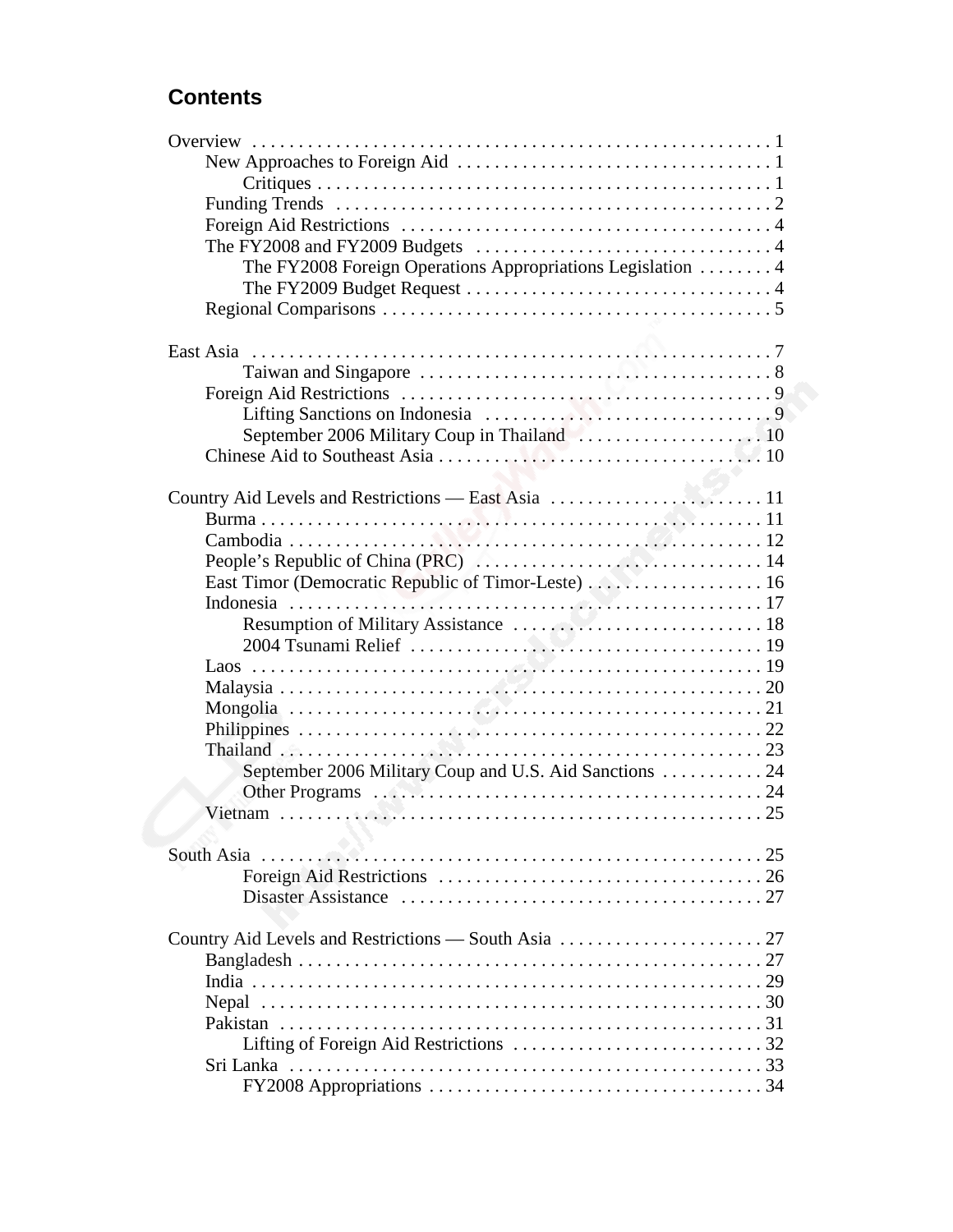| Appendix. Selected Acronyms for U.S. Foreign Aid |  |
|--------------------------------------------------|--|
|                                                  |  |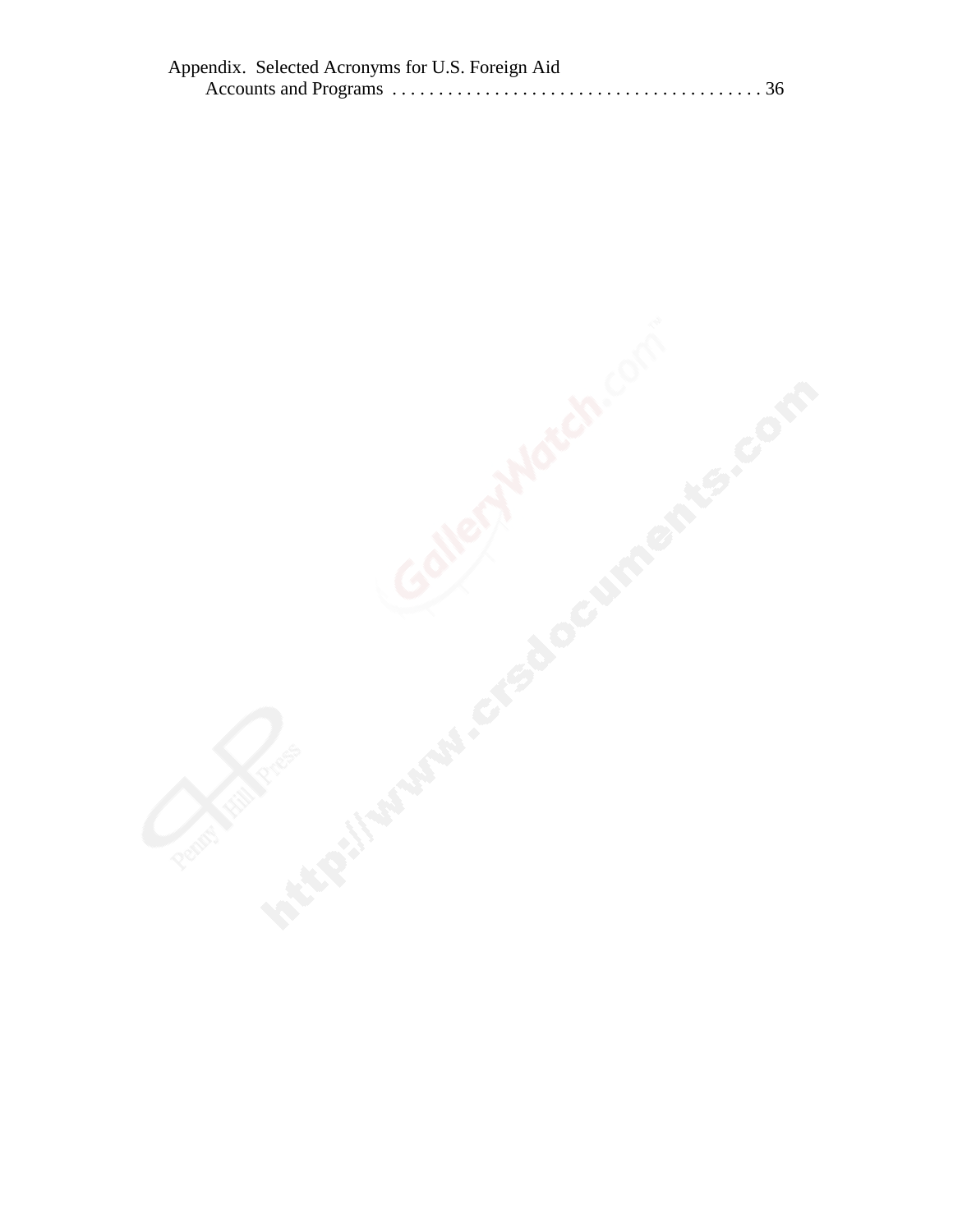# U.S. Foreign Aid to East and South Asia: Selected Recipients

## **Overview**

## **New Approaches to Foreign Aid**

The United States acts to advance U.S. foreign policy and national security goals and respond to global development and humanitarian needs through its foreign assistance programs. Following the September 2001 terrorist attacks, foreign aid gained importance as a "vital cornerstone," along with diplomacy and defense, in U.S. national security strategy.<sup>1</sup> The Bush Administration reoriented foreign assistance programs, particularly to "front line" states in the war on terrorism. For many countries, the U.S. government directed not only increased security and military assistance but also development aid for counterterrorism efforts, including programs aimed at mitigating conditions that may make radical ideologies and religious extremism attractive, such as cycles of violence, poverty, limited educational opportunities, and ineffective or unaccountable governance.

In 2007, the Bush Administration restructured U.S. foreign aid programs to better serve the goal of *transformational development*, which places greater emphasis on U.S. security and democracy building as the principal goals of foreign aid.<sup>2</sup> Toward these ends, the new Strategic Framework for U.S. Foreign Assistance divides aid programming among five objectives: peace and security; governing justly and democratically; investing in people; economic growth; and humanitarian assistance. The Millennium Challenge Account (MCA), established in 2004, promotes these objectives by rewarding countries that demonstrate good governance, investment in health and education, and sound economic policies.

**Critiques.** According to some analysts, recent U.S. foreign policy trends have weakened programs and institutions that specialize in basic development. Some policy-makers have expressed concern that transformational development and MCA funding priorities have taken resources away from traditional programs, particularly in countries that contain lesser security threats to the United States or where governments do not meet various U.S. performance criteria. Other analysts argue that promoting democracy in some countries prematurely may result in a waste of

<sup>&</sup>lt;sup>1</sup> See CRS Report RL33491, Restructuring U.S. Foreign Aid: The Role of the Director of *Foreign Assistance*, by Larry Nowels and Connie Veillette.

<sup>2</sup> *Transformational development*, which involves foreign aid, is to work in tandem with the Administration's *transformational diplomacy*, which emphasizes diplomatic resources. See USAID Fact Sheet, "New Direction for U.S. Foreign Assistance," January 19, 2006.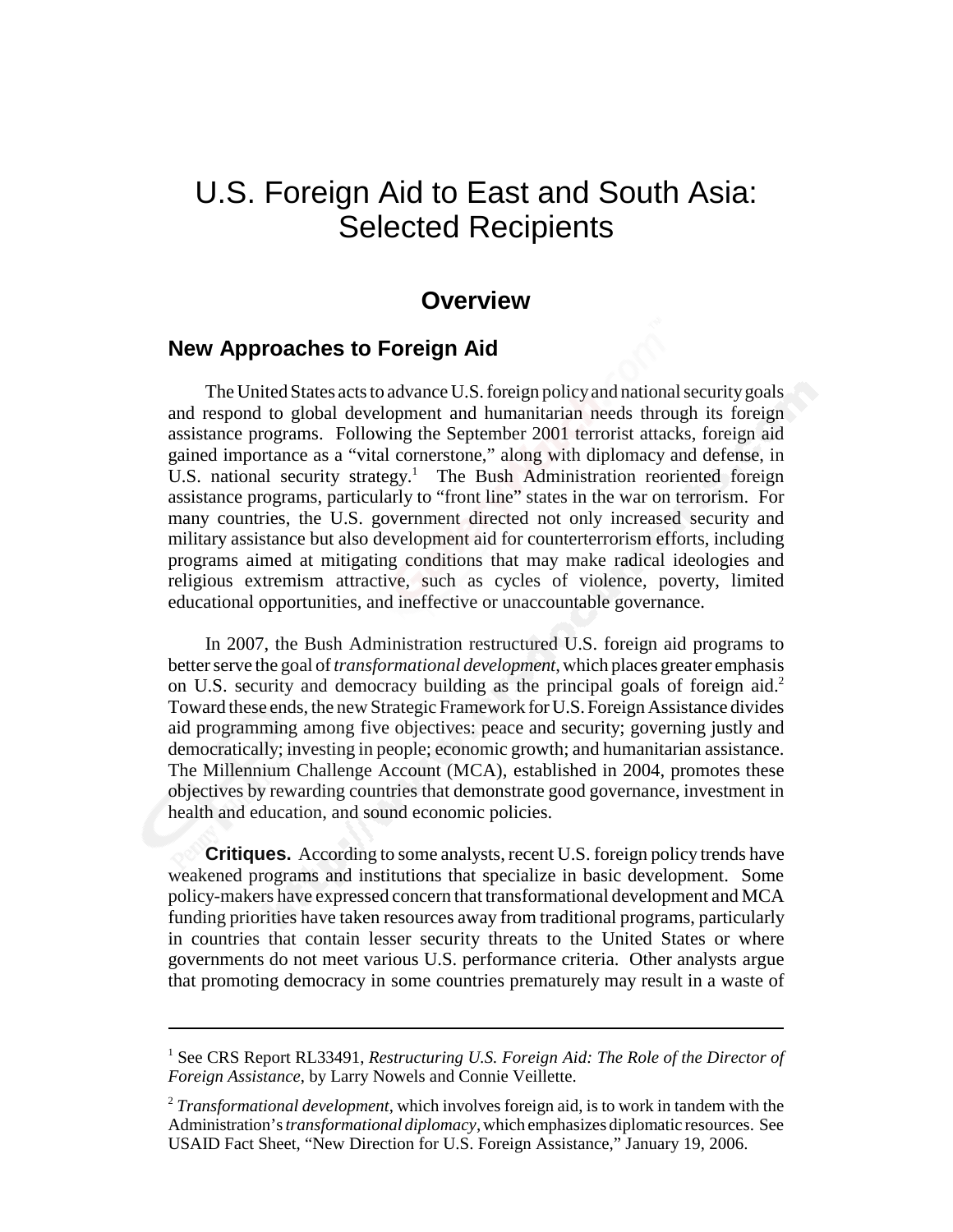aid.<sup>3</sup> According to one study, insufficient funding for foreign assistance objectives has reinforced a "migration of foreign aid authorities and functions to the Department of Defense."4

## **Funding Trends**

Foreign operations appropriations declined from a peak in 1985 to a low in 1997, after which they began to grow again. Many of the fluctuations in aid flows over the past 25 years can be attributed to U.S. foreign policy responses to events such as natural disasters, humanitarian crises, and wars and to U.S. military assistance and other security initiatives in the Middle East. Since 2001, U.S. assistance to front line states in the global war on terrorism and Iraq war-related funding have propelled foreign aid funding to new highs.

Other sources of growth include the Millennium Challenge Account (MCA) and the President's Emergency Plan for AIDS Relief (PEPFAR).<sup>5</sup> Four Asia-Pacific countries are eligible to apply for MCA assistance — East Timor, Mongolia, Sri Lanka, and Vanuatu — while two countries — Indonesia and the Philippines — have been designated as "threshold," qualifying them for assistance to help them become eligible for MCA funds. In October 2007, the Mongolian government and the Millennium Challenge Corporation (MCC) signed a five-year, \$285 million agreement. Vietnam is the largest Asian recipient of Global HIV/AIDS Initiative (GHAI) funding under PEPFAR (\$118 million between 2005 and 2007).

The war on terrorism has reoriented foreign assistance priorities in Asia and accelerated a trend toward increased aid to the region that began in 2000. Throughout the 1990s, U.S. assistance to Asia fell due to the ebbing of Cold War security concerns, nuclear proliferation sanctions, and favorable economic and political trends. For example, the withdrawal of U.S. military forces from the Philippines, nuclear proliferation and other sanctions against Pakistan, and the reduced need for economic assistance, particularly in Southeast Asia, contributed to declines in U.S. aid levels. The Asian financial crisis of 1997-98 reversed the downward trend, as USAID funded a regional economic recovery program for Indonesia, the Philippines, Thailand, and Vietnam.

 Since the war on terrorism began in 2001, Pakistan, India, the Philippines, and Indonesia became the foci of the Bush Administration's counterterrorism efforts in South and Southeast Asia, due to their strategic importance, large Muslim populations, and insurgency movements with links to terrorist groups. These countries have received the bulk of the increases in U.S. foreign aid (non-food) to

<sup>3</sup> Marcela Sanchez, "A Risky Shift in Direction," *South Florida Sun-Sentinel*, January 27, 2006; Guy Dinmore, "U.S. Poised for Radical Reform of Foreign Aid Programme," *Financial Times*, January 19, 2006; Guy Dinmore, "Critics of 'Utopian' Foreign Policy Fail to Weaken Bush Resolve," *Financial Times*, January 13, 2006.

<sup>4</sup> *Embassies Grapple to Guide Foreign Aid: A Report to Members of the Committee on Foreign Relations*, United States Senate Committee Print, November 16, 2007.

<sup>5</sup> CRS Report RL33262, *Foreign Policy Budget Trends: A Thirty-Year Review*, by Larry Nowels.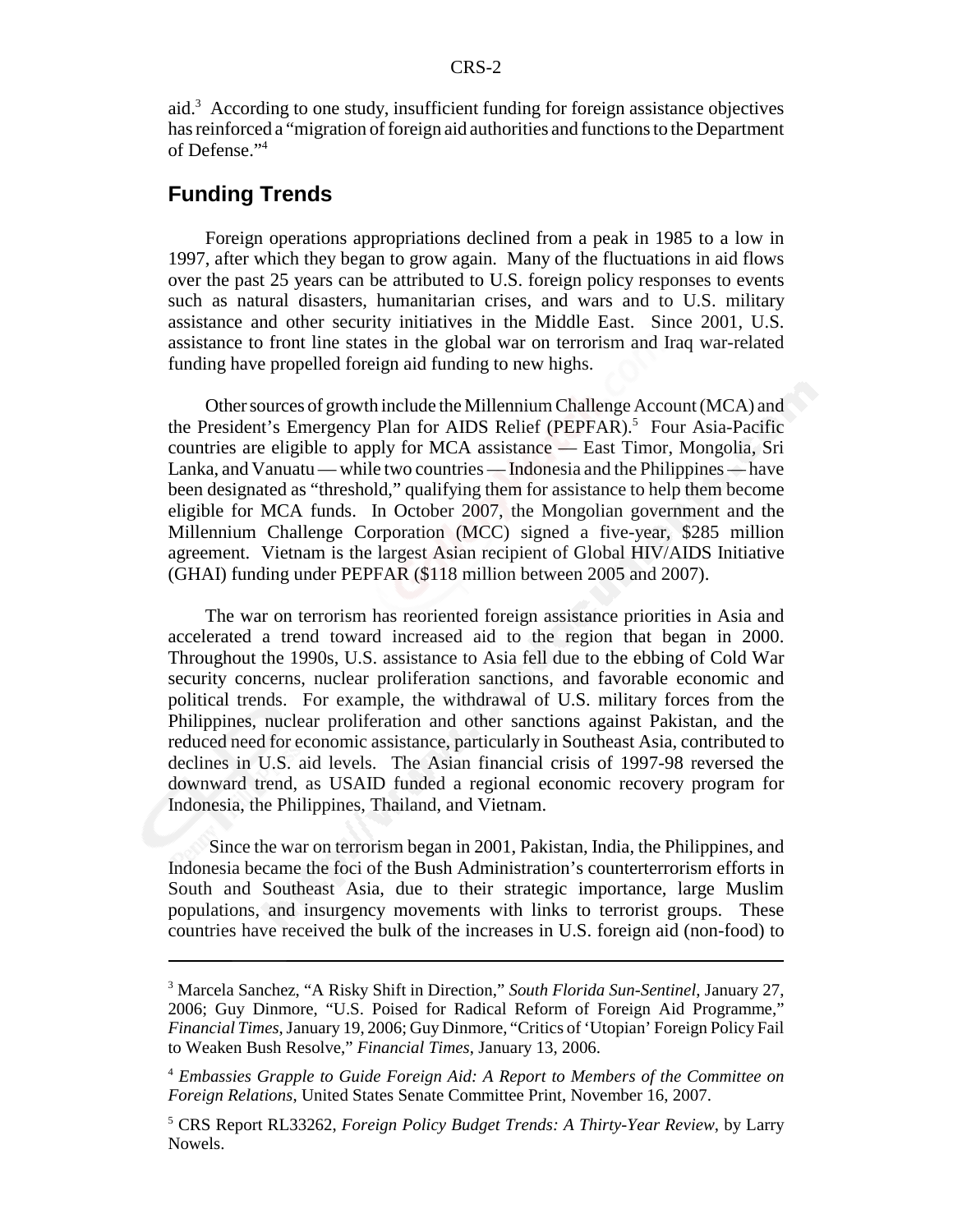Asia (excluding Afghanistan), although funding for aid programs in India and the Philippines reached a peak in 2006 and fell in 2007 and 2008. Beginning in 2004, both Indonesia and the Philippines received new funding for education programs in order to promote diversity, non-violent resolution of social and political conflict (Indonesia), and livelihood skills among Muslims residing in impoverished and conflict-ridden areas (southern Philippines). See **Figure 1**.



#### **Figure 1. Major U.S. Aid Recipients in Asia, by Aid Amount, 2001-2007 (\$million)**

Both the Bush Administration and Congress have supported increased funding for the Department of State's Human Rights and Democracy Fund (HRDF). Spending for HRDF increased from a yearly average of \$13 million in 2001-2002 to \$31 million in 2003-2005. The Fund received \$71 million in both FY2006 and FY2007. In addition, the U.S. government provided a total of \$65 million for National Endowment for Democracy (NED)-administered HRDF programs between 2003 and 2007. Approximately one-third of the Democracy Fund has been allocated to Asia, mostly for rule of law and civil society programs in China.<sup>6</sup>

<sup>&</sup>lt;sup>6</sup> The Human Rights and Democracy Fund, administered by the Bureau of Democracy, Human Rights, and Labor (DRL) of the Department of State, was established by the Foreign Relations Authorization Act, FY2003 (P.L. 107-228).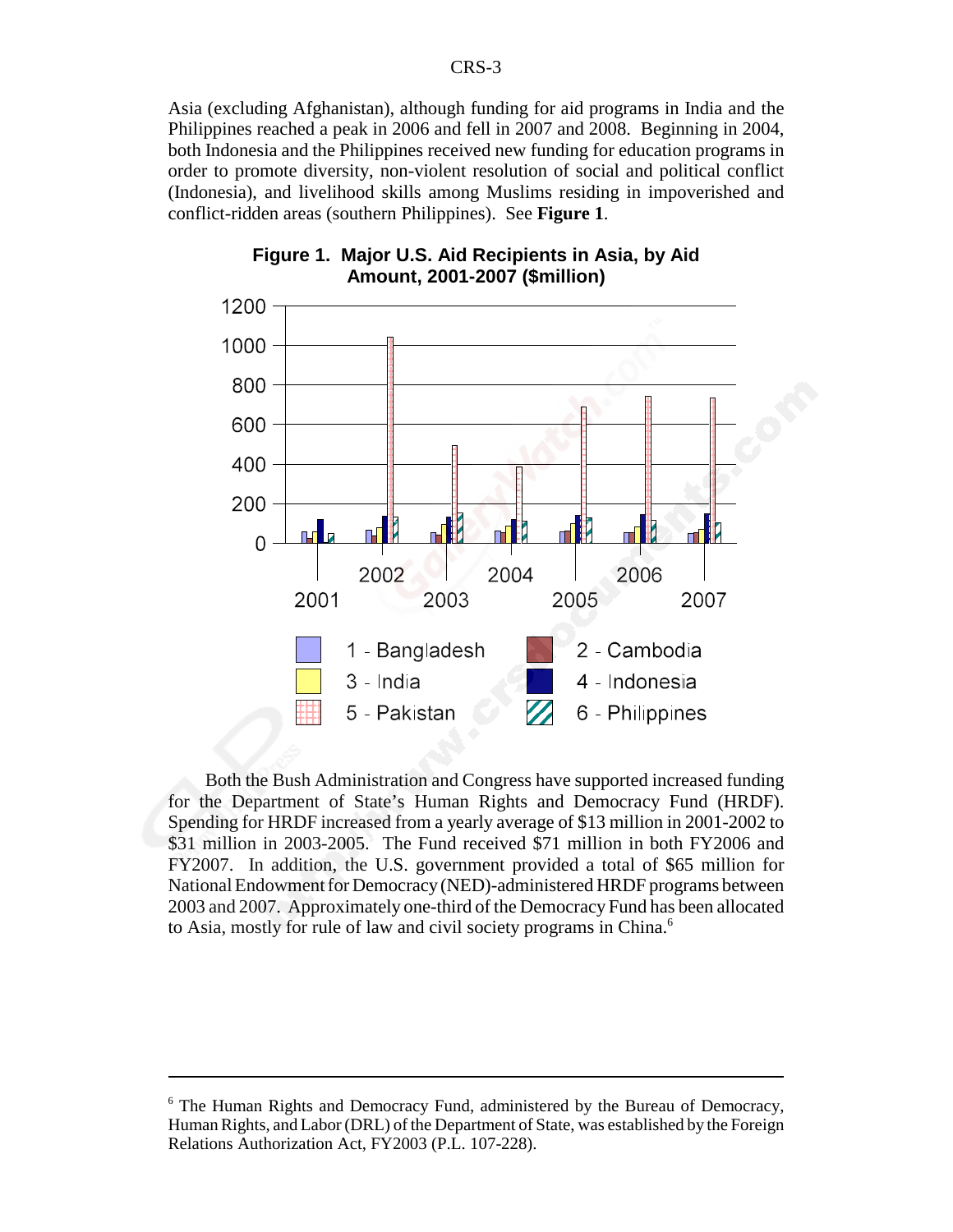## **Foreign Aid Restrictions**

In the past decade, the United States has imposed restrictions on nonhumanitarian development aid, Economic Support Funds (ESF),<sup>7</sup> and military assistance to some Asian countries in order to pressure them to improve performance related to democracy, human rights, weapons proliferation, foreign debt payments, and other areas. These countries include Burma, Cambodia, China, Indonesia, Thailand, and Pakistan. However, the United States continues to fund nongovernmental organizations (NGOs) that run development and democracy programs in some of these countries. Most sanctions on aid to Cambodia, Indonesia, and Pakistan have been lifted. The Consolidated Appropriations Act for FY2008 places human rights conditions upon portions of the U.S. military assistance grants to Indonesia, the Philippines, and Pakistan.

#### **The FY2008 and FY2009 Budgets**

The Administration's FY2008 budget request for the East Asian countries that are covered in this report (\$453 million) represented a slight increase compared to FY2007 (\$442 million). With the exception of Indonesia and Vietnam, assistance to most East Asian countries is to decrease or remain about the same in 2008 compared to 2007. The budget request for Indonesia included large increases in Development Assistance (DA) and Foreign Military Financing (FMF). Global HIV/AIDS Initiative funding for Vietnam is to grow by 36% in FY2008, from \$63 million in FY2007 to \$86 million.

The FY2008 budget raised assistance to South Asian countries by 8% (from \$900 million in FY2007 to \$974 million). This reflected greater funding for Bangladesh (mostly Development Assistance) and Pakistan (ESF). In addition, for FY2008, the Administration requested new funding for law enforcement enhancement activities in Nepal and Sri Lanka. Regional Development Mission Asia programs (an estimated \$13.7 million in FY2008) support public health efforts, improved water and sanitation services, trade, environmental preservation, and investments in energy efficiency, renewable energy, and clean technologies in East and South Asia.

**The FY2008 Foreign Operations Appropriations Legislation.** The Consolidated Appropriations Act, 2008 (H.R. 2764, signed into law as P.L. 110-161), Division J, made some changes to the Administration's request. These revisions included additional ESF for democracy and humanitarian activities for Burma; funding for democracy, rule of law, and Tibet programs in China as well as U.S.- China educational exchanges; and increased FMF for the Philippines. The spending measure also imposed new restrictions on FMF for Sri Lanka.

**The FY2009 Budget Request.** The Administration's budget request for FY2009 includes dramatic increases in Development Assistance for the following

<sup>&</sup>lt;sup>7</sup> Economic Support Funds (ESF) programs involve a wide range of uses (except military) that support U.S. security interests and promote economic and political stability in the recipient countries and regions.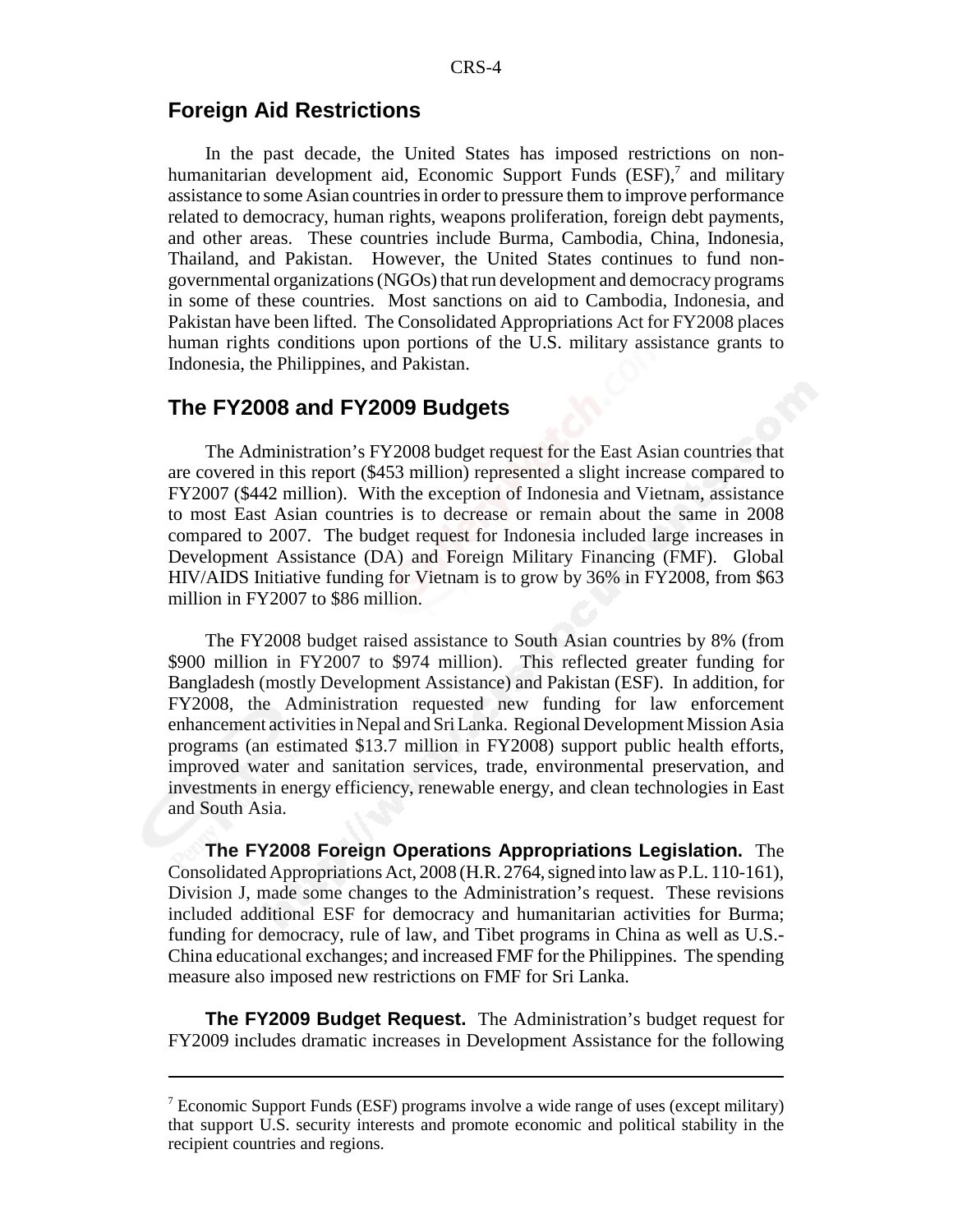countries: Cambodia, East Timor, Indonesia, the Philippines, and Vietnam. The budget would cut Foreign Military Financing for the Philippines by 50% and bolster law enforcement (INCLE) funding for Nepal. New programs under the proposed FY2009 budget include Development Assistance for Laos, Mongolia, and Thailand and FMF for Vietnam.<sup>8</sup>

|                                              | <b>FY01</b> | <b>FY03</b> | <b>FY04</b> | <b>FY05</b> | <b>FY06</b> | <b>FY07</b> |
|----------------------------------------------|-------------|-------------|-------------|-------------|-------------|-------------|
| Africa                                       | 1,313       | 1,706       | 2,091       | 2,795       | 2,771       | 3,486       |
| East Asia-<br>Pacific                        | 368         | 477         | 474         | 525         | 1,022       | 500         |
| Europe and<br>Eurasia                        | 2,017       | 2,871       | 1,577       | 1,323       | 1,023       | 845         |
| Near East Asia<br>(Middle East)              | 5,401       | 8,409       | 5,556       | 5,755       | 5,217       | 5,099       |
| South/Central<br>Asia (excl.<br>Afghanistan) | 201         | 785         | 685         | 970         | 875         | 1,025       |
| Western<br>Hemisphere                        | 749         | 1,559       | 1,545       | 1,723       | 1,516       | 1,439       |
| Totals                                       | 10,049      | 15,807      | 11,928      | 13,091      | 12,424      | 12,394      |

## **Table 1. U.S. Foreign Assistance by Region (Excluding Food Aid), 2001, 2003-2007**

(\$million)

**Source:** U.S. Department of State, *Country/Account Summaries (2001-2007)*.

**Note:** In addition to the above, USAID administers emergency and humanitarian food assistance pursuant to **P.L. 480, Title II** (the Agricultural Trade Development Act of 1954, as amended). USDA's Foreign Agricultural Service (FAS) administers **P.L. 480, Title I** — sales of agricultural commodities under concessional or favorable credit terms, **Food for Progress** programs (Food for Progress Act of 1985), **Food for Education** (Farm Security and Rural Investment Act of 2002), and **Section 416(b)** (Agricultural Act of 1949, as amended) donation of surplus commodities.

## **Regional Comparisons**

Africa remained the largest regional recipient of Child Survival and Health (CSH) and Development Assistance (DA) funding in FY2007.<sup>9</sup> The largest regional recipients of Economic Support Funds in FY2007 were Near East Asia (Middle East) and South and Central Asia (mostly to Afghanistan, with a large portion going to Pakistan as well). The largest recipient of military assistance, by far, was Near East

<sup>&</sup>lt;sup>8</sup> U.S. Department of State, "Summary and Highlights — International Affairs, Function 150 Fiscal Year 2009 Budget Request."

<sup>&</sup>lt;sup>9</sup> The State Department divides foreign aid allocations into six regions: Africa, East Asia and the Pacific (EAP), Europe and Eurasia, Near East Asia (Middle East), South and Central Asia (formerly South Asia), and Western Hemisphere (Latin America and Carribean).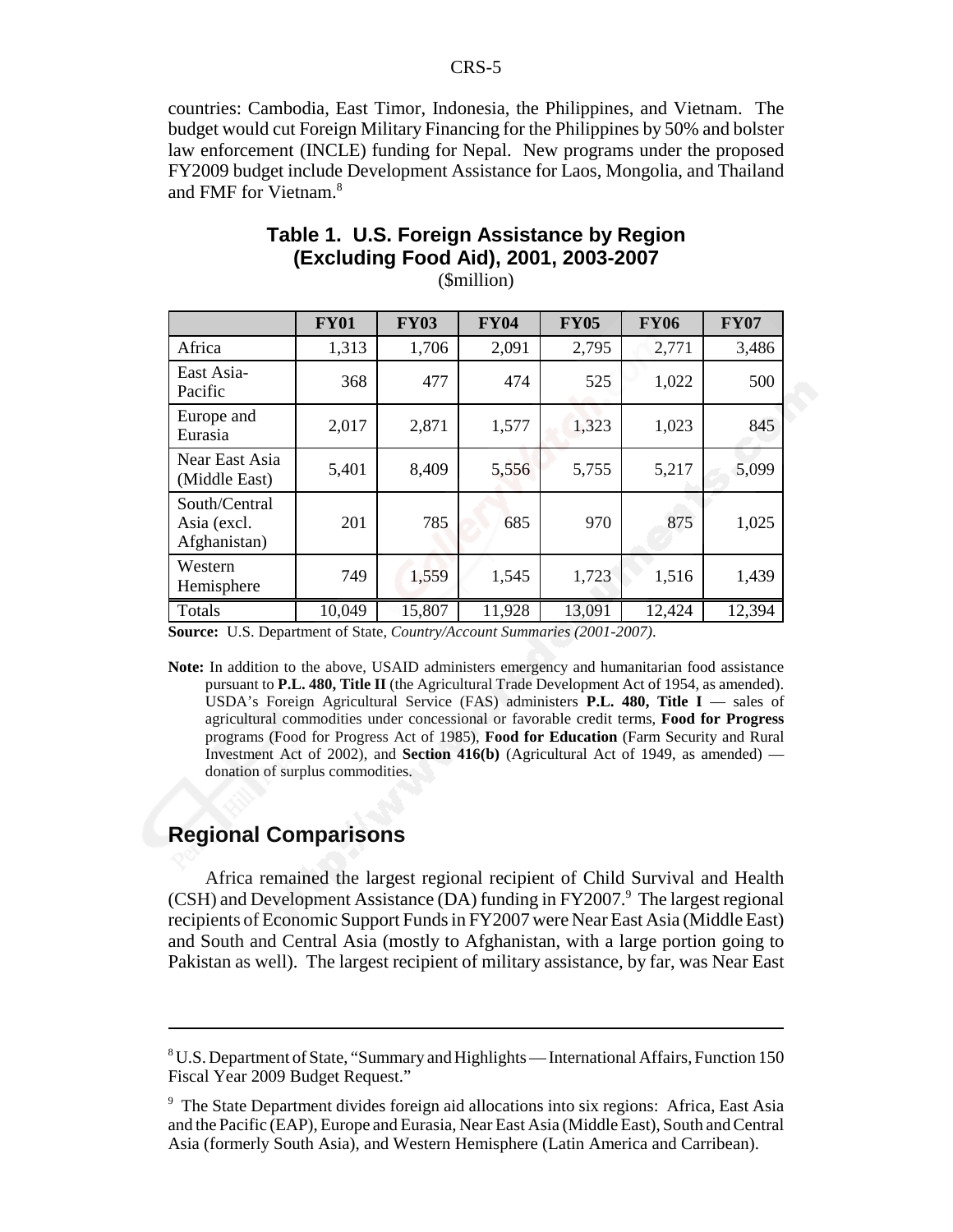Asia followed by South and Central Asia.10 These rankings were the same as those for FY2006. See **Table 1** and **Figures 2-4**.



<sup>&</sup>lt;sup>10</sup> Military assistance includes International Military Education and Training (IMET), Foreign Military Financing (FMF), and Peacekeeping Operations (PKO).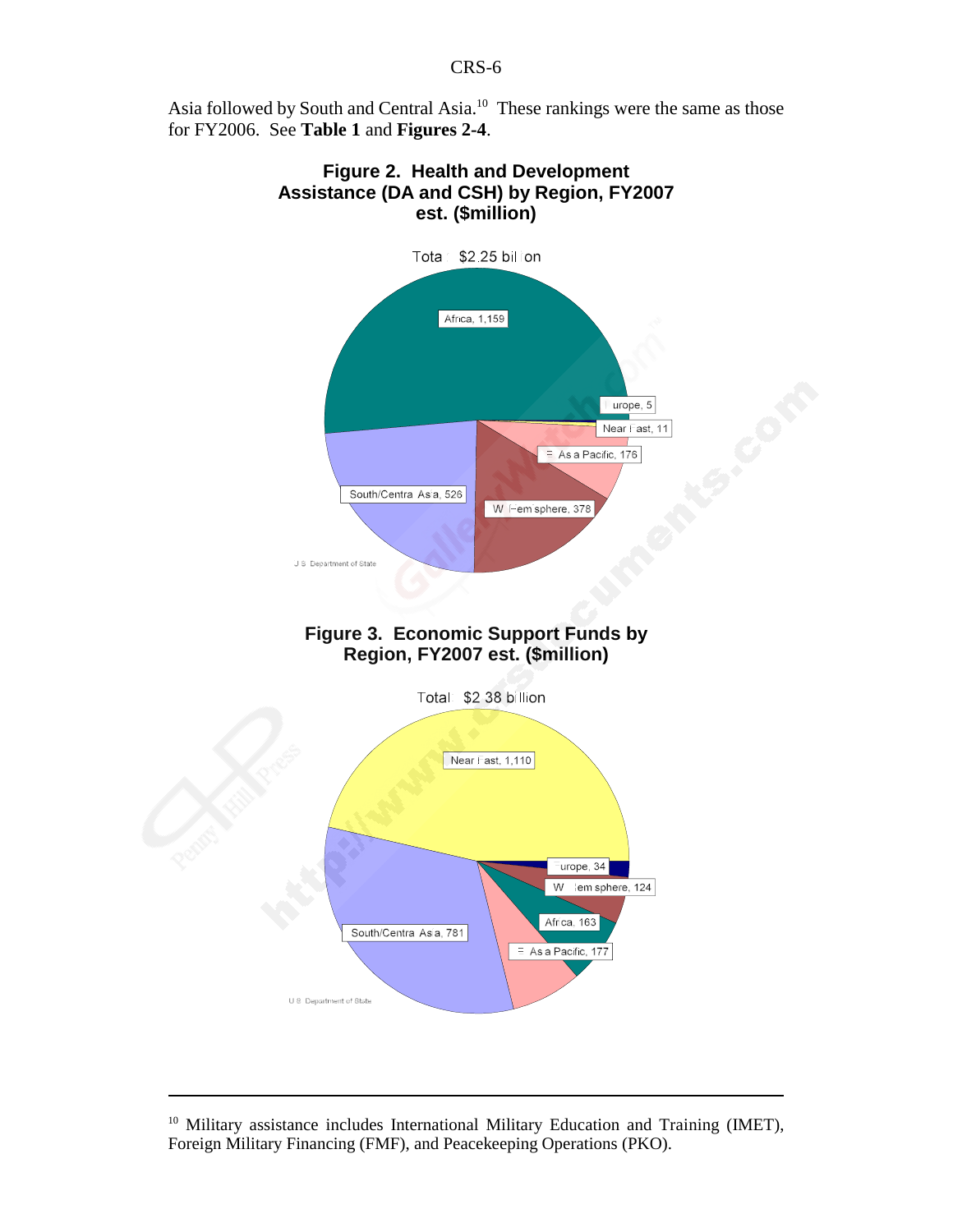



#### **Figure 4. Military Assistance by Region, FY2007 est. (\$million)**

## **East Asia**

Since 2001, foreign aid spending in East Asia has grown markedly, largely due to counterterrorism efforts in the Philippines and Indonesia. The Philippines, a Major Non-NATO Ally, and Indonesia, a democratizing nation with the world's largest Muslim population, are home to several insurgency movements and radical Islamist organizations, some with ties to Al Qaeda, such as the Abu Sayyaf Group (Philippines) and Jemaah Islamiyah (Indonesia). USAID's programs in East Asia also aim to address the conditions that may give rise to radical ideologies and terrorism, such as poverty and unemployment, lack of education, failing governments, political disenfranchisement, and violent conflict. In October 2003, the Bush Administration launched education programs in Muslim communities in the Philippines and in Indonesia as part of its regional counterterrorism efforts.

Among East Asia and the Pacific (EAP) countries (excluding the Pacific Island nations), $^{11}$  in FY2007, Indonesia was the largest recipient of U.S. foreign aid, particularly ESF, health, and development assistance (CSH and DA), followed by the Philippines. The Philippines was the region's largest beneficiary of Foreign Military Financing (FMF) and International Military Education and Training (IMET). Counter-narcotics and law enforcement assistance (INCLE) were provided to Indonesia, the Philippines, Laos, and Thailand. Indonesia, Cambodia, and the Philippines were the largest recipients of Non-proliferation, Anti-terrorism, De-

<sup>&</sup>lt;sup>11</sup> For information on U.S. foreign assistance to the Pacific Island countries, see CRS Report RL34086, *The Southwest Pacific: U.S. Interests and China's Growing Influence*, by Thomas Lum and Bruce Vaughn.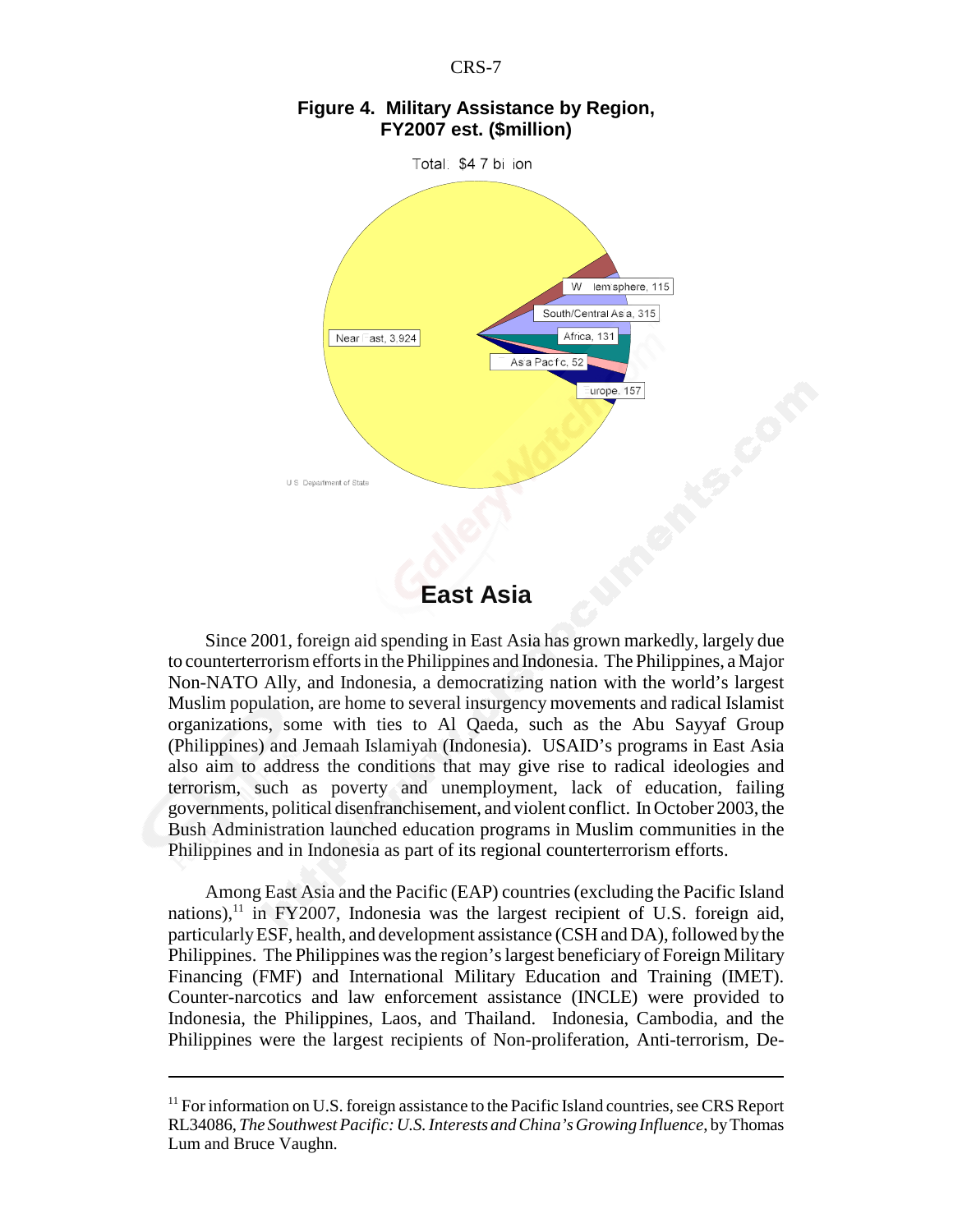mining, and Related Programs (NADR).<sup>12</sup> Vietnam, as one of 15 focus countries under the President's Emergency Plan for AIDS Relief (PEPFAR), received \$118 million from the Global HIV/AIDS Initiative (GHAI) account between 2005 and 2007 and is to receive \$86 million in 2008. See **Figures 5** and **6**.



#### **Figure 5. U.S. Foreign Aid (Non-food) to East Asian Countries, FY2007 est. (\$million)**

U.S. assistance also finances several EAP regional programs. Estimated funding for such programs in FY2007 was \$27 million, a slight decrease from that provided in FY2006. Most of the funding — approximately 75% — supports economic growth efforts. In addition, the United States contributes to the Developing Asian Institutions Fund as part of the establishment of a Free Trade Area of the Asia-Pacific. The second largest regional aid objective is the advancement of peace and security (nearly 20% of regional program funding), including the following aid activities: counterterrorism, counternarcotics, fighting transnational crime, nonproliferation, and maritime cooperation. The third largest aid area is democracybuilding.

**Taiwan and Singapore.** Taiwan and Singapore, two newly developed countries in East Asia, also receive limited U.S. assistance. Taiwan receives over \$550,000 annually to develop its export control system and combat trafficking in persons. The United States government provides Singapore roughly \$700,000 per year to help the country deter, detect, and interdict the flow of illegal arms across its maritime borders.

 $12$  The INCLE and NADR accounts are often referred to as "security assistance."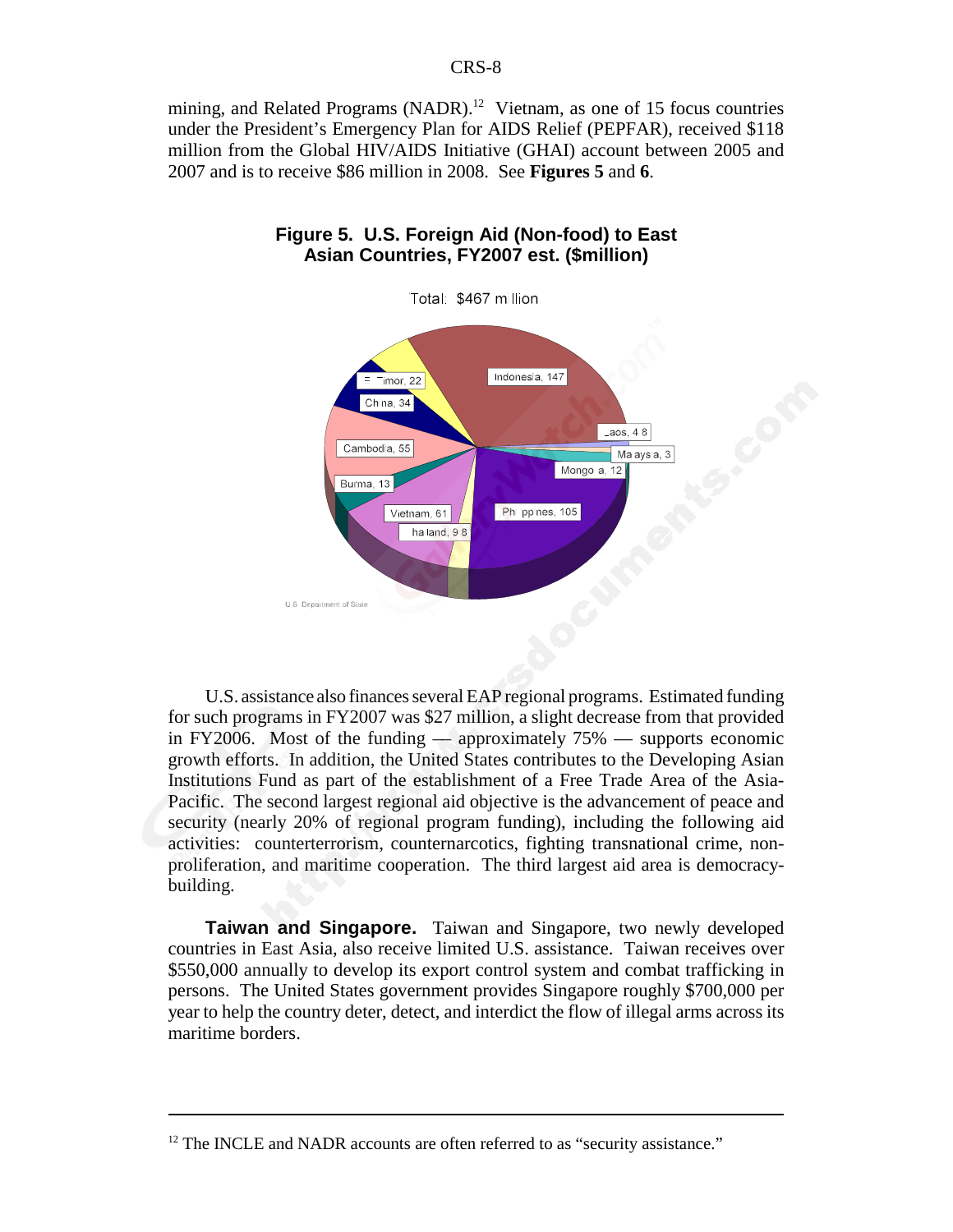## **Foreign Aid Restrictions**

In some East Asian countries, the United States has withheld assistance or restricted it to non-governmental organizations (NGOs) or to exiled democratic political groups in response to government actions that the U.S. government has deemed in violation of international human rights standards. In the past decade, foreign operations appropriations measures have imposed human rights-related sanctions on U.S. foreign assistance to the governments of Burma and Cambodia and to the Indonesian military while supporting Burmese dissident groups and promoting human rights, civil society, and democracy in Cambodia, China, East Timor, Indonesia, Mongolia, and Thailand. Since 2006, most sanctions on aid to the government of Cambodia and to the Indonesian military have been lifted, although restrictions have been imposed on aid to Thailand.



**Figure 6. Top U.S. Foreign Aid Recipients in East Asia, FY2000, FY2002-FY2007 (\$million)**

**Lifting Sanctions on Indonesia.** Between 1993 and 2005, Indonesia faced sanctions on military assistance largely due to U.S. congressional concerns about human rights violations, particularly those committed by Indonesian military forces (TNI). In February 2005, Secretary of State Condoleezza Rice determined that the Indonesian government and armed forces (TNI) had satisfied legislative conditions and certified the resumption of full IMET for Indonesia. P.L. 109-102, Section 599F(a), continued existing restrictions on FMF, stating that such assistance may be made available for Indonesia only if the Secretary of State certifies that the Indonesian government is prosecuting, punishing, and resolving cases involving members of the TNI credibly alleged to have committed gross violations of human rights in East Timor and elsewhere. Section 599F(b) provided that the Secretary of State may waive restrictions on FMF for Indonesia if such action would be in the national security interests of the United States. In November 2005, the Secretary of State waived restrictions on FMF to Indonesia on national security grounds pursuant to Section 599F(b).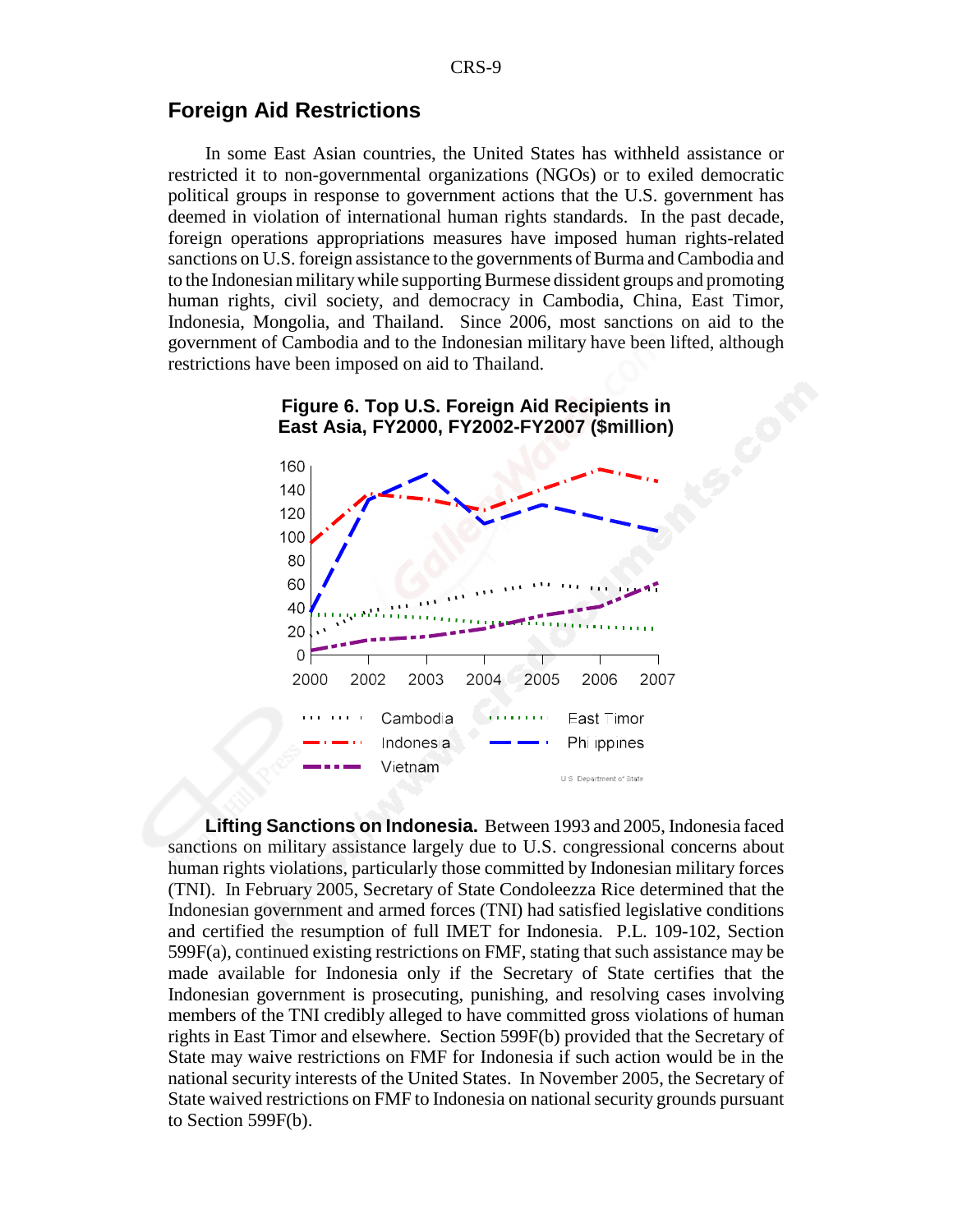**September 2006 Military Coup in Thailand.** In response to the September 19, 2006, military coup in Thailand, the Bush Administration suspended military and peacekeeping assistance pursuant to Section 508 of the Foreign Operations Appropriations Act, which provides that such funds shall not be made available to any country whose duly elected head of government was deposed by military coup. The U.S. government also suspended funding for counter-terrorism assistance provided under Section 1206 of the National Defense Authorization Act for FY2006. Other aid programs not affected by Section 508 or in the U.S. national interest would continue to receive funding.

#### **Chinese Aid to Southeast Asia**

In comparison to major bilateral donors in the region, the People's Republic of China (PRC) provides relatively little official development assistance (ODA). Furthermore, the PRC government appears to lack a foreign aid system with a centralized organizational structure, long-term development goals, open funding processes, and published data. Nonetheless, the PRC administers a wide range of economic assistance to Southeast Asia that includes many forms of aid that generally are not counted as ODA by established international aid agencies: infrastructure and public works projects, trade and investment agreements, pledges of foreign direct investment, and technical assistance. China is also a large source of loans. According to some analysts, when these kinds of assistance are included, China is one of the largest bilateral aid donors in Southeast Asia. The PRC has been described as the "primary economic patron" of the region's least developed countries (Burma, Cambodia, and Laos).13 China also has provided considerable foreign aid to Vietnam as well as other large and more developed countries (Thailand, Indonesia, and the Philippines).

Some analysts have criticized PRC assistance and investments for being nontransparent, supporting urban "trophy projects" rather than sustainable development, and lacking performance criteria and environmental safeguards. Others have argued that the benefits of PRC assistance to these countries, particularly Cambodia and Laos, have outweighed adverse effects, and that China has helped to address needs not met by Western and Japanese aid. Many observers argue that the United States should bolster its aid programs, trade activities, and diplomatic presence in the region in order to counteract China's growing influence.

<sup>13</sup> Catherin E. Dalpino, "Consequences of a Growing China," *Statement before the Senate Committee on Foreign Relations Subcommittee on East Asian and Pacific Affairs*, June 7, 2005; Heritage Foundation program, "Southeast Asia's Forgotten Tier: Burma, Cambodia and Laos," July 26, 2007.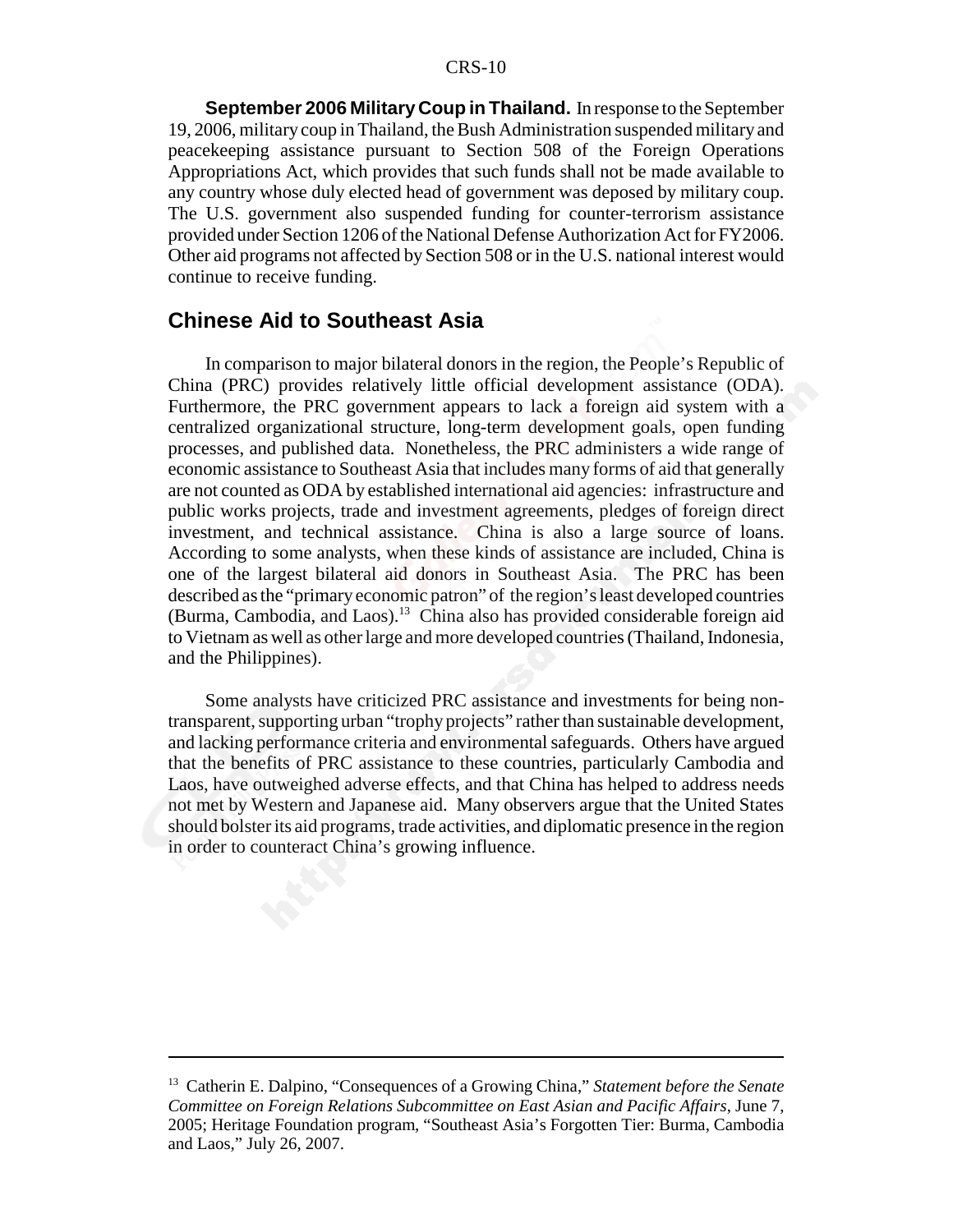## **Country Aid Levels and Restrictions — East Asia14**

#### **Burma**

| Account            | <b>FY2005</b> | <b>FY2006</b> | <b>FY2007</b> | <b>FY2008</b><br>estimate | <b>FY2009</b><br>request |
|--------------------|---------------|---------------|---------------|---------------------------|--------------------------|
| <b>CSH</b>         | 0             | $_{0}$        | 2,100         | 2,083                     | 2,100                    |
| DA                 | 0             | $\theta$      | 0             | 717                       |                          |
| <b>ESF</b>         | 7,936         | 10,890        | 10,890        | $12,895^{\rm b}$          | 13,750                   |
| Other <sup>a</sup> | 4,000         | 3,000         | 3,000         | 3,000 <sup>b</sup>        |                          |
| Totals             | 11,936        | 13,890        | 15,990        | 18,695                    | 15,850                   |

#### **Table 2. U.S. Assistance to Burma, 2005-2009**

(thousands of dollars)

**Sources:** U.S. Department of State; USAID.

a. Humanitarian assistance for displaced Burmese and host communities in Thailand through an unspecified account.

b. P.L. 110-161

Burma's political, economic, educational, and public health institutions and systems have deteriorated under 40 years of military rule. The United States provides no direct aid to the Burmese government in response to the Burmese military junta's (State Peace and Development Council or SPDC) repression of the National League for Democracy (NLD), failure to honor the NLD's parliamentary victory in 1990, and harassment of its leader, Aung San Suu Kyi, who remains under house arrest.<sup>15</sup> U.S. sanctions were tightened, especially travel and financial restrictions against SPDC leaders, following the Burmese government's violent suppression of democracy demonstrators in September 2007.

On June 11, 2003, the 108<sup>th</sup> Congress passed the Burmese Freedom and Democracy Act of 2003 (P.L. 108-61), which bans imports from Burma unless democracy is restored. Additional U.S. foreign aid sanctions against Burma include opposition to international bank loans to Burma and a ban on debt restructuring assistance. Since the Office to Monitor and Combat Trafficking in Persons was established by the U.S. State Department in 2001, Burma has received a "Tier 3" assessment annually by the Office for failing to make significant efforts to bring itself into compliance with the minimum standards for the elimination of trafficking in persons. The Tier 3 ranking could serve as a basis for withholding non-humanitarian aid.

<sup>&</sup>lt;sup>14</sup> Including Southeast Asia and excluding North Korea and Pacific Island nations.

<sup>&</sup>lt;sup>15</sup> For Burma aid sanctions, see P.L. 104-208, Section 570. For further information on Burma, see CRS Report RS22737, *Burma: Economic Sanctions*, by Larry A. Niksch and Martin A. Weiss.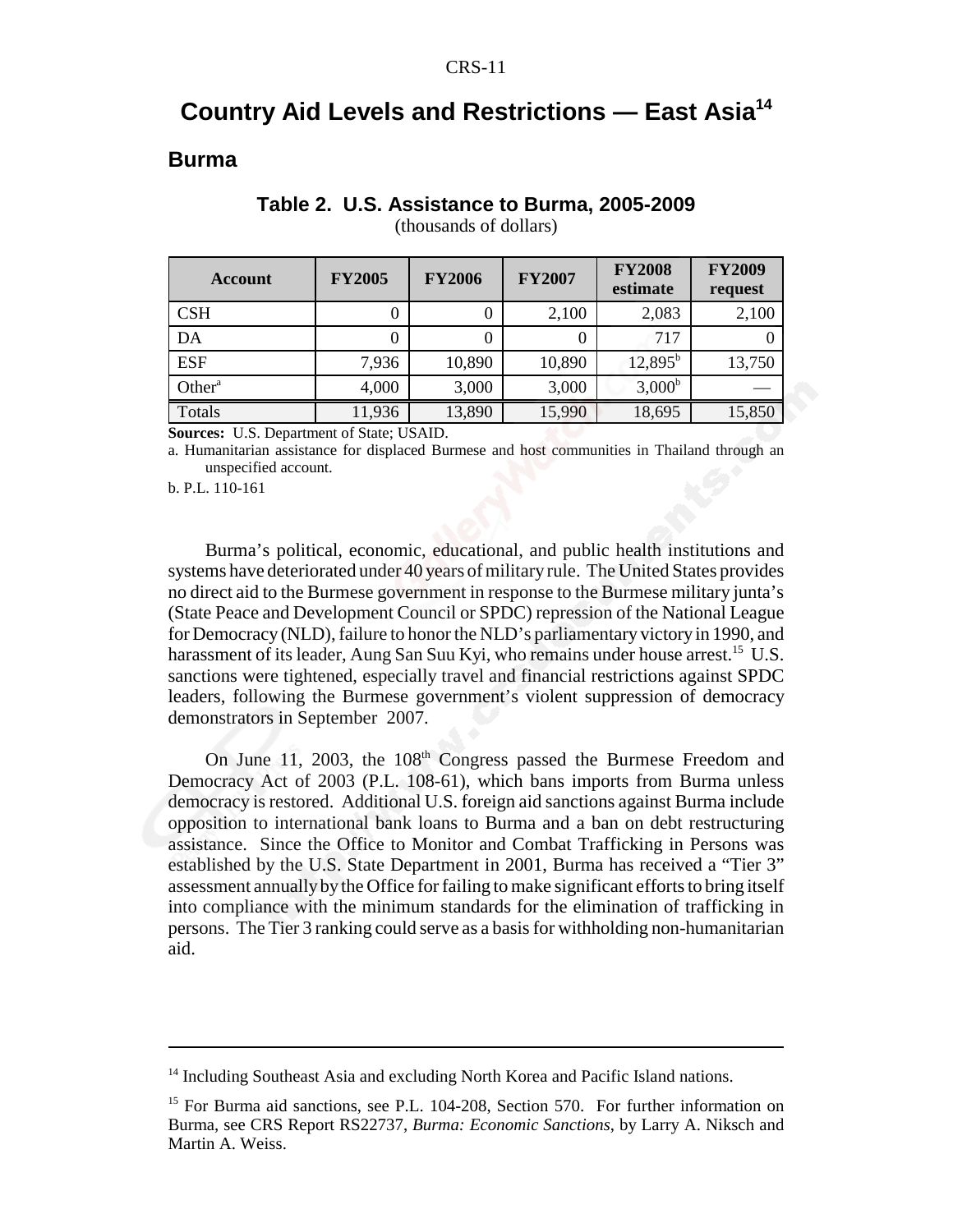Inside Burma, the United States provides assistance for HIV/AIDS prevention, care, and treatment, English language training, and civil society. The largest U.S. aid programs assist Burmese refugees in Thailand.

The Consolidated Appropriations Act for FY2008 (P.L. 110-161) appropriates \$13 million (ESF) primarily for Burmese student groups and other democratic organizations located outside Burma, and for the provision of humanitarian assistance to displaced Burmese along Burma's borders. The act also provides \$3 million for community-based organizations operating in Thailand to provide food, medical and other humanitarian assistance to internally displaced persons in eastern Burma.

| <b>Top Donors of Bilateral</b>      |
|-------------------------------------|
| <b>Official Development</b>         |
| <b>Assistance (\$US million) to</b> |
| <b>Burma</b>                        |

- 1. Japan: 26
	-
- 2. EC: 14<br>3. United 3. United Kingdom: 11
- 4. Australia: 11
- 5. Korea: 7

2004-2005 average. **Source:** OECD

## **Cambodia**

| <b>Account</b>                          | <b>FY2005</b>  | <b>FY2006</b> | <b>FY2007</b> | <b>FY2008</b><br>estimate | <b>FY2009</b><br>request |
|-----------------------------------------|----------------|---------------|---------------|---------------------------|--------------------------|
| <b>CSH</b>                              | 29,300         | 28,556        | 27,826        | 27,826                    | 23,135                   |
| DA                                      | 8,950          | 5,483         | 7,922         | 8,087                     | 17,226                   |
| <b>ESF</b>                              | 16,864         | 14,850        | 14,850        | 14,879                    |                          |
| <b>FMF</b>                              | 992            | 990           | 990           | 198                       | 750                      |
| <b>GHAI</b>                             | $\overline{0}$ | $\theta$      | 1,600         |                           |                          |
| <b>IMET</b>                             | $\overline{0}$ | 54            | 101           | 67                        | 60                       |
| <b>INCLE</b>                            | $\overline{0}$ | $\theta$      | $\theta$      | $\Omega$                  | $\Omega$                 |
| <b>NADR</b>                             | 4,170          | 5,000         | 3,987         | 3,937                     | 4,200                    |
| Peace Corps                             | $\theta$       | 1,081         |               | 1,379                     |                          |
| Totals                                  | 60,276         | 54,933        | 57,276        | 56,373                    | 45,371                   |
| <b>Food Aid</b>                         |                |               |               |                           |                          |
| P.L. 480 Title<br>II Grant <sup>a</sup> | $\overline{0}$ | $\theta$      |               | $\Omega$                  |                          |
| FFP <sup>b</sup>                        | 3,643          |               |               |                           |                          |
| FFE <sup>b</sup>                        | $\theta$       | 1,257         |               |                           |                          |

**Table 3. U.S. Assistance to Cambodia, 2005-2009** (thousands of dollars)

**Sources:** U.S. Department of State; USAID; U.S. Department of Agriculture.

a. USAID data — includes freight costs.

b. USDA data — does not include freight costs.

Cambodia ranks  $131<sup>th</sup>$  out of 177 countries and regions on the United Nations Development Program's Human Development Index, which measures GNP per capita, life expectancy, and educational attainment. The U.S. State Department reports that Cambodia's fragile institutions, weak rule of law, and rampant corruption are major challenges to Cambodia's democratic development and economic growth.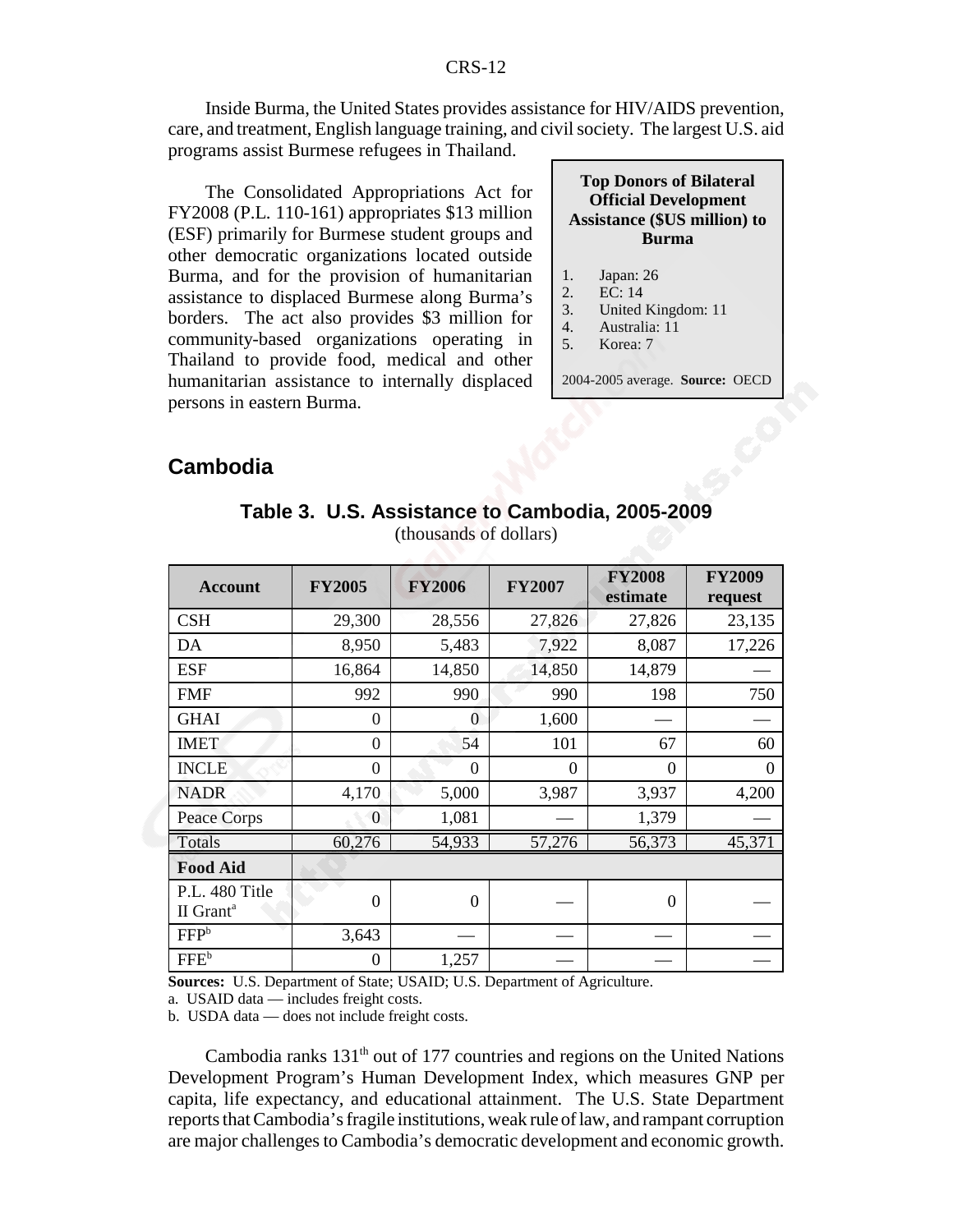Furthermore, Cambodia's health and education systems were decimated under the rule of the Khmer Rouge (1975-1979) and subsequent Vietnamese control.<sup>16</sup> The largest U.S. assistance sectors in Cambodia are health and education (\$25 million), including a significant HIV/AIDS program component. The U.S. assistance mission in Cambodia also aims to promote transparency and accountability in government, combat corruption, and strengthen civil society. Other program areas include economic reform and growth and improving the military's capability to protect Cambodia's borders from transnational threats.

In February 2007, the United States government lifted a decade-long ban on direct bilateral aid to Cambodia. The U.S. government had imposed restrictions on foreign assistance to Cambodia following Prime Minister Hun Sen's unlawful seizure of power in 1997 and in response to other abuses of power under his rule. Foreign operations appropriations barred U.S. assistance to the central government of Cambodia and to the Khmer Rouge tribunal and instructed U.S. representatives to international financial institutions to oppose loans to Cambodia, except those that met basic human needs. U.S. assistance was permitted only to Cambodian and foreign NGOs and to local governments. Statutory exceptions allowed for the following categories of U.S. assistance to the central government of Cambodia: reproductive and maternal and child health care; basic education; combating human trafficking; cultural and historic preservation; the prevention, treatment, and control of HIV/AIDS and other infectious diseases; and counter-narcotics activities.17

Cambodia, one of the top five countries in the world for the number of landmine casualties (approximately 800 victims per year), received \$5 million 2006 and an estimated \$3.8 million in 2007 in U.S. de-mining assistance. Under the Administration's FY2008 budget, the country is to receive \$2.5 million in de-mining assistance. In addition, in the past decade, USAID has supported programs worth \$13 million providing for prostheses, physical rehabilitation, employment, and related services for mine victims using Leahy War Victims Funds.

On October 12, 2005, U.S. Secretary of Health and Human Services Michael Leavitt, on a visit to Southeast Asia, signed a cooperation agreement with Cambodian officials in which \$1.8 million was pledged to help the country guard against the spread of H5N1 (avian influenza).

In January 2007, the Peace Corps launched programs in Cambodia to teach English and develop sustainable community activities.

#### **Top Donors of Bilateral Official Development Assistance (\$US million) to Cambodia**

- 1. Japan: 94<br>2. United Sta
- 2. United States: 60<br>3. France: 28
- France: 28
- 4. Australia: 27<br>5. Germany: 24
- Germany: 24

2004-2005 average. **Source:** OECD

<sup>&</sup>lt;sup>16</sup> Congressional Budget Justification for Foreign Operations, FY2008.

 $17$  For most of these activities, the U.S. government collaborated with the central government of Cambodia but continued to provide funding through the country's large and vibrant NGO community.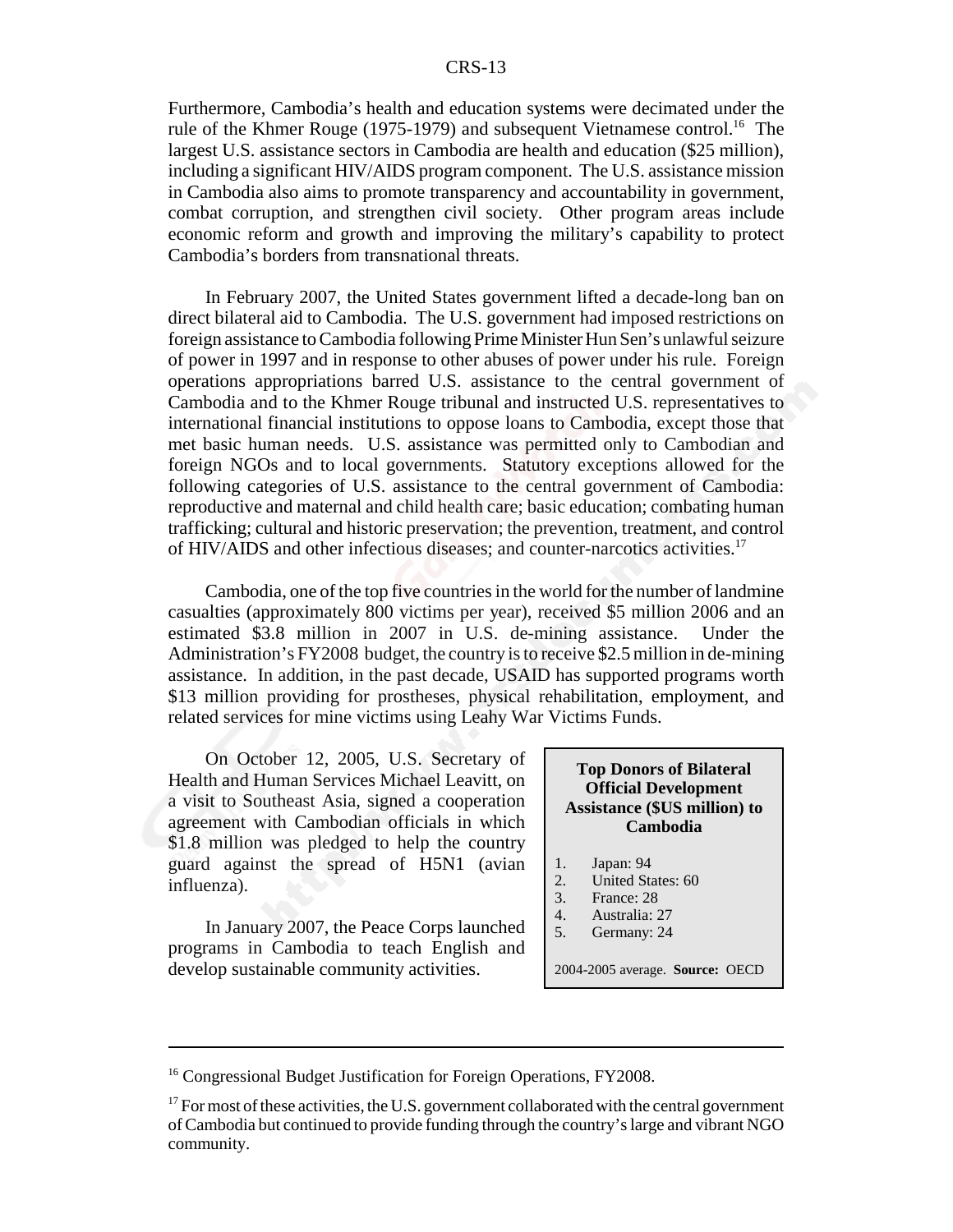## **People's Republic of China (PRC)<sup>18</sup>**

#### **Table 4. U.S. Assistance to China, 2005-2009**

| <b>Account</b> | <b>FY2005</b> | <b>FY2006</b> | <b>FY2007</b> | <b>FY2008</b><br>estimate | <b>FY2009</b><br>request |
|----------------|---------------|---------------|---------------|---------------------------|--------------------------|
| CSH            | $\Omega$      | $\Omega$      | 4,800         | 4,960                     | 5,000                    |
| DA             | $\theta$      | 4,950         | 5,000         | 9.919*                    |                          |
| <b>ESF</b>     | 19,000        | 20,000        | 19,000        | 17,000*                   |                          |
| ESF/Tibet      | 4,216         | 3,960         | 3,960         | 4,960*                    | 1,400                    |
| <b>GHAI</b>    | $\theta$      | $\theta$      | 1,950         |                           |                          |
| <b>NADR</b>    | $\theta$      | $\Omega$      | 0             | $\Omega$                  | 600                      |
| Peace Corps    | 1,476         | 1,683         | 1,886         | 1,953                     |                          |
| Totals         | 24,692        | 21,683        | 36,596        | 38,792                    | 7,278                    |

(thousands of dollars)

**Sources:** U.S. Department of State, USAID.

\* The Consolidated Appropriations Act, FY2008 (P.L. 110-161) provides \$10 million for U.S.-China educational exchanges (DA), \$15 million for China/Hong Kong/Taiwan democracy programs (ESF), and \$5.25 million for Tibetan community assistance (ESF).

USAID does not have a presence or mission in the People's's Republic of China (PRC). However, the Peace Corps has been involved in English language and environmental education in China since 1993, and United States funding primarily to U.S.-based non-governmental organizations (NGOs) for democracy and Tibet programs has grown substantially since 2002 (approximately \$15 million per year).

China received only Peace Corps assistance prior to 2000. The Consolidated Appropriations Act for FY2000 provided \$1 million for foreign-based NGOs working in Tibet and authorized ESF for foreign NGOs to promote democracy in China. For FY2001, the United States extended \$28 million to the PRC as compensation for damages caused by the accidental NATO bombing of the Chinese Embassy in Belgrade in 1999. Congress has increased its annual appropriation for democracy, human rights, and rule of law programs in China from \$10 million in  $2002$  to \$23 million in 2006.<sup>19</sup> Appropriations for cultural preservation, economic development, and environmental conservation in Tibetan communities in China have also grown. In 2004, the Bureau of Democracy, Human Rights and Labor (DRL) of the Department of State became the principal administrator of China democracy

 $18$  Since 2004, the annual congressional authorization for democracy funds for China have included Hong Kong and Taiwan. Funding for legal and political reforms in Taiwan shall only be made available to the extent that they are matched from sources other than the United States Government.

<sup>19</sup> For further information, see CRS Report RS22663, *U.S.-Funded Assistance Programs in China*, by Thomas Lum.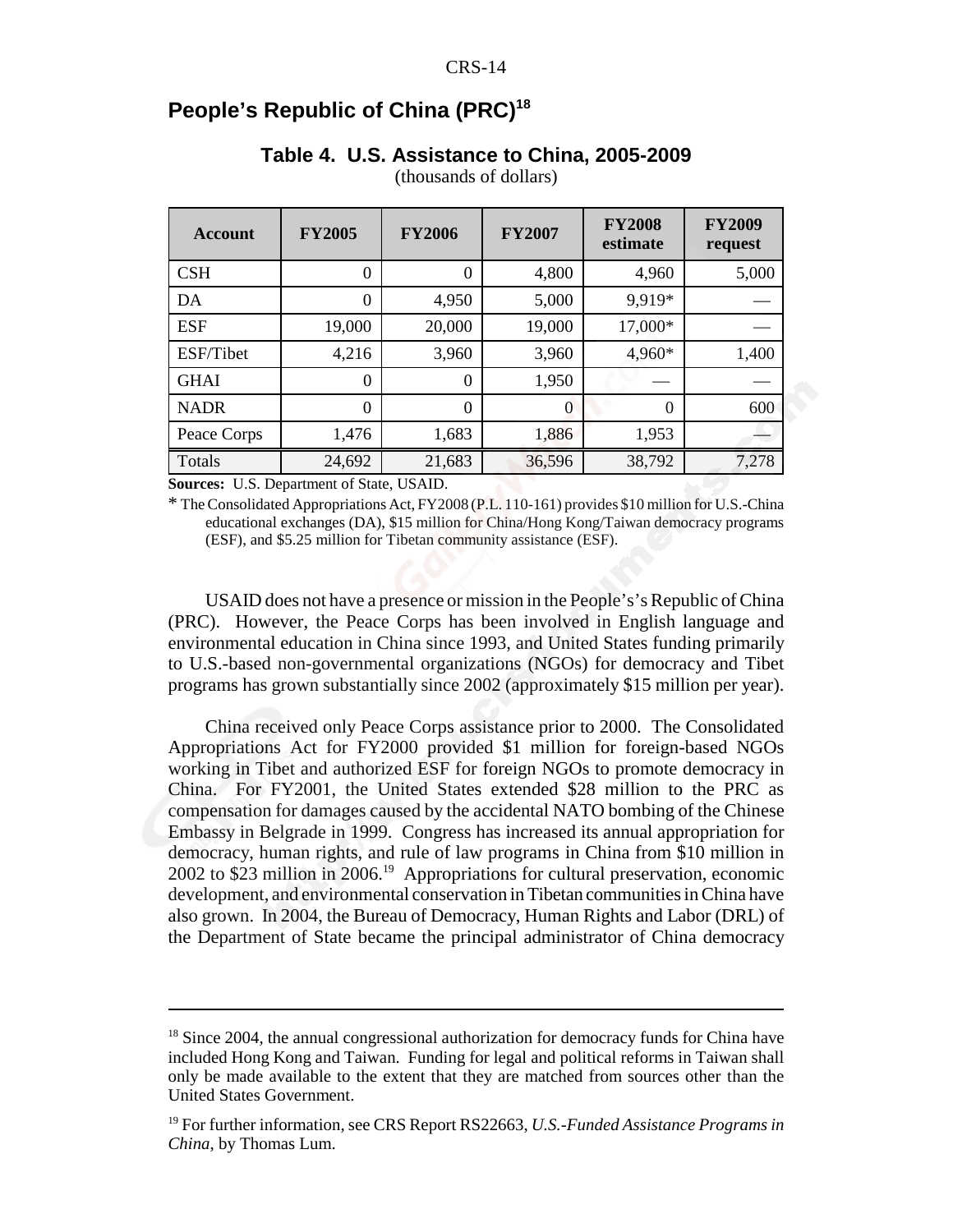programs.20 Major U.S. grantees have included the National Endowment for Democracy (NED), the Asia Foundation, Temple University (School of Law), the American Bar Association, and the Bridge Fund (Tibet). In addition, NED provides grants (approximately \$2 million per year since 1999) for programs that promote human rights, labor rights, electoral and legal reforms, and independent mass media in China from its annual congressional appropriation.<sup>21</sup>

Since 2006, Congress has appropriated Development Assistance (DA) to American educational institutions for exchange programs related to democracy, rule of law, and the environment in China. In 2007, the U.S. government began funding HIV/AIDS programs in China.

The United States continues to impose other restrictions that were put in place in the aftermath of the 1989 Tiananmen Square military crackdown, including "no" votes or abstentions by U.S. representatives to

|                      | <b>Top Donors of Bilateral</b><br><b>Official Development</b><br><b>Assistance (\$US million) to</b><br><b>China</b> |
|----------------------|----------------------------------------------------------------------------------------------------------------------|
| 1.<br>2.<br>3.<br>4. | Japan: 1,662<br>Germany: 470<br>France: 164<br>United Kingdom: 74                                                    |
| 5.                   | EC: 58                                                                                                               |

2004-2005 average. **Source:** OECD

international financial institutions regarding loans to China (except those that meet basic human needs) and a ban on Overseas Private Investment Corporation (OPIC) programs in the PRC. The Foreign Operations Appropriations Act for FY2002 (P.L. 107-115) lifted the restrictions (effective since FY2000) requiring that ESF for China democracy programs be provided only to NGOs located outside the PRC. However, Tibet programs are still restricted to NGOs. Congress continues to require that U.S. representatives to international financial institutions support projects in Tibet only if they do not encourage the migration and settlement of non-Tibetans (Han Chinese) into Tibet or the transfer of Tibetan-owned properties to non-Tibetans.<sup>22</sup> In addition, foreign operations appropriations legislation forbids funding to the United Nations Population Fund (UNFPA) for programs in China due to alleged coercive family planning practices.

 $20$  For descriptions of HRDF projects in China, see U.S. Department of State, Bureau of Democracy, Human Rights and Labor, *FY2005-2006 Human Rights and Democracy Fund Projects Fact Sheet*, December 6, 2005.

<sup>&</sup>lt;sup>21</sup> See General Accounting Office, "Foreign Assistance: U.S. Funding for Democracy-Related Programs (China)," February 2004.

<sup>22</sup> For further information, see CRS Report RL31910, *China: Economic Sanctions*, by Dianne E Rennack.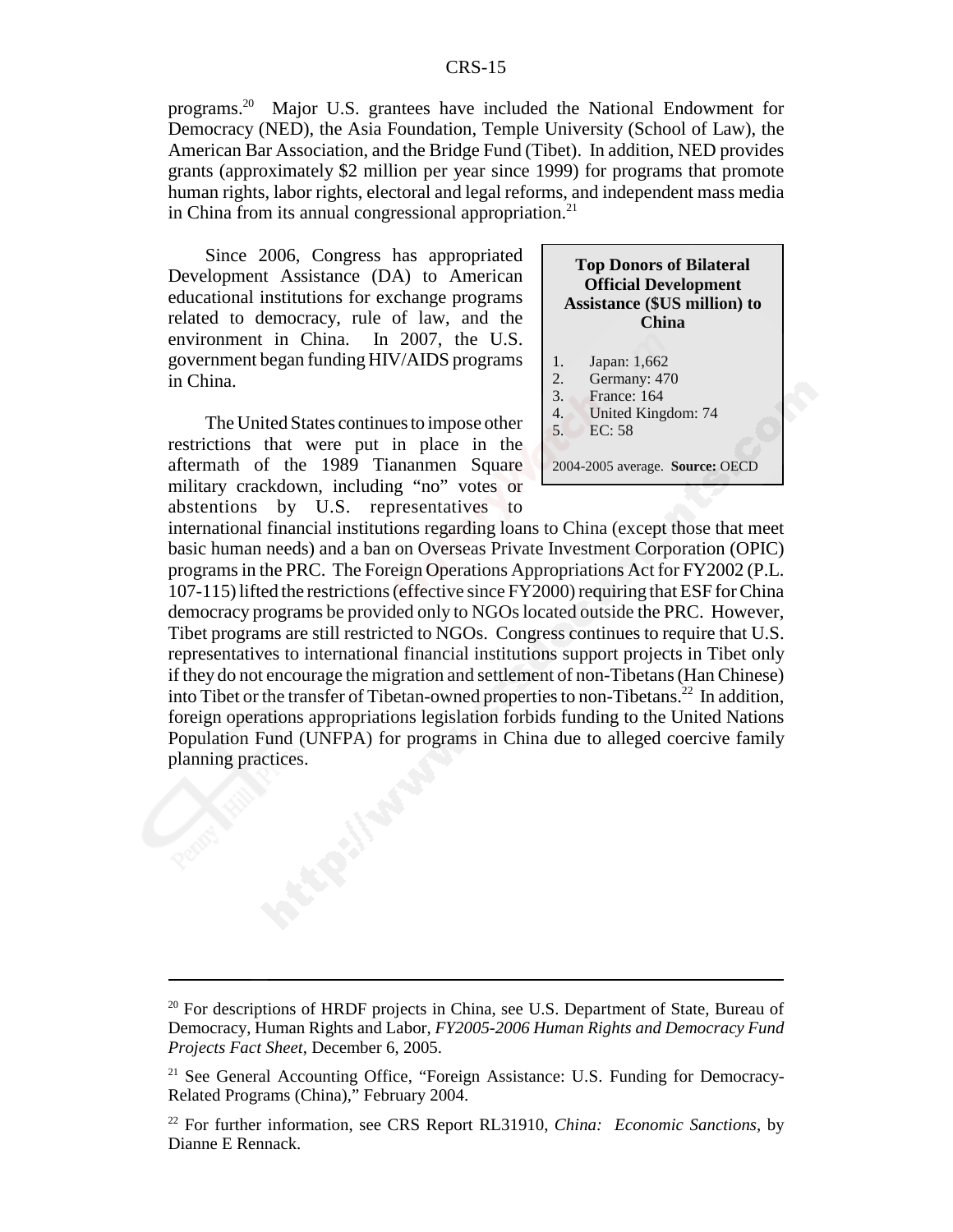## **East Timor (Democratic Republic of Timor-Leste)**

## **Table 5. U.S. Assistance to East Timor, 2005-2009**

|  | (thousands of dollars) |  |  |  |
|--|------------------------|--|--|--|
|--|------------------------|--|--|--|

| <b>Account</b>                          | <b>FY2005</b> | <b>FY2006</b> | <b>FY2007</b> | <b>FY2008</b><br>estimate | <b>FY2009</b><br>request |
|-----------------------------------------|---------------|---------------|---------------|---------------------------|--------------------------|
| <b>CSH</b>                              | $\theta$      | $\theta$      | 1,000         | 1,000                     | $\theta$                 |
| DA                                      | 500           | $\Omega$      | $\theta$      | 5,000                     | 8,140                    |
| <b>ESF</b>                              | 21,824        | 18,810        | 18,810        | 16,862                    |                          |
| <b>FMF</b>                              | 1,023         | 990           | 475           | $\Omega$                  | $\theta$                 |
| <b>IMET</b>                             | 364           | 193           | 254           | 381                       | 300                      |
| <b>INCLE</b>                            | $\theta$      | 1,485         | $\theta$      | 20                        | 1,010                    |
| <b>PKO</b>                              | 1,228         | $\theta$      | 0             | $\theta$                  | $\theta$                 |
| Peace Corps                             | 1,372         | 827           | $\Omega$      | $\overline{0}$            |                          |
| Totals                                  | 25,811        | 22,305        | 20,539        | 23,263                    | 9,450                    |
| <b>Food Aid</b>                         |               |               |               |                           |                          |
| P.L. 480 Title<br>II Grant <sup>a</sup> | 994           | 1,182         | 2,172         | $\Omega$                  |                          |

**Sources:** U.S. Department of State; USAID; U.S. Department of Agriculture.

a. USAID data — includes freight costs.

East Timor (Democratic Republic of Timor-Leste) gained full independence in May 2002. The United States supports a wide range of aid programs in East Timor, one of Asia's poorest countries, with the goal of building a viable economy, functional government, and democratic political system. The largest strategic objective of U.S. assistance is economic growth, targeting agriculture, private sector competitiveness, and economic opportunity. Other major objectives are improved governance and peace and security. Program areas include rule of law, human rights,

| <b>Top Donors of Bilateral</b>      |
|-------------------------------------|
| <b>Official Development</b>         |
| <b>Assistance (\$US million) to</b> |
| <b>East Timor</b>                   |

- 1. Australia: 37
- 2. Portugal: 30
- 3. United States: 24
- 4. Japan: 22
- 5. EC: 11

2004-2005 average. **Source:** OECD

and civil society. IMET activities aim to develop more professional military and police forces. In November 2005, the Millennium Challenge Corporation selected East Timor as eligible for MCA assistance.

In May 2006, the Peace Corps suspended its programs in East Timor due to civil and political unrest in the country.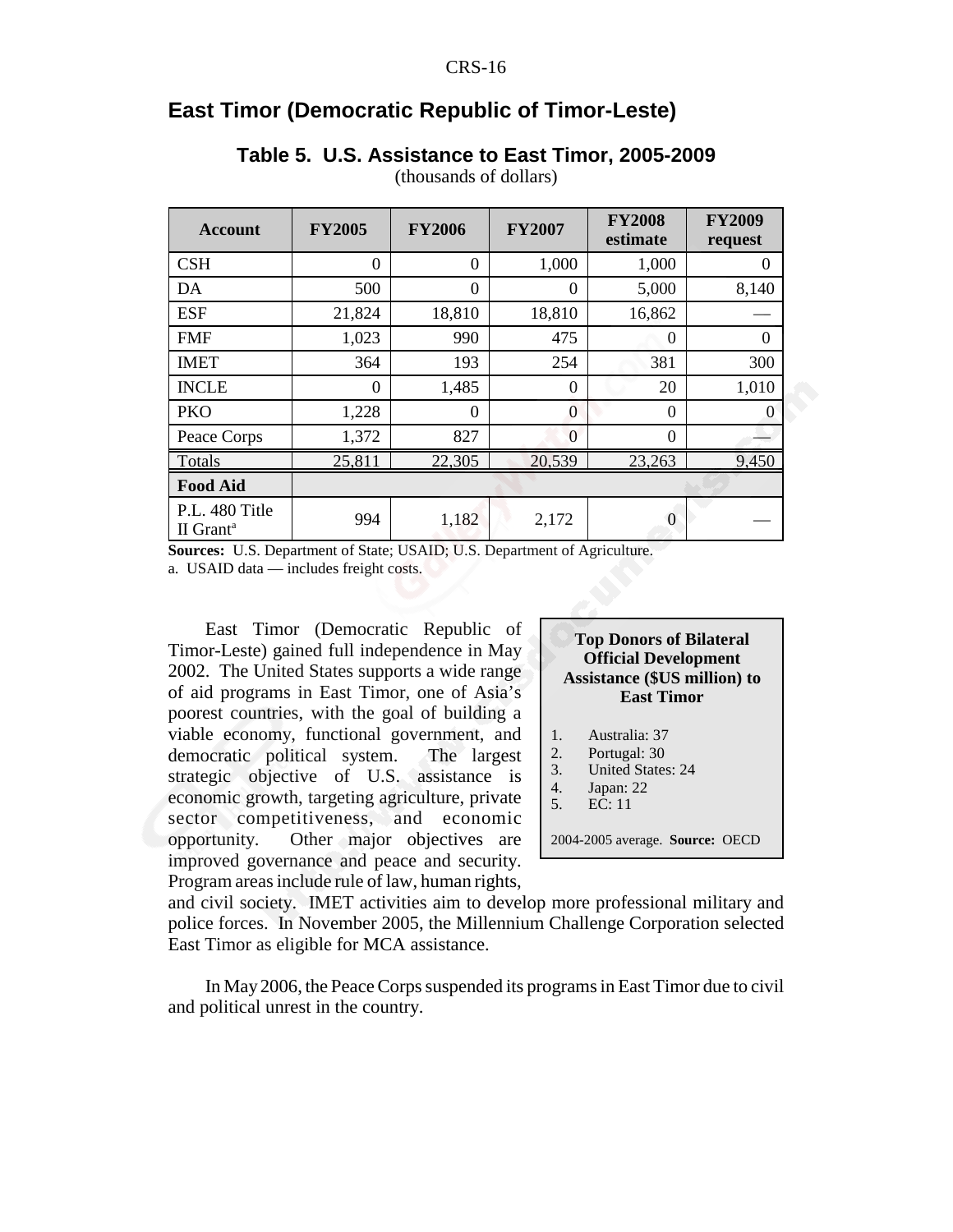## **Indonesia**

| <b>Account</b>                          | <b>FY2005</b>  | <b>FY2006</b> | <b>FY2007</b> | <b>FY2008</b><br>estimate | <b>FY2009</b><br>request |
|-----------------------------------------|----------------|---------------|---------------|---------------------------|--------------------------|
| <b>CSH</b>                              | 37,100         | 28,017        | 27,507        | 25,737                    | 30,883                   |
| DA                                      | 27,848         | 33,199        | 29,524        | 70,953                    | 122,021                  |
| <b>ESF</b>                              | 68,480         | 69,300        | 69,300        | 64,474                    |                          |
| <b>FMF</b>                              | $\Omega$       | 990           | 6,175         | 15,572                    | 15,700                   |
| <b>GHAI</b>                             | $\theta$       | 0             | 250           |                           |                          |
| <b>IMET</b>                             | 728            | 938           | 1,398         | 927                       | 1,500                    |
| <b>INCLE</b>                            | $\overline{0}$ | 4,950         | 4,700         | 6,150                     | 9,450                    |
| <b>NADR</b>                             | 6,262          | 6,888         | 8,881         | 5,861                     | 6,750                    |
| Totals                                  | $-40,418$      | 44,282        | 47,32         | 189,674                   | 186,304                  |
| <b>Food Aid/Disaster Relief</b>         |                |               |               |                           |                          |
| P.L. 480 Title<br>II Grant <sup>a</sup> | 10,489         | 12,886        | 10,951        | $\Omega$                  |                          |
| FFP <sup>b</sup>                        | 6,194          |               |               |                           |                          |
| Section $416(b)^b$                      | 9,078          |               |               |                           |                          |
| Tsunami<br>Relief <sup>c</sup>          | 400,000        |               |               |                           |                          |

## **Table 6. U.S. Assistance to Indonesia, 2005-2009**

(thousands of dollars)

**Sources:** U.S. Department of State; USAID; U.S. Department of Agriculture.

a. USAID data — includes freight costs.

b. USDA data — does not include freight costs.

c. Tsunami Recovery and Reconstruction Fund, P.L. 109-13

The U.S. State Department reports that the "overarching U.S. foreign policy priority in Indonesia is to assist its transformation into a stable, moderate democracy capable of addressing regional and global challenges in partnership with the international community." The country faces many development and security challenges, including terrorist threats, ethnic and separatist conflicts, weak institutions, high levels of corruption, poverty and unemployment, low levels of education, and poor health conditions.<sup>23</sup> The largest strategic objective in terms of funding is investing in people (\$87.6 million), which includes education, health, and clean water programs. A major U.S. assistance initiative is the six-year, \$157 million education program that began in 2004. The second largest area of U.S. aid is peace and security — the Administration requested \$41.7 million for FY2008 for the Indonesian military and police to fight terrorism, combat weapons proliferation and other transnational crimes, monitor strategic waterways, and cooperate with the United States armed forces. This increase in funding reflects the normalization of military ties in 2005.

For FY2008, over \$29 million in U.S. assistance are to support programs for strengthening the justice and legislative branches, participatory governance, human rights, and civil society. Economic growth programs worth \$27 million are to

<sup>&</sup>lt;sup>23</sup> Congressional Budget Justification for Foreign Operations, FY2008.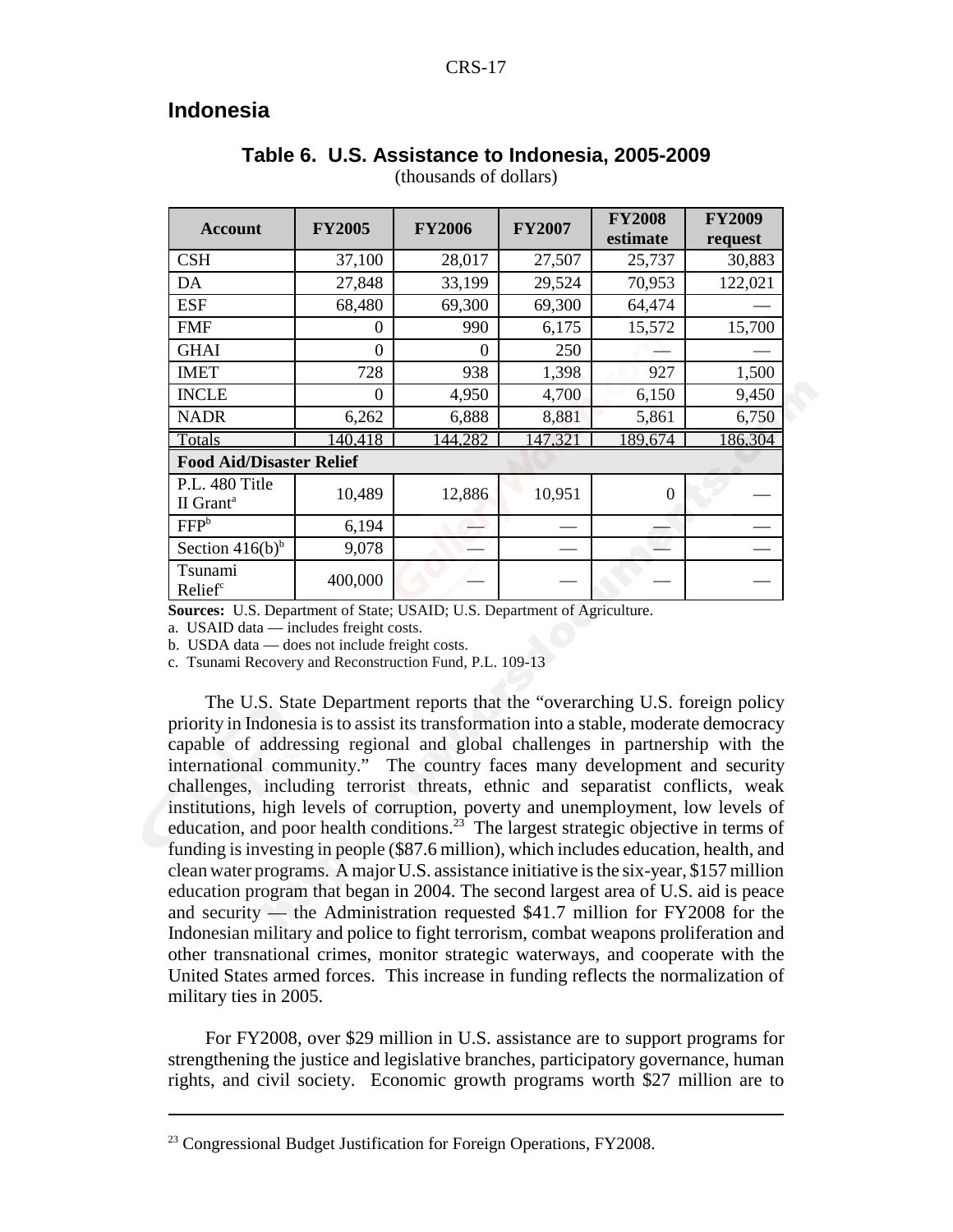promote greater transparency and combat corruption, and are expected to lead to an improved trade and investment climate, financial sector soundness, and increased private sector competitiveness.

The MCC has designated Indonesia as a "threshold" country for 2006, meaning that the country is close to meeting MCA criteria and may receive assistance in reaching eligibility status. In November 2006, USAID and the government of Indonesia signed a \$55 million, two-year agreement for MCA assistance under the MCC Threshold Program.

**Resumption of Military Assistance.** In 2005, the Bush Administration determined that Indonesia had met legislative conditions for the resumption of full IMET and waived restrictions on FMF on national security grounds, thus lifting sanctions on military assistance that were first imposed in 1993.<sup>24</sup> The Consolidated Appropriations Act for 2004 (P.L. 108-199) made IMET available to Indonesia if the Secretary of State determined that the Indonesian government and armed forces (TNI) were cooperating with the United States in the investigation regarding the August 2002 attack in Timika, Papua, in which three school teachers, including two Americans, were killed. P.L. 108-199 continued the ban on FMF unless the President certified that the Indonesian government was prosecuting and punishing those members of the Indonesia armed forces credibly alleged to have committed gross violations of human rights, particularly in East Timor in 1999. The FY2005 foreign operations appropriations measure (P.L. 108-447) contained similar provisions. In February 2005, Secretary of State Condoleezza Rice determined that the Indonesian government and armed forces had cooperated with the FBI's investigation into the Papua murders, thereby satisfying legislative conditions, and certified the resumption of full IMET for Indonesia. The foreign aid appropriations act for FY2006 (P.L. 109-102) continued existing restrictions on FMF to Indonesia; however, the law provided that the Secretary of State may waive restrictions if such action would be in the national security interests of the United States. In November 2005, the Secretary of State exercised the waiver authority and allowed FMF for Indonesia.

The Consolidated Appropriations Act for FY2008, Section 679(a) appropriated up to \$15.7 million in Foreign Military Financing (FMF) for Indonesia, of which \$2.7 million "may not be made available" unless the Government of Indonesia has taken steps to prosecute and punish members of the TNI credibly alleged to have committed human rights violations in East Timor and elsewhere, implement reforms related to

#### **Top Donors of Bilateral Official Development Assistance (\$US million) to Indonesia**

- 1. Japan: 963<br>2. Germany: 1
- Germany: 191
- 3. United States: 163
- 4. Australia: 145<br>5. Netherlands: 1
- Netherlands: 128

2004-2005 average. **Source:** OECD

<sup>&</sup>lt;sup>24</sup> Notwithstanding the restrictions on IMET and FMF, from 1997-2004, Congress allowed Indonesia to participate in *Expanded* International Military Education and Training (E-IMET), which emphasizes and teaches human rights, military codes of conduct, and civilian control of the military; the FY2005 foreign operations appropriations measure (P.L. 108- 447) allowed FMF to the Indonesian navy to enhance maritime security.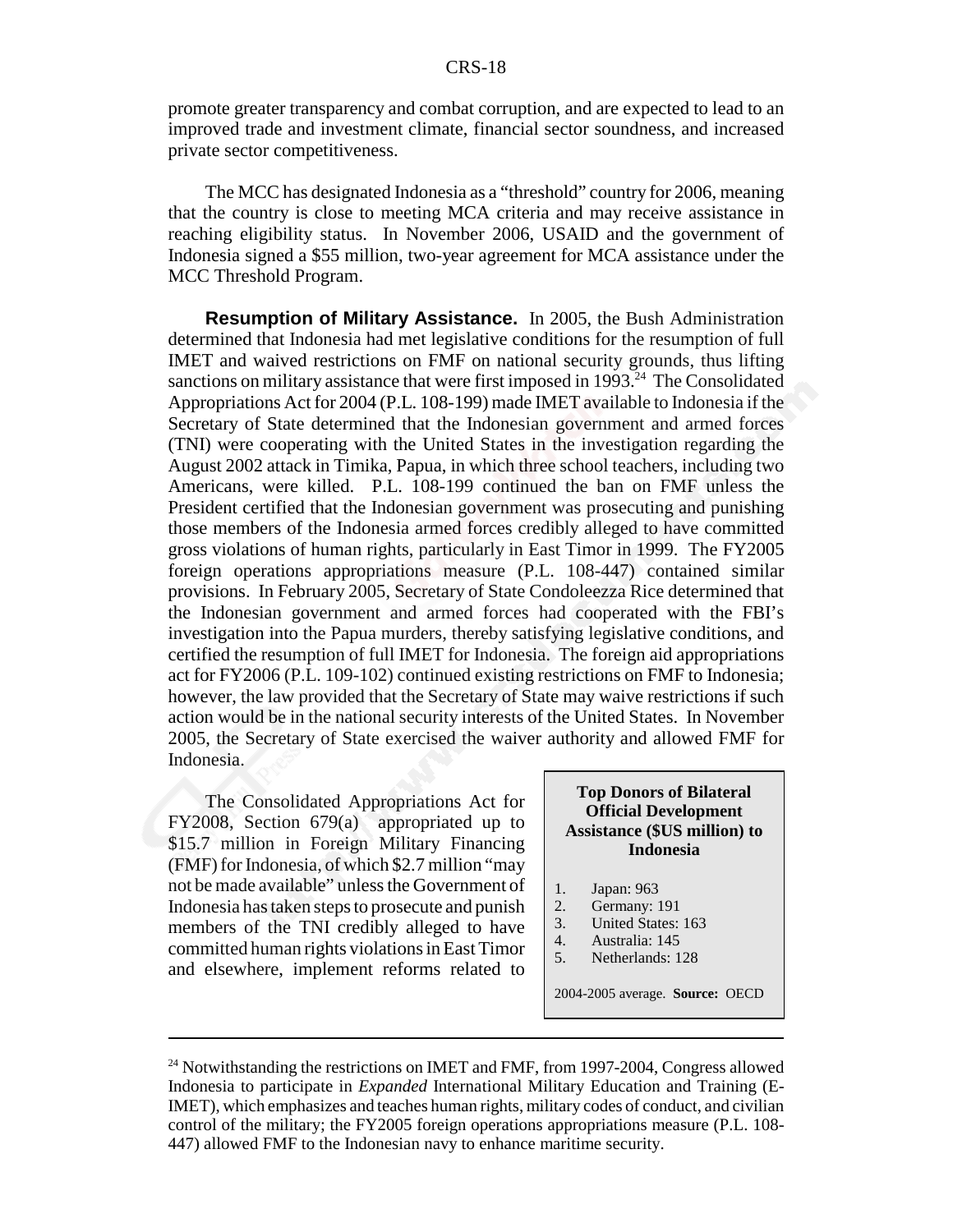improved transparency and accountability of the military, and allow public access to Papua.

**2004 Tsunami Relief.** The December 26, 2004 tsunami caused catastrophic losses of lives and property in Aceh province, Indonesia, with nearly 130,000 persons dead and over 500,000 displaced.<sup>25</sup> The Emergency Supplemental Appropriations Act for Defense, the Global War on Terror, and Tsunami Relief, 2005 (P.L. 109-13) appropriated \$631 million for tsunami recovery and reconstruction in East and South Asia. Of this amount, the Bush Administration pledged \$400 million for relief and reconstruction efforts in Indonesia.26

#### **Laos**

| <b>Account</b>   | <b>FY2005</b>  | <b>FY2006</b>  | <b>FY2007</b> | <b>FY2008</b><br>estimate | <b>FY2009</b><br>request |
|------------------|----------------|----------------|---------------|---------------------------|--------------------------|
| <b>CSH</b>       | $\theta$       | $\overline{0}$ | 1,000         | 992                       | 1,000                    |
| DA               | $\theta$       | $\theta$       | $\theta$      | $\boldsymbol{0}$          | 250                      |
| <b>ESF</b>       | $\overline{0}$ | $\overline{0}$ | 375           | 298                       |                          |
| <b>IMET</b>      | $\Omega$       | $\overline{0}$ | 40            | 67                        | 100                      |
| <b>INCLE</b>     | 1,984          | 990            | 900           | 1,567                     | 1,000                    |
| <b>NADR</b>      | 2,500          | 3,300          | 2,550         | 2,550                     | 1,900                    |
| Totals           | 4,484          | 4,290          | 4,825         | 5,474                     | 4,250                    |
| <b>Food Aid</b>  |                |                |               |                           |                          |
| FFE <sup>a</sup> | 0              | 289            |               |                           |                          |

#### **Table 7. U.S. Assistance to Laos (LPDR), 2005-2009** (thousands of dollars)

**Sources:** U.S. Department of State; USAID; U.S. Department of Agriculture.

a. USDA data — does not include freight costs.

The bulk of U.S. aid programs in Laos are related to peace and security. The Administration's request for FY2008 includes the following programs: removing unexploded ordnance (UXO), English language training for Lao defense officials, counter-narcotics efforts, and combating transnational crime. Other program areas include public health, rule of law, and improving the country's trade and investment environment. Laos also receives assistance through the Leahy War Victims Fund (\$1.5 million during the 2004-

## **Top Donors of Bilateral Official Development Assistance (\$US million) to Laos**

- 1. Japan: 65
- 2. France: 21
- 3. Sweden: 19
- 4. Germany: 15
- 5. Australia: 12

2004-2005 average. **Source:** OECD

<sup>25</sup> USAID, *Fact Sheet #39, Indian Ocean — Earthquakes and Tsunamis* (July 7, 2005).

<sup>26</sup> USAID, *USAID Rebuilds Lives after the Tsunami* (April 27, 2006).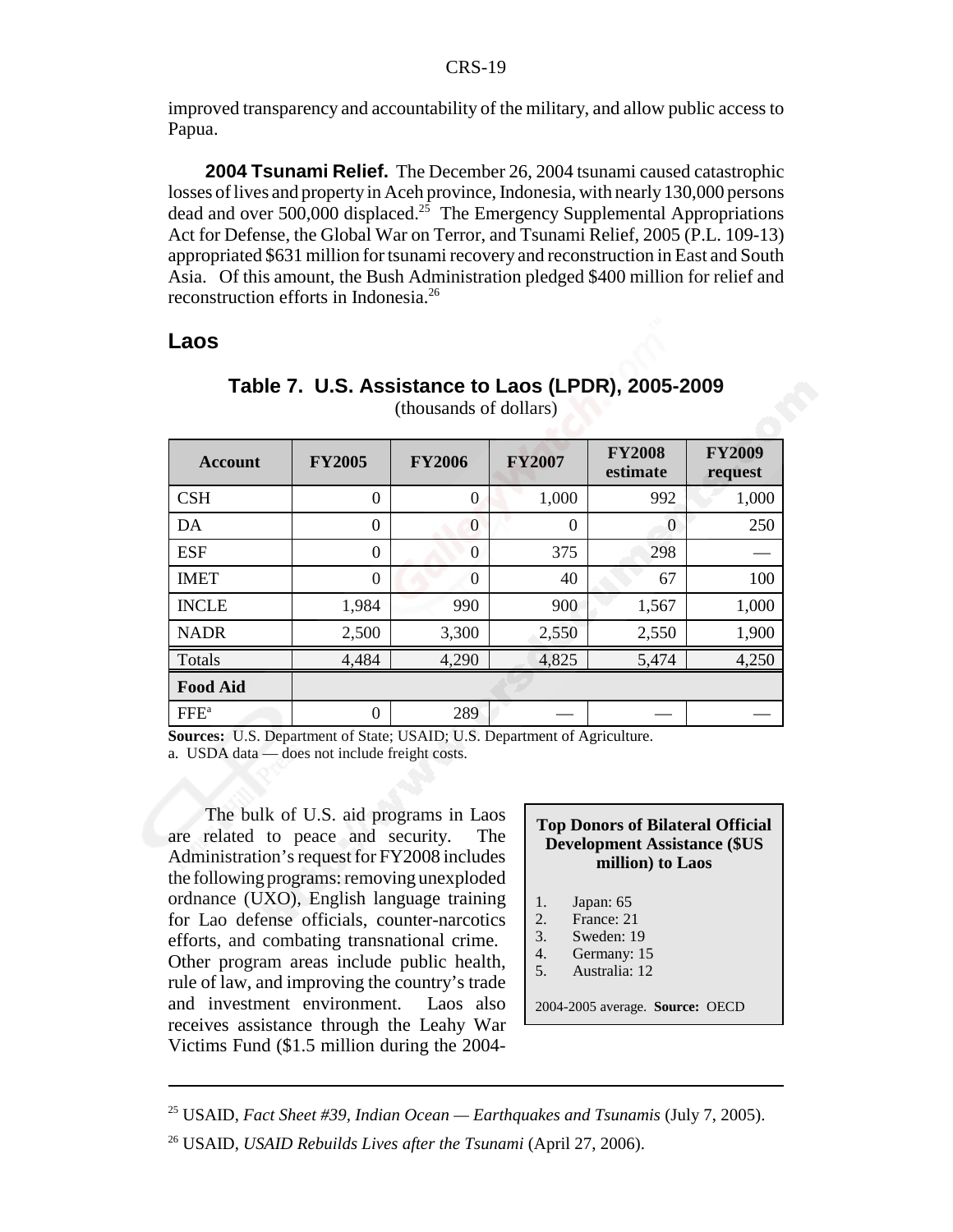2009 period) to assist victims of UXO. U.S. mines from the Vietnam War cause an average of 120 deaths per year (nearly 4,000 deaths, and over 13,000 casualties, since 1975). UXO also takes a significant economic toll on rural areas, affecting 25% of villages or one-third to one-half of the nation's land area.

In October 2005, U.S. Secretary of Health and Human Services Michael Leavitt signed a cooperation agreement with Lao officials in which the United States pledged \$3.4 million to Laos for controlling outbreaks of avian flu.

#### **Malaysia**

| <b>Account</b> | <b>FY2005</b> | <b>FY2006</b> | <b>FY2007</b> | <b>FY2008</b><br>estimate | <b>FY2009</b><br>request |
|----------------|---------------|---------------|---------------|---------------------------|--------------------------|
| <b>IMET</b>    | 1,100         | 891           | 871           | 876                       | 750                      |
| <b>INCLE</b>   |               |               |               |                           | 400                      |
| <b>NADR</b>    | 2,308         | 1,526         | 2,401         | 1,998                     | 1,540                    |
| Totals         | 3,408         | 2,417         | 3,272         | 2,874                     | 2,690                    |

**Table 8. U.S. Assistance to Malaysia, 2005-2009** (thousands of dollars)

**Sources:** U.S. Department of State; USAID.

Malaysia is not a recipient of U.S. development and economic aid. The U.S. State Department describes Malaysia as a "key Muslim-majority state in Southeast Asia and an important contributor to conflict resolution and peacekeeping both regionally and<br>internationally."<sup>27</sup> Regional terrorist Regional terrorist organizations, most notably Jemaah Islamiyah, are known to use Malaysia for planning and fund raising. Over half of U.S. assistance to the country is related to antiterrorism and nonproliferation activities. Other assistance is provided for military operations and law enforcement restructuring.

#### **Top Donors of Bilateral Official Development Assistance (\$US million) to Malaysia**

- 1. Japan: 297
- 2. Denmark: 14
- 3. Germany: 8
- 4. France: 4
- 5. United States: 2
- 2004-2005 average. **Source:** OECD

 The U.S. State Department's 2007 Trafficking in Persons Report placed Malaysia in the "Tier 3" category for failing to "make significant efforts to bring itself into compliance with the minimum standards for the elimination of trafficking in persons." Such an assessment could trigger the withholding of non-humanitarian, non-trade-related U.S. foreign assistance.

 $27$  Congressional Budget Justification for Foreign Operations, FY2008.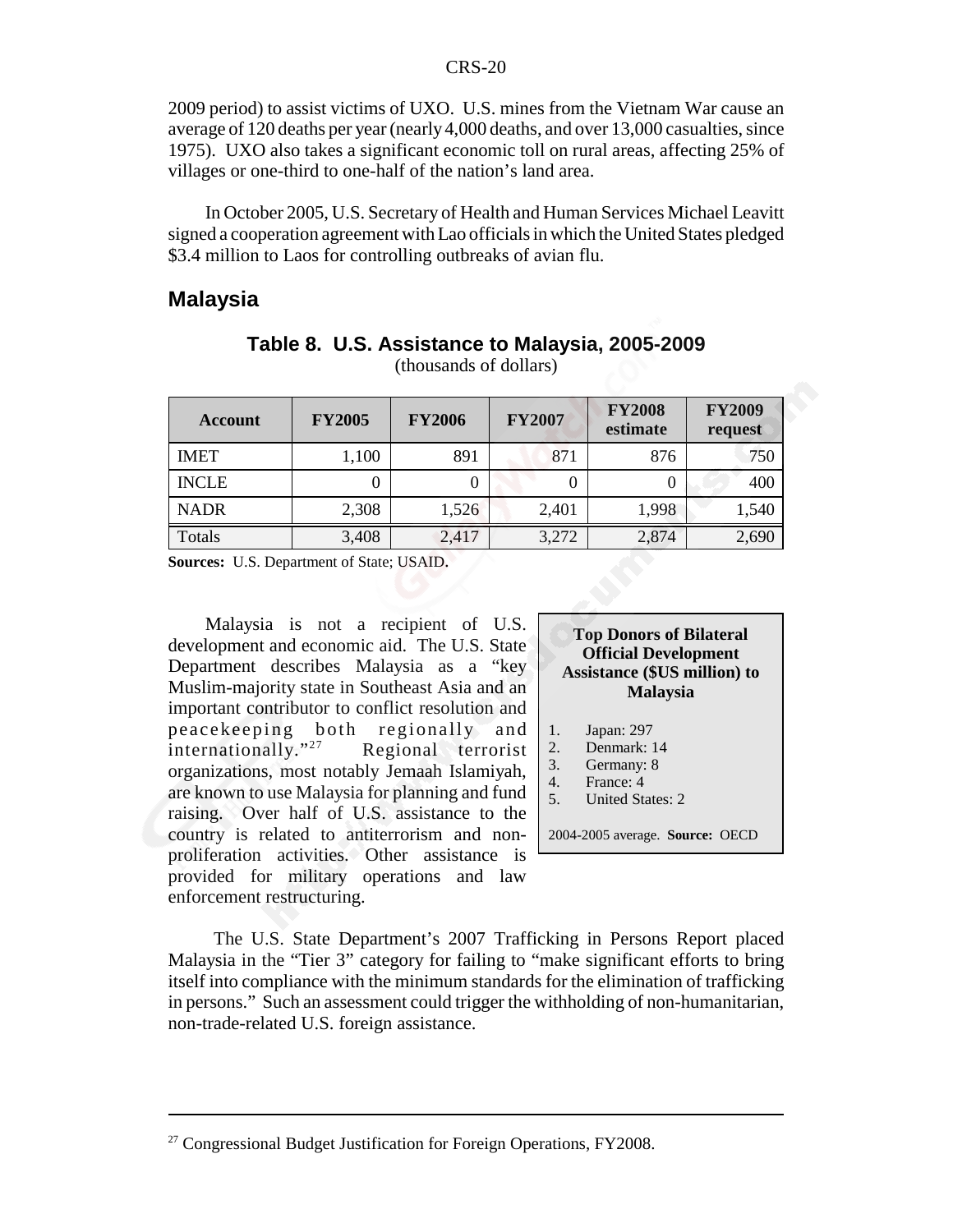## **Mongolia**

| <b>Account</b>     | <b>FY2005</b> | <b>FY2006</b>    | <b>FY2007</b> | <b>FY2008</b><br>estimate | <b>FY2009</b><br>request |
|--------------------|---------------|------------------|---------------|---------------------------|--------------------------|
| DA                 | $\theta$      | $\boldsymbol{0}$ | $\theta$      | 4,577                     | O                        |
| <b>ESF</b>         | 9,920         | 7,425            | 6,625         | $\overline{0}$            | 6,800                    |
| <b>FMF</b>         | 992           | 2,970            | 3,791         | 993                       | 2,000                    |
| <b>IMET</b>        | 1,009         | 866              | 955           | 923                       | 970                      |
| <b>INCLE</b>       | $\theta$      | $\theta$         | $\theta$      | 0                         | 420                      |
| <b>NADR</b>        | $\Omega$      | $\overline{0}$   | $\Omega$      | $\Omega$                  | 250                      |
| Peace Corps        | 1,694         | 1,747            | 1,694         | 1,995                     |                          |
| Totals             | 13,615        | 13,008           | 13,065        | 8,488                     | 10,440                   |
| <b>Food Aid</b>    |               |                  |               |                           |                          |
| FFP <sup>a</sup>   | 3,658         | 5,375            |               |                           |                          |
| Section $416(b)^a$ | 0             |                  |               |                           |                          |

## **Table 9. U.S. Assistance to Mongolia, 2005-2009**

(thousands of dollars)

**Sources:** U.S. Department of State; USAID; U.S. Department of Agriculture.

a. USDA data — does not include freight costs.

U.S. assistance efforts in Mongolia aim to build foundations for the country's private economic and democratic political development. Security assistance focuses on reform of the Mongolian armed forces and regional stability. In September 2005, the government of Mongolia submitted a proposal to the Millennium Challenge Corporation for several projects to be funded by MCA funds, including railroad construction, improved housing, and health services. In October 2007, the Mongolian government and the Millennium Challenge Corporation (MCC) signed a fiveyear, \$285 million agreement.

#### **Top Donors of Bilateral Official Development Assistance (\$US million) to Mongolia**

- 1. Japan: 67<br>2. Germany:
- 2. Germany: 28<br>3. United States
- United States: 22
- 4. Netherlands: 9
- 5. Turkey: 8

2004-2005 average. **Source:** OECD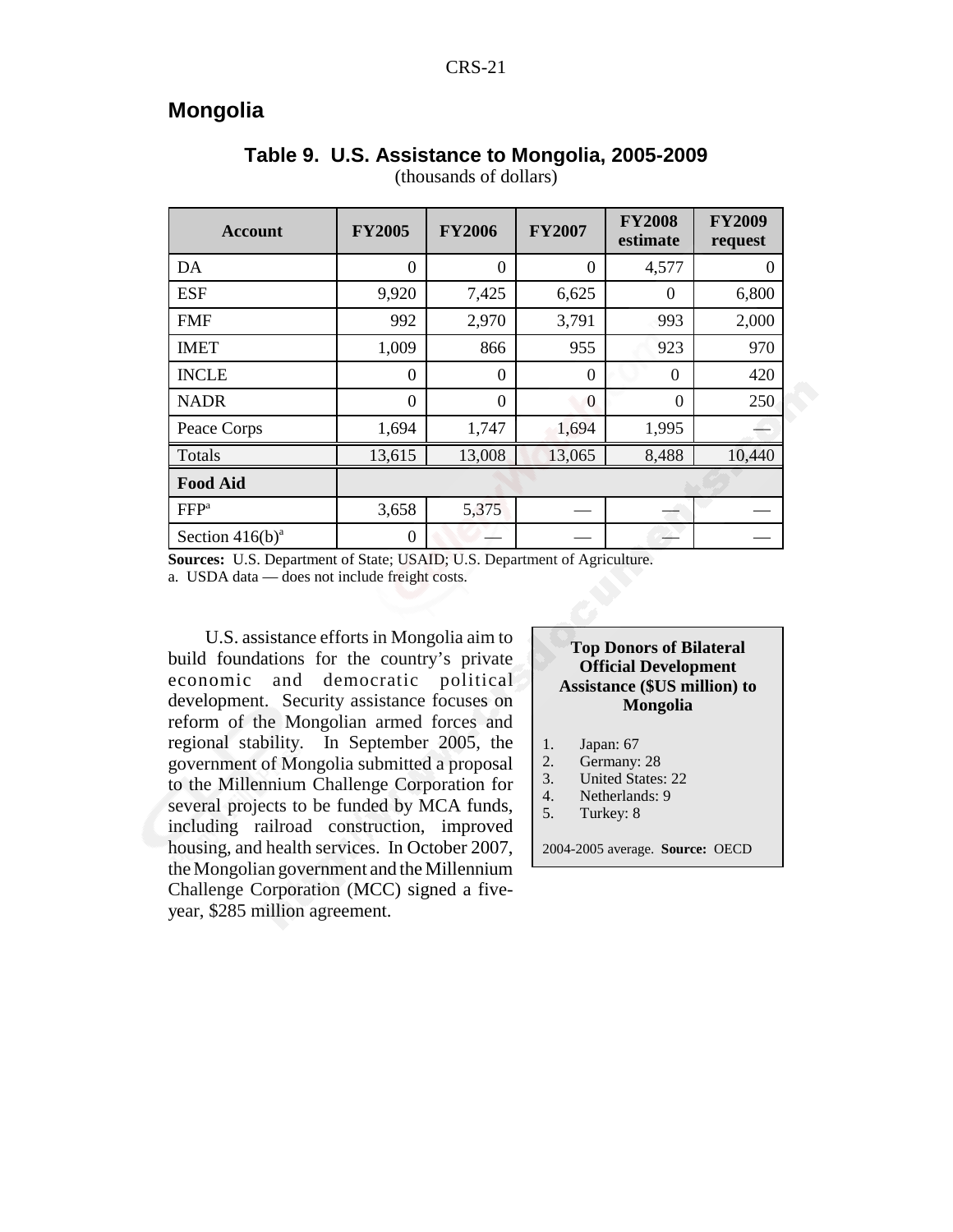## **Philippines**

| <b>Account</b>                       | <b>FY2005</b> | <b>FY2006</b> | <b>FY2007</b> | <b>FY2008</b><br>estimate | <b>FY2009</b><br>request |
|--------------------------------------|---------------|---------------|---------------|---------------------------|--------------------------|
| <b>CSH</b>                           | 27,050        | 24,651        | 24,362        | 24,967                    | 20,043                   |
| DA                                   | 27,576        | 24,212        | 15,448        | 27,321                    | 56,703                   |
| <b>ESF</b>                           | 30,720        | 24,750        | 29,750        | 27,773                    |                          |
| <b>FMF</b>                           | 29,760        | 29,700        | 39,700        | 29,757                    | 15,000                   |
| <b>IMET</b>                          | 2,915         | 2,926         | 2,746         | 1,475                     | 1,700                    |
| <b>INCLE</b>                         | 3,968         | 1,980         | 1,900         | 794                       | 1,150                    |
| <b>NADR</b>                          | 2,257         | 4,968         | 4,198         | 4,531                     | 4,625                    |
| Peace Corps                          | 2,820         | 2,767         | 2,820         | 2,753                     |                          |
| Totals <sup>a</sup>                  | 127,066       | 115,954       | 121,294       | 119,371                   | 99,221                   |
| <b>Food Aid</b>                      |               |               |               |                           |                          |
| P.L. 480 Title I<br><b>USDA</b> Loan | 20,000        |               |               |                           |                          |
| FFP <sup>a</sup>                     | 1,720         | 6,335         |               |                           |                          |
| Section $416(b)^b$                   | 5,644         |               |               |                           |                          |

## **Table 10. U.S. Assistance to Philippines, 2005-2009**

(thousands of dollars)

**Sources:** U.S. Department of State; USAID; U.S. Department of Agriculture.

a. Totals include supplemental appropriations.

b. USDA data — does not include freight costs.

The United States shares important security, political, and commercial interests with the Philippines, a Major Non-NATO Ally and front-line state in the global war on terrorism. Since 2001, the Philippines has received the most dramatic increases in U.S. foreign assistance in the EAP region. The main goals of U.S. assistance in the Philippines are: fighting terrorism through military means and education; supporting the peace process in Muslim Mindanao; improving governance; promoting economic reform and encouraging foreign investment; preserving the environment; and reversing the deterioration of the educational system. The largest U.S. aid accounts in the country fund health and education programs, especially in conflict-affected areas of Mindanao. Other large funding priorities are economic growth and security. Security programs include support for Philippine Defense

Reform, joint military exercises, and enhanced counterterrorism capabilities. U.S. assistance also supports the battle against transnational crime (money laundering, trafficking in persons, and narcotics trade).

In 2006, the MCC designated the Philippines as a "threshold" country or close to meeting MCA criteria and eligible for assistance in qualifying. The Philippines recently initiated a two-year, \$21 million MCA

#### **Top Donors of Bilateral Official Development Assistance (\$US million) to the Philippines**

- 1. Japan: 706
- 2. United States: 114
- 3. Germany: 60
- 4. Australia: 38
- 5. EC: 20

2004-2005 average. **Source:** OECD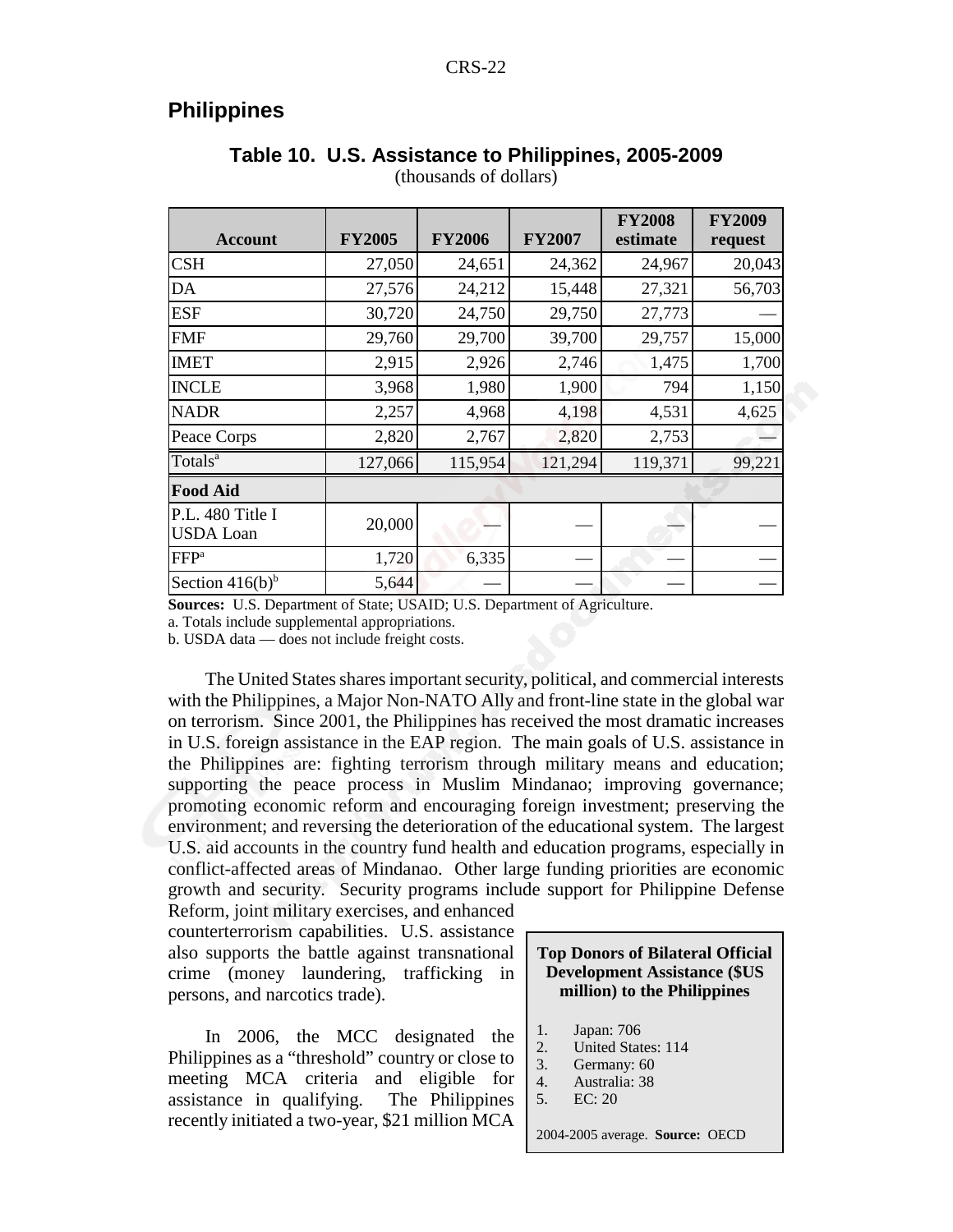threshold program that focuses on fighting corruption and improving government revenue collection.

The Consolidated Appropriations Act for FY2008, Section 699E provides up to \$30 million for FMF for the Philippines, of which \$2 million may be made available after the Secretary of State reports that:

- the Philippine government is implementing the recommendations of the United Nations Special Rapporteur on Extrajudicial, Summary or Arbitrary Executions;
- the Philippine government is implementing a policy of promoting military personnel who demonstrate professionalism and respect for human rights, and is investigating and prosecuting military personnel and others who have been credibly alleged to have committed extrajudicial executions or other violations of human rights; and
- the Philippine military is not engaging in acts of intimidation or violence against members of legal organizations who advocate for human rights.

The United States signed a Tropical Forest Conservation Act Agreement with the Philippines on September 19,  $2002<sup>28</sup>$  This accord cancels a portion of the Philippines' debt to the United States. The money saved by this rescheduling estimated at about \$8 million — is to be used for forest conservation activities over a period of 14 years.

## **Thailand**

| <b>Account</b> | <b>FY2005</b> | <b>FY2006</b> | <b>FY2007</b>  | <b>FY2008</b><br>estimate | <b>FY2009</b><br>request |
|----------------|---------------|---------------|----------------|---------------------------|--------------------------|
| <b>CSH</b>     | $\theta$      | $\theta$      | 1,400          | 992                       | 1,000                    |
| DA             | $\Omega$      | $\theta$      | $\Omega$       | $\theta$                  | 4,500                    |
| <b>ESF</b>     | 992           | 990           | 990            | $\theta$                  | O                        |
| <b>FMF</b>     | 1,488         | 1,485         | $\Omega$       | 149                       | 800                      |
| <b>IMET</b>    | 2,526         | 2,369         | $\overline{0}$ | 1,142                     | 1,400                    |
| <b>INCLE</b>   | 1,608         | 990           | 900            | 1,686                     | 1,400                    |
| <b>NADR</b>    | 1,782         | 3,989         | 2,100          | 2,483                     | 2,000                    |
| Peace Corps    | 2,143         | 2,212         | 2,144          | 2,278                     |                          |
| Totals         | 10,539        | 12,035        | 7,534          | 8,730                     | 11,100                   |

**Table 11. U.S. Assistance to Thailand, 2005-2009** (thousands of dollars)

**Sources:** U.S. Department of State; USAID.

<sup>&</sup>lt;sup>28</sup> The Tropical Forest Conservation Act (P.L. 105-214).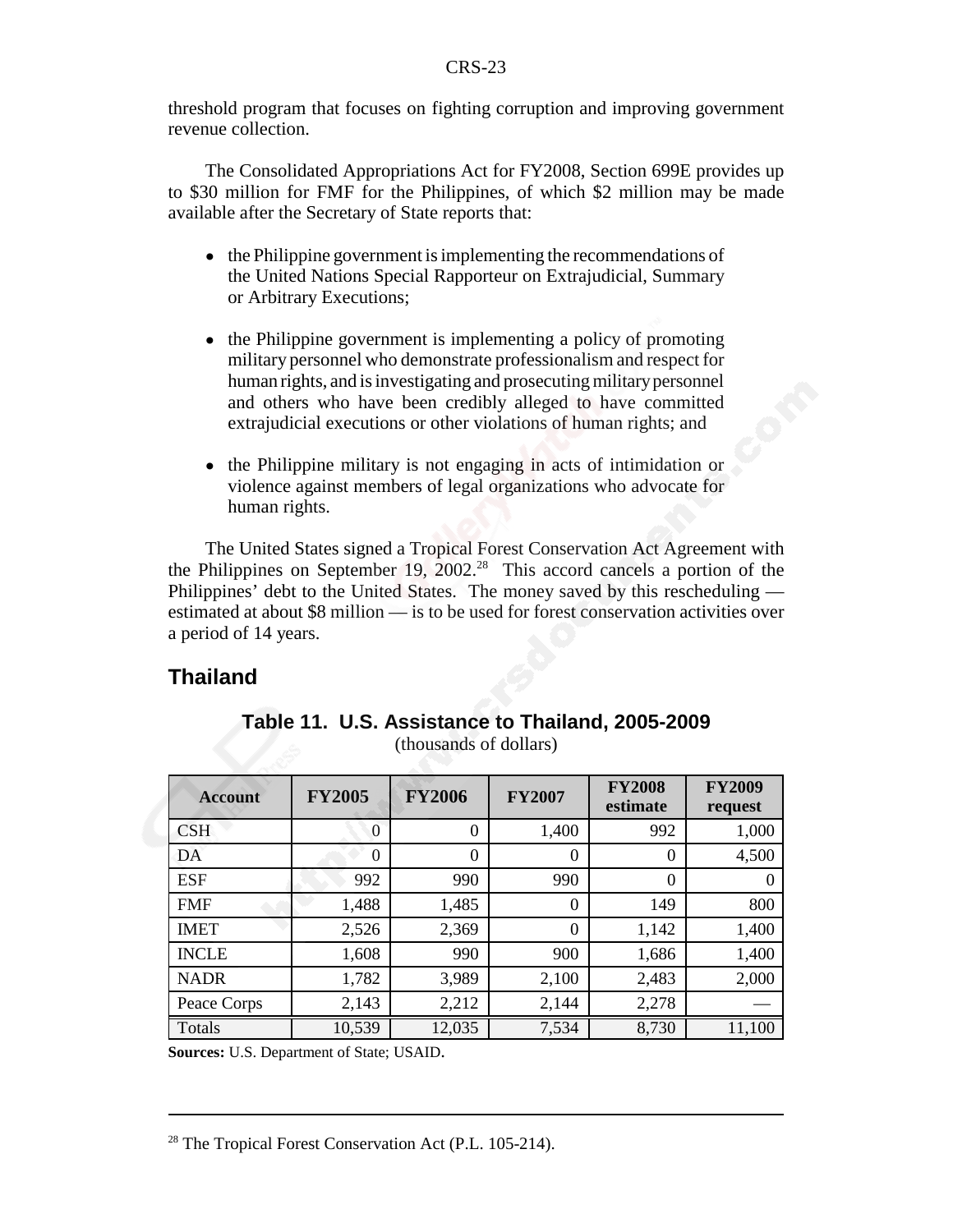#### CRS-24

Thailand is one of five U.S. treaty allies in Asia and was designated a Major Non-NATO Ally in 2003. Thailand has sent troops to both Afghanistan and Iraq and has aggressively pursued terrorist cells in its southern provinces. For FY2008, the Bush Administration proposed funding for domestic counterterrorism activities, border security, countering the proliferation of weapons of mass destruction, and military reform. Thailand would also receive funding for HIV/AIDS programs.

**September 2006 Military Coup and U.S. Aid Sanctions.** In response to the September 19, 2006, military coup in Thailand, the U.S. State Department announced the suspension of nearly \$24 million in U.S. foreign assistance to the country, including military and peacekeeping assistance and training under foreign operations appropriations (\$7.5 million) and counterterrorism assistance under Section 1206 of the National Defense Authorization Act for FY2006 (\$16.3 million).<sup>29</sup> The bans were imposed pursuant to Section 508 of the Foreign Operations Appropriations Act, which provides that such funds shall not be made available to any country whose duly elected head of government was deposed by a military coup. Under Section 508, the funds can be reinstated once a democratically-elected government is in place. Other aid programs not affected by Section 508 or in the U.S. national interest would continue to receive funding.

**Other Programs.** In 2001, the United States and Thailand signed an agreement pursuant to the Tropical Forest Conservation Act (P.L. 105-214), providing \$11 million in debt relief to Thailand. In return, Thailand is to contribute \$9.5 million over 28 years toward the protection of its mangrove forests. The United States government pledged \$5.3 million in relief and reconstruction assistance for areas in Thailand affected by the December 2004 tsunami.

#### **Top Donors of Bilateral Official Development Assistance (\$US million) to Thailand**

- 1. Japan: 765
- 2. Germany: 31
- 3. France: 27
- 4. EC: 19
- 5. Denmark

2004-2005 average. **Source:** OECD

<sup>29</sup> For further information, see CRS Report RL32593, *Thailand: Background and U.S. Relations*, by Emma Chanlett-Avery.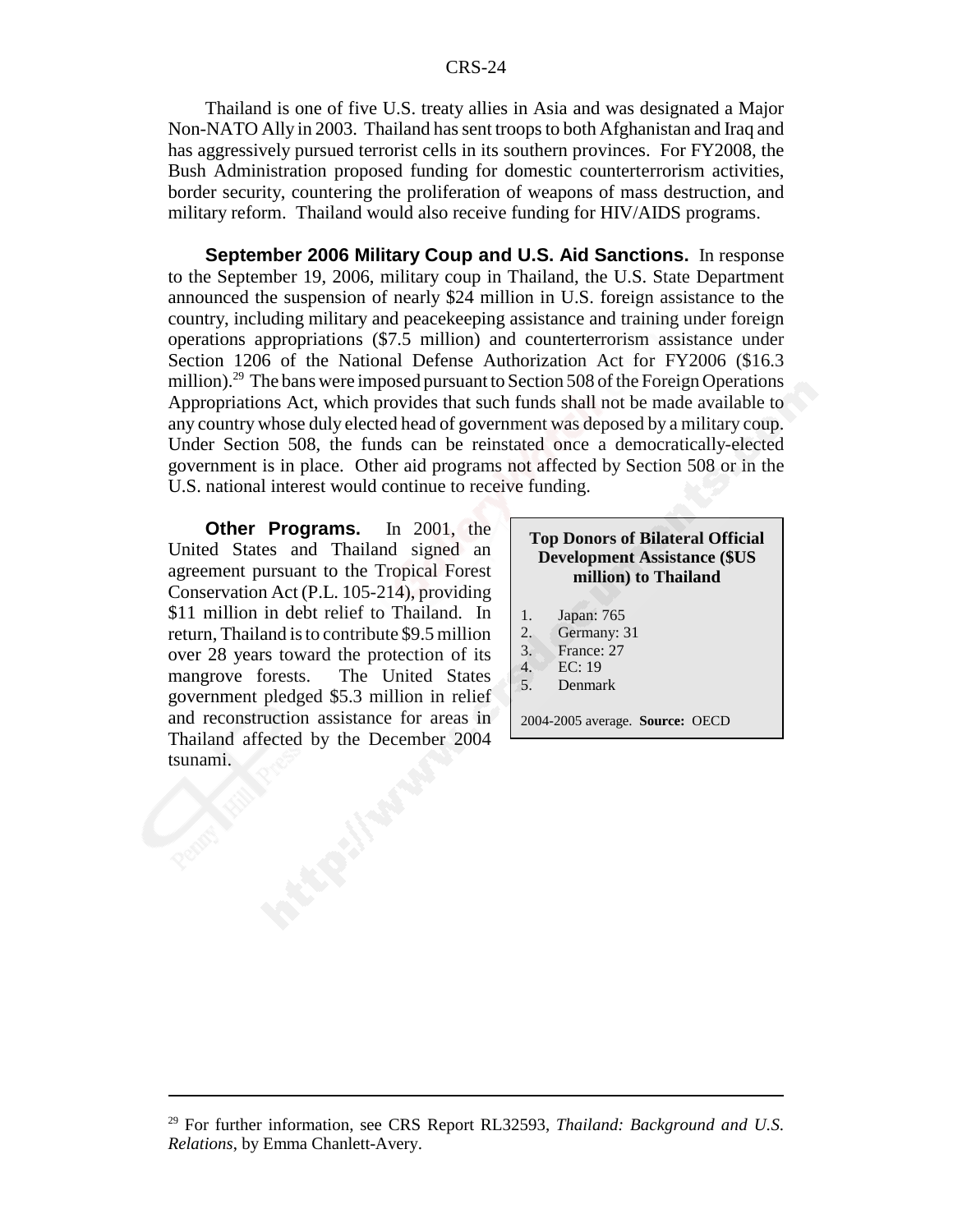## **Vietnam**

| <b>Account</b>          | <b>FY2005</b>  | <b>FY2006</b> | <b>FY2007</b>  | <b>FY2008</b><br>estimate | <b>FY2009</b><br>request |
|-------------------------|----------------|---------------|----------------|---------------------------|--------------------------|
| <b>CSH</b>              | 1,200          | $\theta$      | $\overline{0}$ | $\boldsymbol{0}$          | 0                        |
| DA                      | 4,750          | 3,818         | 2,480          | 2,420                     | 10,700                   |
| <b>ESF</b>              | $\theta$       | 1,980         | 4,980          | 10,613                    |                          |
| <b>FMF</b>              | $\theta$       | $\theta$      | $\Omega$       | $\Omega$                  | 500                      |
| <b>GHAI</b>             | 24,044         | 31,214        | 62,935         | 86,000                    | 86,000                   |
| <b>IMET</b>             | 50             | 49            | 279            | 186                       | 195                      |
| <b>INCLE</b>            | $\theta$       | $\theta$      | $\Omega$       | $\theta$                  | 200                      |
| <b>NADR</b>             | 3,331          | 3,770         | 3,200          | 3,075                     | 1,920                    |
| Totals <sup>a</sup>     | 33,375         | 40,831        | 74,374         | 102,294                   | 99,515                   |
| <b>Food Aid</b>         |                |               |                |                           |                          |
| FFP <sup>b</sup>        | $\overline{0}$ |               |                |                           |                          |
| $FFE^b$                 | $\overline{0}$ |               |                |                           |                          |
| Section<br>$416(b)^{b}$ | $\overline{0}$ |               |                |                           |                          |

## **Table 12. U.S. Assistance to Vietnam, 2005-2009**

(thousands of dollars)

**Sources:** U.S. Department of State; USAID; U.S. Department of Agriculture.

a. Totals include supplemental appropriations.

b. USDA data — does not include freight costs.

Vietnam, with over 250,000 HIVpositive persons in 2006, is the largest Asian recipient of Global HIV/AIDS Initiative (GHAI) funds under the President's Emergency Plan for AIDS Relief (PEPFAR). Other U.S. assistance objectives in Vietnam include the following: accelerating Vietnam's transition to an open and marketbased economy; de-mining; promoting human rights and supporting civil society; and countering illegal cross-border transport of arms and narcotics. IMET programs

#### **Top Donors of Bilateral Official Development Assistance (\$US million) to Vietnam**

- 1. Japan: 670
- 2. France: 116
- 3. United Kingdom: 82
- 4. Germany: 79
- 5. Denmark: 73

2004-2005 average. **Source:** OECD

include training in English language and international peacekeeping.

## **South Asia**

Key U.S. foreign aid objectives in South Asia include combating terrorism, developing bilateral military ties, and reducing the social and economic sources of political instability and extremist religious and political thinking. These causes include lack of accountable governance, inter-ethnic conflict, poverty, disease, and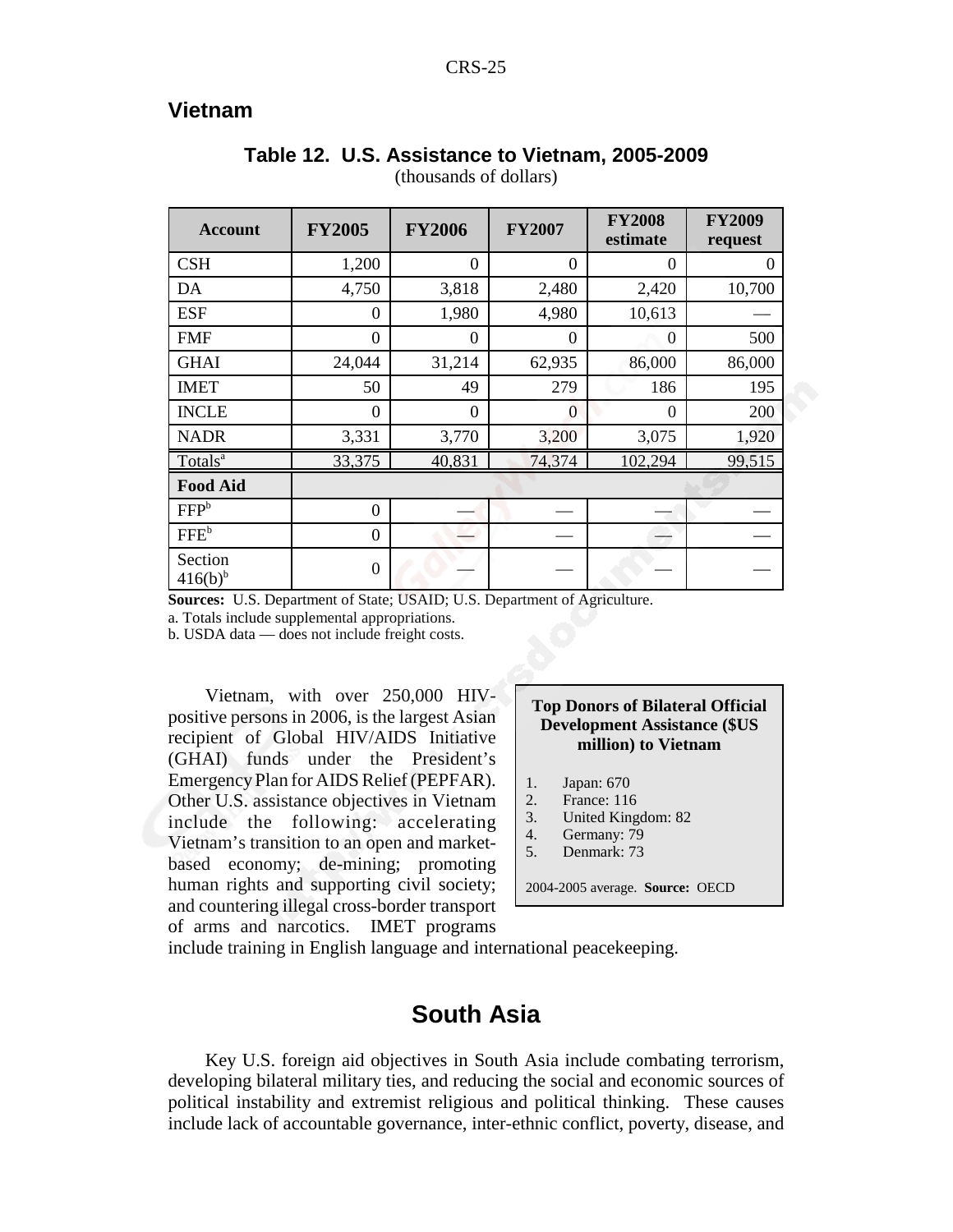illiteracy. Prior to September 2001, South Asia was the smallest regional recipient of U.S. non-food assistance. Since the war on terrorism began, counterterrorism and related funding for South Asia, especially Afghanistan and Pakistan, have made the region a relatively large recipient of humanitarian, development, and economic assistance and the second-largest beneficiary of military assistance after the Middle East. Before 2002, India and Bangladesh were the largest recipients of U.S. bilateral aid in South Asia. Following Pakistan's participation in Operation Enduring Freedom (OEF) in Afghanistan, the country became the largest beneficiary of U.S. foreign assistance in the region after Afghanistan, followed by India. See **Figure 7**.



#### **Figure 7. U.S. Assistance to South Asian Countries (excluding Food Aid), 2001-2007 (\$million)**

 Regional programs focus upon economic growth, combating terrorism, and fighting international crime. The South Asia Regional Fund (\$5 million in FY2007) promotes economic growth through addressing energy needs in South Asia, such as assisting countries to find energy resources and facilitating trade in energy. The South and Central Asia Regional Fund (\$1.5 million in FY2007) supports programs related to border control and education. The aim of assistance for education is to help reduce religious and ideological extremism and regional instability.

**Foreign Aid Restrictions.** Both India and Pakistan faced sanctions on nonhumanitarian aid for conducting nuclear weapons tests in 1998. The United States imposed additional restrictions on aid to Pakistan because of its delinquency on foreign loan payments and because of the military coup that took place in October 1999. Many of the nuclear test-related sanctions were lifted soon after they were imposed, and the United States reportedly was prepared to normalize relations with India in the first half of 2001.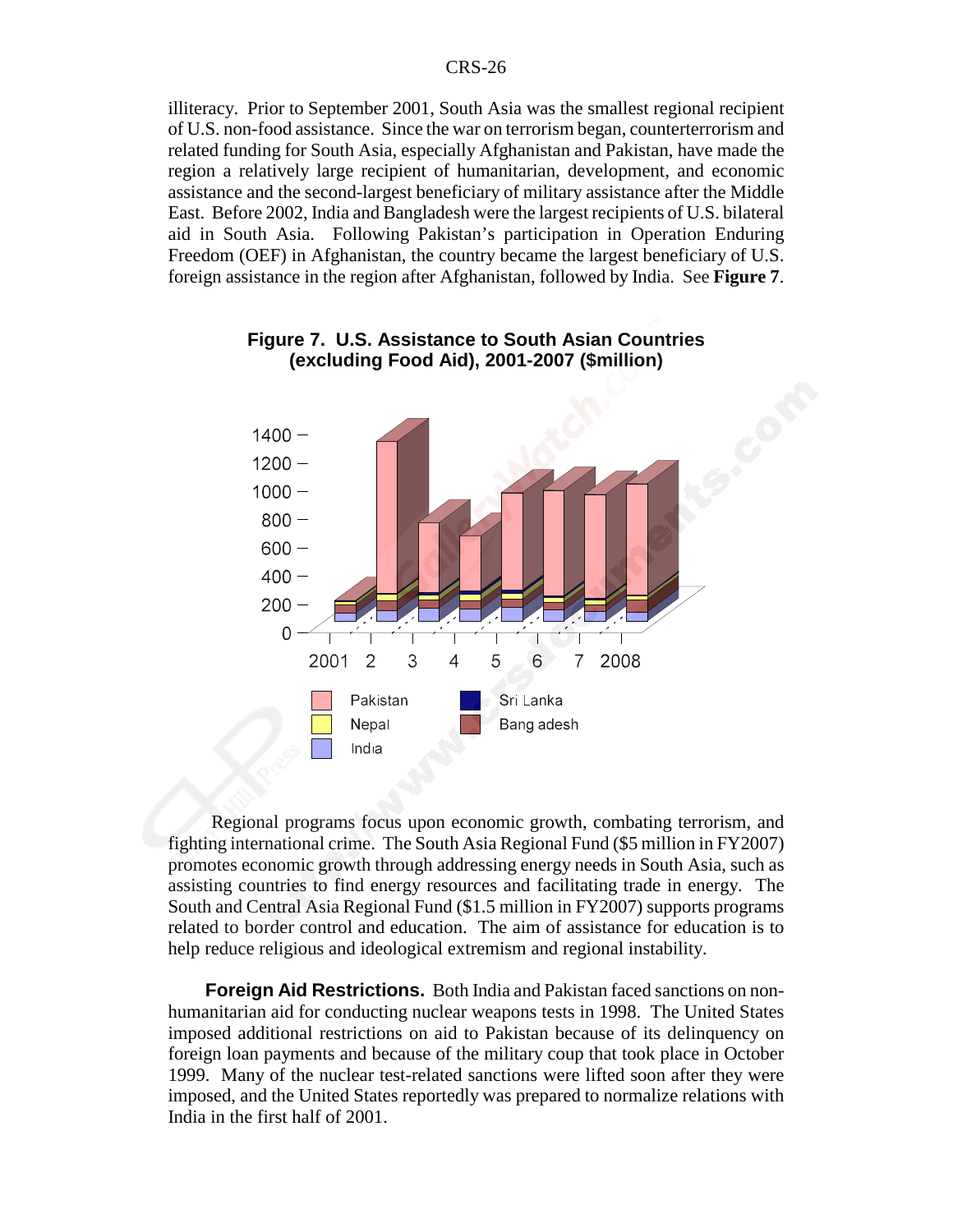On September 22, 2001, President Bush issued a final determination removing all nuclear test-related sanctions against India and Pakistan pursuant to the Department of Defense Appropriations Act, 2000 (P.L. 106-79). On October 27, 2001, the President signed S. 1465 into law (P.L. 107-57), exempting Pakistan from coup-related sanctions through FY2002, providing waiver authority on the sanctions through FY2003, and granting an exemption from foreign aid prohibitions related to the country's loan defaults. In subsequent years, Congress has extended the waiver authority on coup-related sanctions. Since 2003, President Bush has annually exercised the waiver authority. A crucial challenge for the United States, according to some U.S. leaders, is how to assist Pakistan in its counterterrorism activities and reward its cooperation in Operation Enduring Freedom while still applying pressure regarding democratization, nuclear non-proliferation, and other U.S. foreign policy imperatives.

**Disaster Assistance.** In the December 2004 earthquake and tsunami, Sri Lanka suffered heavy human losses and property damage. The United States government pledged \$134 million in disaster assistance (including USAID disaster assistance and food aid and USDA food aid) to Sri Lanka and \$17.9 million to India.30 On October 8, 2005, a catastrophic, magnitude 7.6 earthquake struck Pakistan, killing over 73,000 persons in Pakistan and 1,333 in India and leaving nearly 3 million people homeless. The United States pledged \$300 million in economic assistance to the affected region.<sup>31</sup>

## **Country Aid Levels and Restrictions — South Asia**

## **Bangladesh**

| <b>Account</b> | <b>FY2005</b> | <b>FY2006</b> | <b>FY2007</b> | <b>FY2008</b><br>estimate | <b>FY2009</b><br>request |
|----------------|---------------|---------------|---------------|---------------------------|--------------------------|
| <b>CSH</b>     | 33,412        | 31,509        | 29,935        | 37,181                    | 29,575                   |
| DA             | 16,535        | 10,889        | 10,430        | 29,190                    | 39,060                   |
| <b>ESF</b>     | 4,960         | 4,950         | 3,750         | $\Omega$                  |                          |
| <b>FMF</b>     | 248           | 990           | 990           | 595                       | 1,000                    |
| <b>IMET</b>    | 1,035         | 930           | 934           | 761                       | 800                      |
| <b>INCLE</b>   | $\Omega$      | $\Omega$      | $\Omega$      | 198                       | 800                      |
| <b>NADR</b>    | 893           | 5,094         | 2,575         | 6,301                     | 3,600                    |
| Peace Corps    | 1,773         | 706           | 0             | $\Omega$                  |                          |
| Totals         | 58,856        | 55,068        | 48,614        | 74,226                    | 74,835                   |

#### **Table 13. U.S. Assistance to Bangladesh, 2005-2009** (thousands of dollars)

<sup>30</sup> USAID, *Fact Sheet no. 39, Indian Ocean — Earthquake and Tsunamis* (July 7, 2005); USAID, *Tsunami Assistance, One Year Later* (December 21, 2005).

<sup>31</sup> USAID, *Fact Sheet no. 44, South Asia — Earthquake* (August 25, 2006).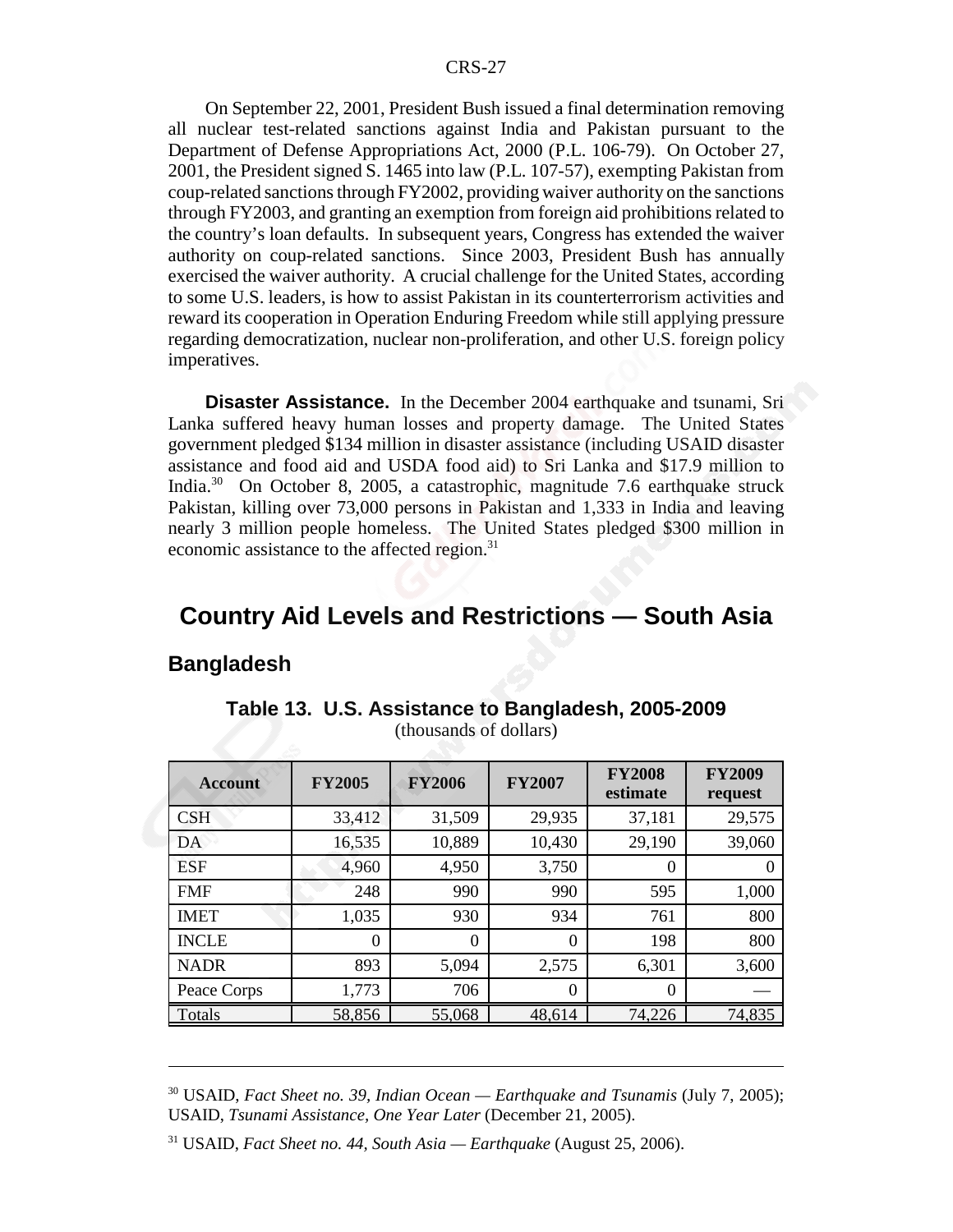| Account                                 | <b>FY2005</b> | <b>FY2006</b> | <b>FY2007</b> | <b>FY2008</b><br>estimate | <b>FY2009</b><br>request |  |  |
|-----------------------------------------|---------------|---------------|---------------|---------------------------|--------------------------|--|--|
| <b>Food Aid</b>                         |               |               |               |                           |                          |  |  |
| P.L. 480 Title<br>II Grant <sup>a</sup> | 22,122        | 30,207        | 35,618        | 30,783                    | 32,000                   |  |  |
| Section<br>$416(b)^{b}$                 | 3,257         | 3,833         |               |                           |                          |  |  |
| FFE <sup>b</sup>                        | 0             | 2,868         |               |                           |                          |  |  |

**Sources:** U.S. Department of State, USAID, U.S. Department of Agriculture.

a. USAID data — includes freight costs.

b. USDA data — does not include freight costs.

In addition to problems related to development, corruption remains a key obstacle to social, economic, and political advancement in Bangladesh. The largest elements of the U.S. aid presence involve public health, including HIV/AIDS programs, and basic education. In other areas, the U.S. government provides support for anti-corruption reforms and democratic institutions. U.S. assistance also aims to expand economic opportunities and equitable growth in the country. Security and military assistance help to strengthen the police and military forces to counter terrorist activity, enhance border security, and fight international financial and drug crimes.

In March 2006, the Peace Corps suspended its programs in Bangladesh due to concerns that volunteers might become targets of terrorists.

In 2000, the United States signed an agreement with Bangladesh reducing the country's debt payments to the United States by \$10 million over 18 years. In return, Bangladesh is to set aside \$8.5 million to endow a Tropical Forest Fund to protect and conserve its mangrove forests.32

#### **Top Donors of Bilateral Official Development Assistance (\$US million) to Bangladesh**

- 1. Japan: 234<br>2. United Kin
- 2. United Kingdom: 232
- 3. United States: 89
- 4. EC: 68
- 5. Netherlands: 63

2004-2005 average. **Source:** OECD

<sup>&</sup>lt;sup>32</sup> Pursuant to the Tropical Forest Conservation Act (P.L. 105-214).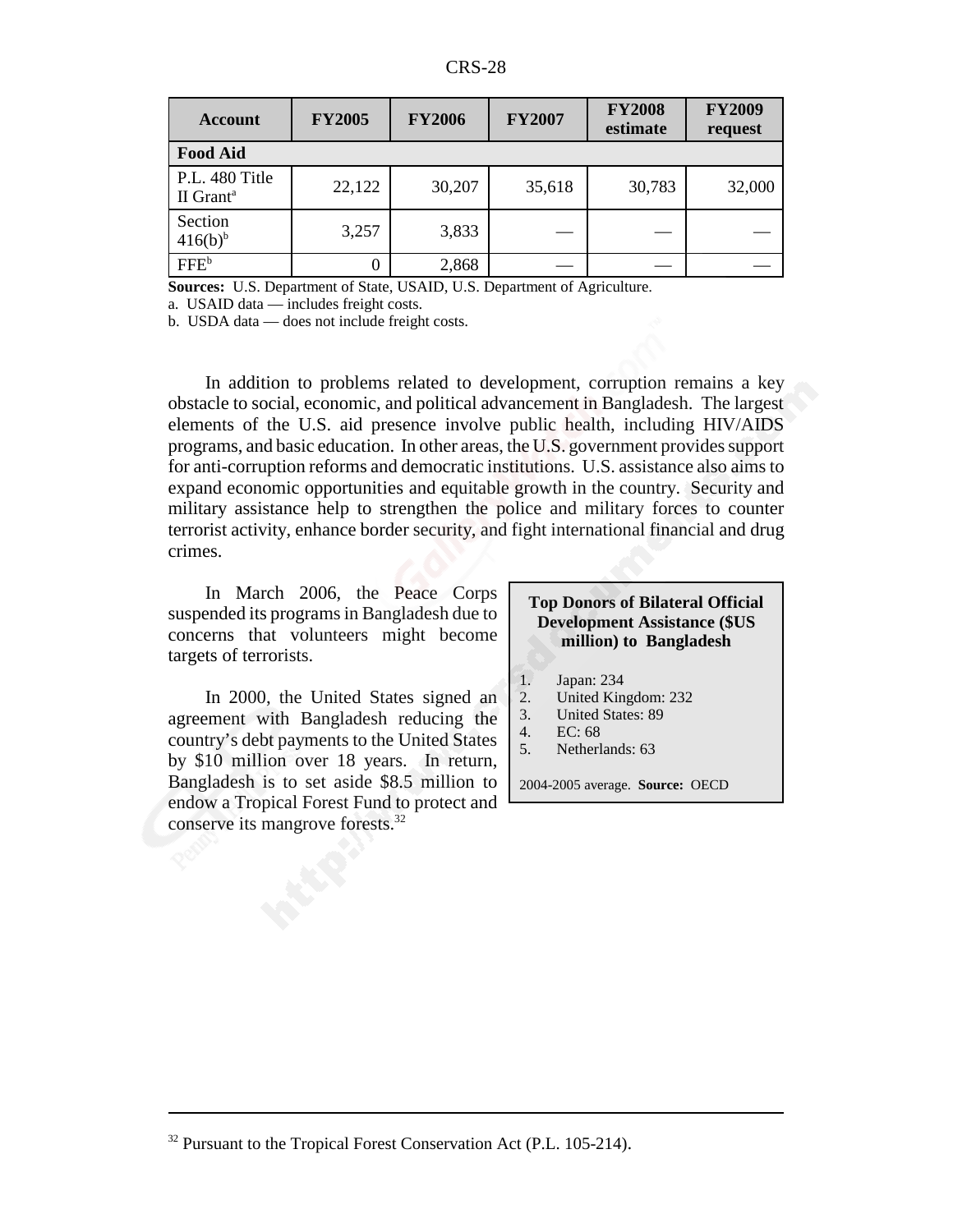## **India**

| <b>Account</b>                          | <b>FY2005</b> | <b>FY2006</b> | <b>FY2007</b> | <b>FY2008</b><br>estimate | <b>FY2009</b><br>request |
|-----------------------------------------|---------------|---------------|---------------|---------------------------|--------------------------|
| <b>CSH</b>                              | 53,222        | 52,815        | 53,411        | 58,947                    | 59,682                   |
| DA                                      | 24,856        | 19,700        | 15,676        | 10,547                    | 900                      |
| <b>ESF</b>                              | 14,880        | 4,950         | 4,875         | $\Omega$                  |                          |
| <b>GHAI</b>                             | $\theta$      | $\Omega$      | 8,971         |                           |                          |
| <b>IMET</b>                             | 1,502         | 1,272         | 1,501         | 1,237                     | 1,200                    |
| <b>INCLE</b>                            | $\Omega$      | 0             | $\theta$      | $\Omega$                  | 400                      |
| <b>NADR</b>                             | 4,181         | 2,711         | 1,108         | 2,684                     | 1,700                    |
| Totals                                  | 98,641        | 81,448        | 85,542        | 73,415                    | 63,882                   |
| <b>Food Aid</b>                         |               |               |               |                           |                          |
| P.L. 480 Title II<br>Grant <sup>a</sup> | 35,763        | 43,501        | 31,034        | 13,406                    | 13,500                   |
| Section $416(b)^b$                      | 0             |               |               |                           |                          |

#### **Table 14. U.S. Assistance to India, 2005-2009** (thousands of dollars)

**Sources:** U.S. Department of State, USAID, U.S. Department of Agriculture.

a. USAID data — includes freight costs.

b. USDA data — does not include freight costs.

The United States significantly increased bilateral aid to India in FY2002 and FY2003, largely as part of its counterterrorism efforts in the region. The current aid program aims to further Indian economic development in order to enhance the country's rise as "an influential U.S. partner in the international system."33 Furthermore, U.S. assistance serves the poorest segments of the population in order to mitigate economic and social conditions that may give rise to political extremism.

#### **Top Donors of Bilateral Official Development Assistance (\$US million) to India**

- 1. Japan: 651
- 2. United Kingdom: 535
- 3. Germany: 166
- 4. EC: 164
- 5. United States: 164

2004-2005 average. **Source:** OECD

For FY2008, the largest portion of U.S. assistance is to India funds public health and HIV/AIDS care, treatment, and prevention. Security and military assistance supports programs related to military professionalism, counterterrorism, counternarcotics, and border security. Economic Support Funds are to promote the private agricultural sector.

<sup>&</sup>lt;sup>33</sup> Congressional Budget Justification for Foreign Operations, FY2008.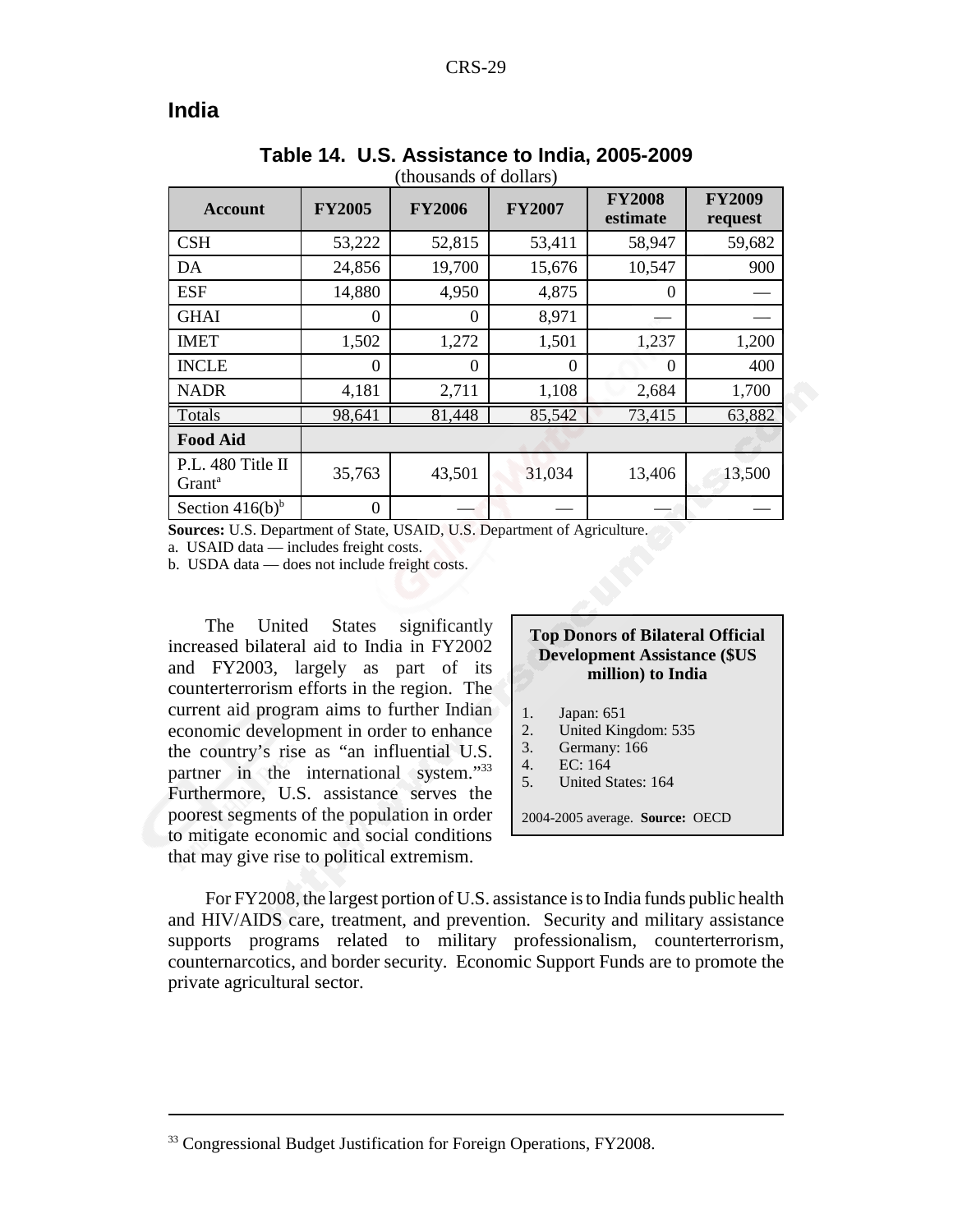## **Nepal**

| <b>Account</b>                         | <b>FY2005</b>    | <b>FY2006</b>  | <b>FY2007</b>  | <b>FY2008</b><br>estimate | <b>FY2009</b><br>request |
|----------------------------------------|------------------|----------------|----------------|---------------------------|--------------------------|
| <b>CSH</b>                             | 25,165           | 18,613         | 18,090         | 19,891                    | 13,667                   |
| DA                                     | 10,000           | 8,393          | 10,447         | 9,136                     |                          |
| <b>ESF</b>                             | 4,960            | 4,950          | 11,250         | 9,423                     | 13,015                   |
| <b>IMET</b>                            | 648              | 644            | 793            | 752                       | 800                      |
| <b>INCLE</b>                           | $\overline{0}$   | $\overline{0}$ | $\theta$       | 30                        | 10,000                   |
| <b>NADR</b>                            | 2,771            | $\overline{0}$ | 840            | 1,141                     | 700                      |
| Peace Corps                            | 179              | $\overline{0}$ | $\overline{0}$ | $\boldsymbol{0}$          |                          |
| Totals <sup>c</sup>                    | 43,723           | 32,600         | 41,420         | 40,373                    | 38,182                   |
| <b>Food Aid</b>                        |                  |                |                |                           |                          |
| P.L. 480<br>Title II Gant <sup>a</sup> | 966              | 1,213          | 6,056          | $\overline{0}$            |                          |
| FFE <sup>b</sup>                       | 3,871            |                |                |                           |                          |
| Section<br>$416(b)^{b}$                | $\boldsymbol{0}$ |                |                |                           |                          |

#### **Table 15. U.S. Assistance to Nepal, 2005-2009** (thousands of dollars)

**Sources:** U.S. Department of State, USAID, U.S. Department of Agriculture.

a. USAID data — includes freight costs.

b. USDA data — does not include freight costs.

c. Totals include supplemental appropriations.

U.S. assistance to Nepal aims to further the peace process between the government of Nepal and Maoist insurgents, establish stability, and promote development. IMET, INCLE, and NADR programs help the Nepal military and police to restore law and order. The Consolidated Appropriations Act for FY2008 allows for only *Expanded* International Military Education and Training (E-IMET) for Nepal. E-IMET emphasizes and teaches the military about human rights, military codes of conduct, and civilian control

#### **Top Donors of Bilateral Official Development Assistance (\$US million) to Nepal**

- 1. Japan: 76
- 2. United Kingdom: 64
- 3. Germany: 58
- 4. United States: 45
- 5. Denmark: 31

2004-2005 average. **Source:** OECD

of the military. Other major components of United States aid programs in Nepal include building the capacity of local and national governments to provide social services and improving public health.

In 2004, the United States suspended the Peace Corps program in Nepal after Maoist rebels bombed the United States Information Center in Kathmandu.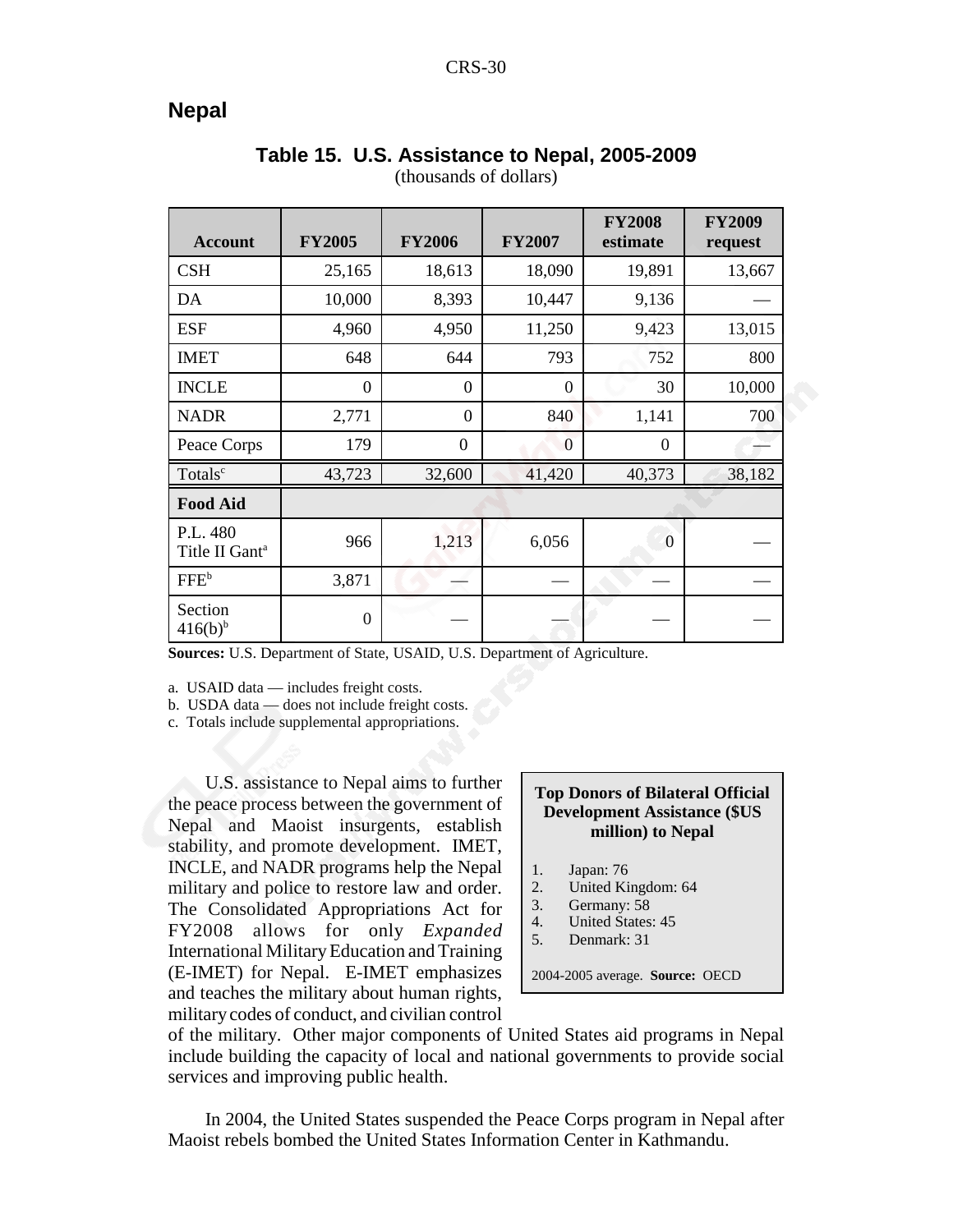## **Pakistan**

| <b>Account</b>                          | <b>FY2005</b>  | <b>FY2006</b> | <b>FY2007</b> | <b>FY2008</b><br>estimate | <b>FY2009</b><br>request |
|-----------------------------------------|----------------|---------------|---------------|---------------------------|--------------------------|
| <b>CSH</b>                              | 21,000         | 22,757        | 22,385        | 29,816                    | 27,855                   |
| DA                                      | 29,000         | 26,990        | 95,327        | 29,757                    |                          |
| <b>ESF</b>                              | 297,600        | 296,595       | 283,673       | 407,165                   | 453,200                  |
| <b>FMF</b>                              | 298,800        | 297,000       | 297,000       | 297,570                   | 300,000                  |
| <b>IMET</b>                             | 1,885          | 2,037         | 1,992         | 1,903                     | 1,950                    |
| <b>INCLE</b>                            | 32,150         | 34,970        | 24,000        | 21,822                    | 32,000                   |
| <b>NADR</b>                             | 7,951          | 8,585         | 9,977         | 10,063                    | 11,250                   |
| Totals <sup>c</sup>                     | 688,386        | 688,934       | 734,354       | 798,333                   | 826,255                  |
| <b>Food Aid</b>                         |                |               |               |                           |                          |
| P.L. 480 Title II<br>Grant <sup>a</sup> | $\overline{0}$ | 17,675        |               | $\Omega$                  |                          |
| FFP <sup>b</sup>                        | 10,170         | 11,197        |               |                           |                          |
| FFE <sup>b</sup>                        | 5,796          | 5,169         |               |                           |                          |
| Section $416(b)$                        | 1,972          |               |               |                           |                          |

## **Table 16. U.S. Assistance to Pakistan, 2005-2009**

(thousands of dollars)

**Sources:** U.S. Department of State; USAID; U.S. Department of Agriculture.

a. USAID data — includes freight costs.

b. USDA data — does not include freight costs.

c. Totals include supplemental appropriations.

Pakistan is a front-line state in the global war on terrorism. Most U.S. assistance programs in the country claim to directly or indirectly serve U.S. counterterrorism goals. The United States government has pledged \$600 million in economic and security assistance and \$50 million in earthquake reconstruction aid on an annual basis through FY2009. Approximately 43% of U.S. assistance to Pakistan supports counterterrorism and border security efforts. The second largest strategic objective (36% of funding) is economic growth, aimed at nurturing

#### **Top Donors of Bilateral Official Development Assistance (\$US million): Pakistan**

- 1. United States: 224
- 2. Japan: 120
- 3. United Kingdom: 92
- 4. Turkey: 63
- 5. Norway: 45

2004-2005 average. **Source:** OECD

a middle class as a foundation for democracy. Economic Support Funds (13%) "help Pakistan to improve the quality of and access to public education, primary healthcare, and water and sanitation services" in part to help provide alternatives to services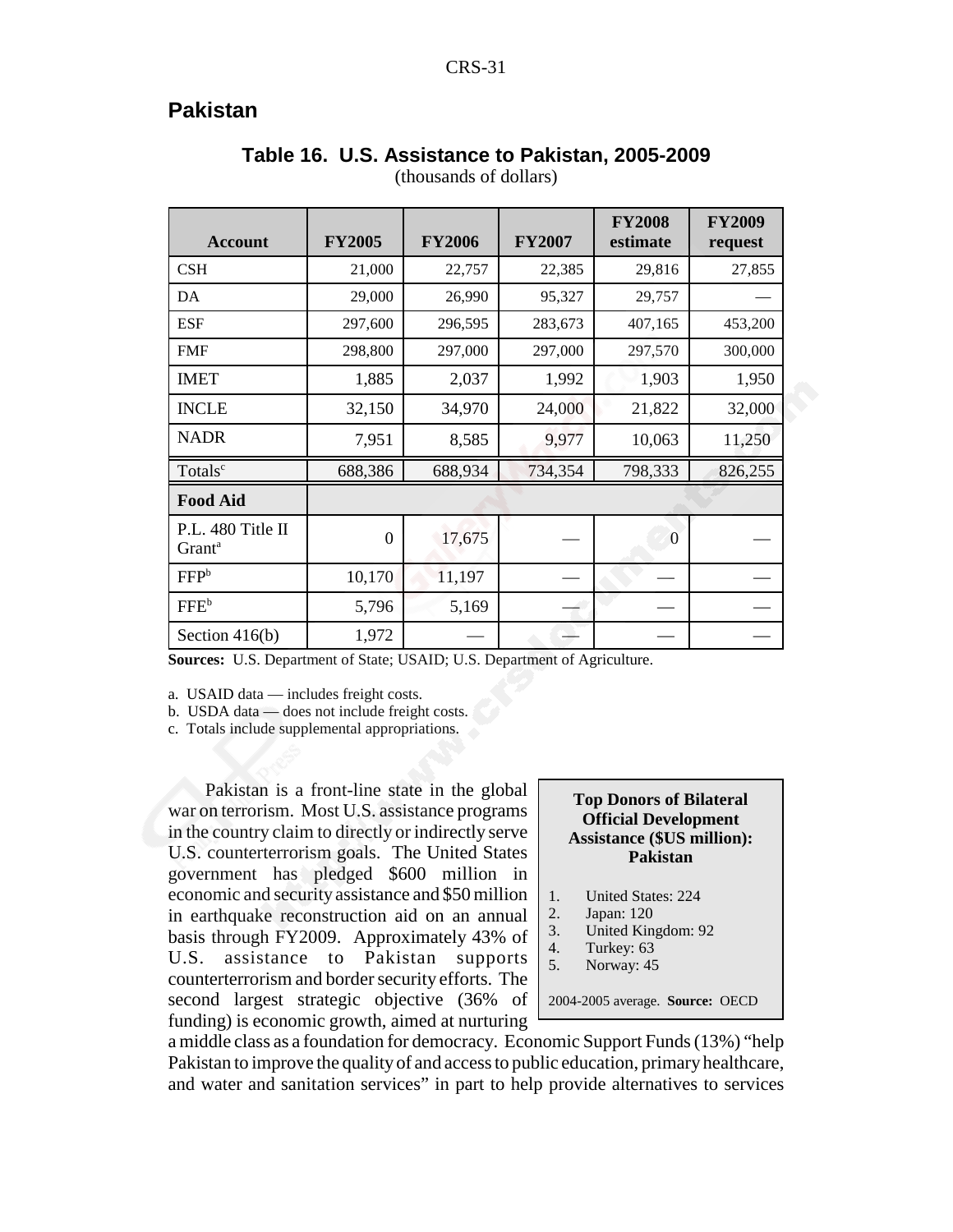provided by terrorist-linked charities and schools.<sup>34</sup> Other assistance directly promotes democracy through support of legislative processes, democratic practices within political parties, free and fair elections, civil society, and the mass media.

**Lifting of Foreign Aid Restrictions.** Pakistan received limited U.S. assistance during the 1990s — counter-narcotics support, food aid, and Pakistan NGO Initiative programs<sup>35</sup> — due to congressional restrictions in response to Pakistan's nuclear weapons program. In 1985, the Pressler Amendment to the Foreign Assistance Act of 1961 (Section 620e) barred U.S. foreign assistance to Pakistan unless the President determined that Pakistan did not possess nuclear weapons and that U.S. assistance would reduce the risk of Pakistan's obtaining them. In 1990, President George H. W. Bush declined to make such determinations and imposed Pressler Amendment sanctions against Pakistan. This restriction was eased in 1995 to prohibit only military assistance.<sup>36</sup> In 1998, following nuclear weapons tests carried out by India and Pakistan, President Clinton imposed restrictions on non-humanitarian aid to both countries pursuant to the Arms Export Control Act of 1968 (Section 102). Furthermore, Pakistan continued to be ineligible for most forms of U.S. foreign assistance due to its delinquency in servicing its debt to the United States and to the 1999 military coup.<sup>37</sup> Although the Department of Defense Appropriations Act, 2000 (P.L. 106-79) gave the President authority to permanently waive all nuclear test-related sanctions, President Clinton waived few restrictions on Pakistan (e.g., USDA credits and U.S. commercial bank loans) as compared to India.

Following the September 2001 terrorist attacks on the United States, Pakistan was designated as a front-line state in the war on terrorism and received dramatically increased U.S. aid levels. In late September 2001, President George W. Bush waived nuclear weapons sanctions that prohibited military and economic aid to India and Pakistan. The Bush Administration also rescheduled \$379 million of Pakistan's \$2.7 billion debt to the United States so that Pakistan would not be considered in arrears, a requirement for further foreign assistance. On October 27, 2001, President Bush signed S. 1465 into law (P.L. 107-57), allowing the United States government to waive sanctions related to the military coup and authorizing presidential waiver authority through 2003, provided the President determined that making foreign assistance available would facilitate democratization and help the United States in its battle against international terrorism. P.L. 107-57 also exempted Pakistan from foreign assistance restrictions related to its default on international loans.<sup>38</sup>

<sup>&</sup>lt;sup>34</sup> Congressional Budget Justification for Foreign Operations, FY2008.

<sup>&</sup>lt;sup>35</sup> The USAID Pakistan NGO Initiative delivered education and health services primarily through the Asia Foundation and Aga Khan Foundation USA and independently of the government of Pakistan. Total funding for the program (1994-2003) was \$10 million.

<sup>&</sup>lt;sup>36</sup> The Brown Amendment to the Foreign Assistance Act (1995) narrowed the prohibition to military assistance only.

<sup>&</sup>lt;sup>37</sup> The Foreign Operations Appropriations Act, FY2001 (P.L. 106-429), Section 508, denies foreign assistance to any country whose duly elected head of government is deposed by military coup or decree.

<sup>38</sup> See P.L. 107-57, Sections 1(b) and 3(2).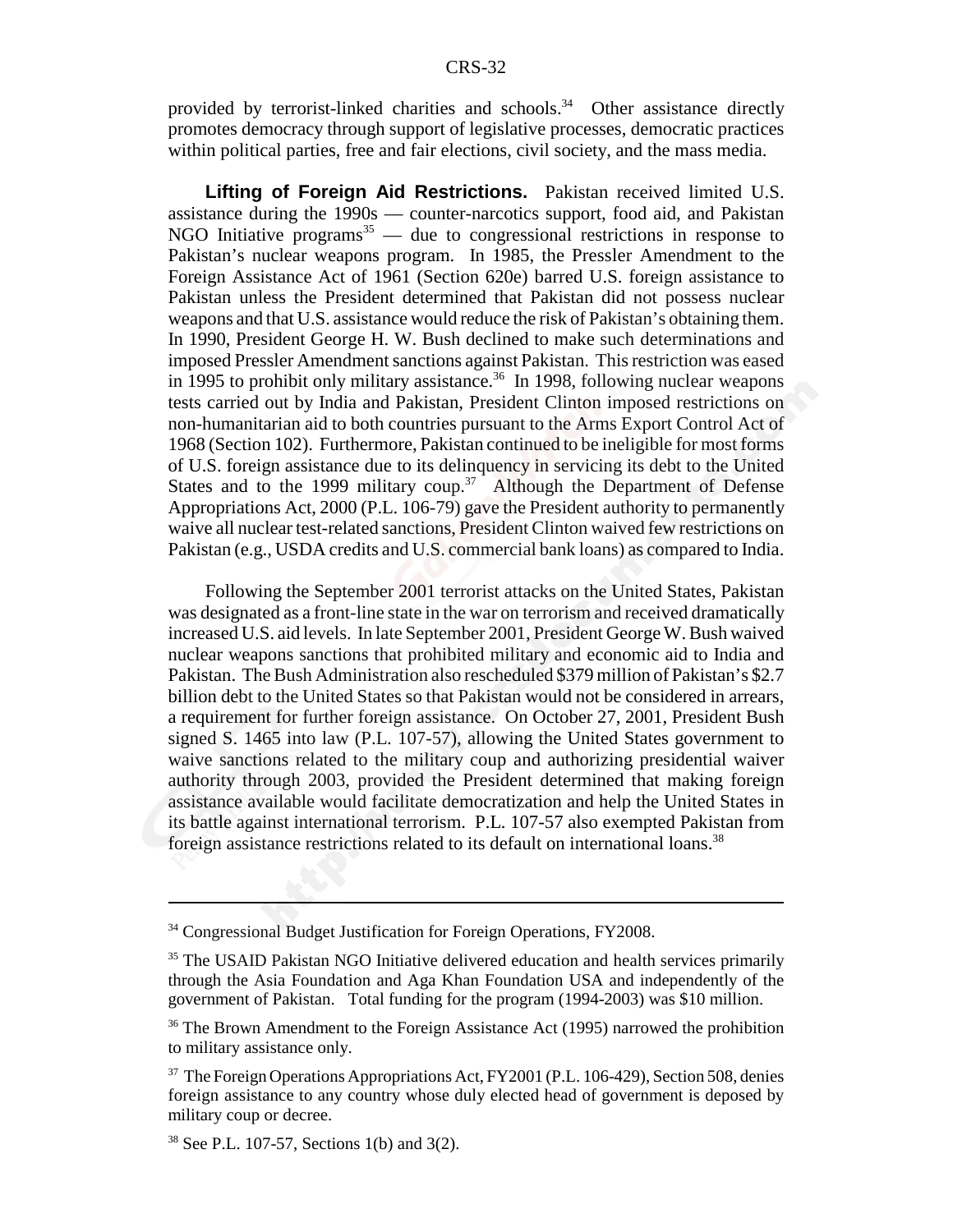#### CRS-33

Since 2003, President Bush has annually exercised the waiver authority on couprelated sanctions against Pakistan.<sup>39</sup> The Emergency Supplemental Appropriations for Iraq and Afghanistan Security and Reconstruction Act, 2004 (P.L. 108-106) amended P.L. 107-57 by extending the President's waiver authority and loan payment exemption through 2004. P.L. 108-447 and P.L. 109-102 extended the provisions of P.L. 107-57 through FY2005 and FY2006, respectively. The Implementing the 9/11 Commission Recommendations Act of 2007 (P.L. 110-53) extended the waiver authority allowing for foreign assistance to Pakistan through FY2008.

The Consolidated Appropriations Act for FY2008, Section 699F, provides \$300 million in FMF to Pakistan, of which \$50 million may be made available after the Secretary of State reports that the government of Pakistan:

- is making concerted efforts to prevent Al Qaeda and associated terrorist groups from operating in the territory of Pakistan, including by eliminating terrorist training camps or facilities, arresting members of Al Qaeda and associated terrorist groups, and countering recruitment efforts;
- is making concerted efforts to prevent the Taliban from using the territory of Pakistan as a sanctuary from which to launch attacks within Afghanistan, including by arresting Taliban leaders, stopping cross-border incursions, and countering recruitment efforts; and
- is implementing democratic reforms.

## **Sri Lanka**

| <b>Account</b> | <b>FY2005</b> | <b>FY2006</b>    | <b>FY2007</b> | <b>FY2008</b><br>estimate | <b>FY2009</b><br>request |
|----------------|---------------|------------------|---------------|---------------------------|--------------------------|
| <b>CSH</b>     | 300           | $\boldsymbol{0}$ | 0             | $\Omega$                  |                          |
| DA             | 6,774         | 3,705            | 3,557         | 5,241                     | 4,000                    |
| <b>ESF</b>     | 9,920         | 3,960            | 3,000         | $\theta$                  |                          |
| <b>FMF</b>     | 496           | 990              | 990           | 422                       | 900                      |
| <b>IMET</b>    | 461           | 529              | 483           | 571                       | 600                      |
| <b>INCLE</b>   | 0             | $\Omega$         | $\Omega$      | 20                        | 350                      |
| <b>NADR</b>    | 2,700         | 3,615            | 1,050         | 1,143                     | 650                      |
| Totals         | 20,651        | 12,799           | 9,323         | 7,397                     | 6,500                    |

**Table 17. U.S. Assistance to Sri Lanka, 2005-2009** (thousands of dollars)

<sup>39</sup> For additional information, see CRS Report RL33498, *Pakistan-U.S. Relations*, by K. Alan Kronstadt, and CRS Report RS20995, *India and Pakistan: U.S. Economic Sanctions*, by Dianne E Rennack.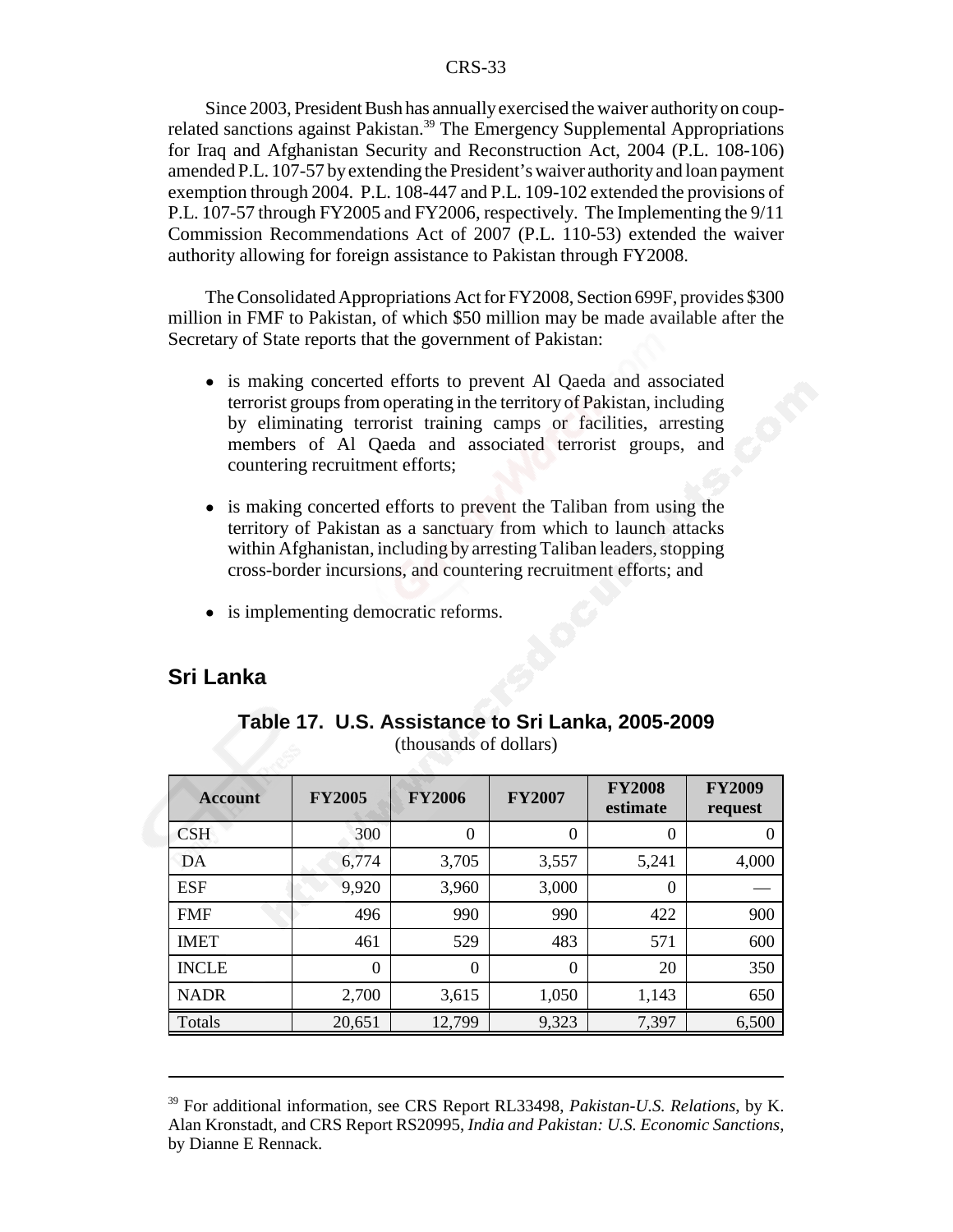| D١<br>L.<br>.K.S. |
|-------------------|
|-------------------|

| <b>Account</b>                          | <b>FY2005</b> | <b>FY2006</b> | <b>FY2007</b> | <b>FY2008</b><br>estimate | <b>FY2009</b><br>request |  |  |
|-----------------------------------------|---------------|---------------|---------------|---------------------------|--------------------------|--|--|
| <b>Food Aid/Disaster Assistance</b>     |               |               |               |                           |                          |  |  |
| P.L. 480 Title<br>II Grant <sup>a</sup> | 1,996         | 0             | 14,086        |                           |                          |  |  |
| FFP <sup>b</sup>                        | 9,690         | 8,798         |               |                           |                          |  |  |
| Section<br>$416(b)^{b}$                 | $\Omega$      | 70            |               |                           |                          |  |  |
| Tsunami<br>Relief                       | 134,600       |               |               |                           |                          |  |  |

**Sources:** U.S. Department of State, USAID, U.S. Department of Agriculture.

a. USAID data — includes freight costs.

b. USDA data — does not include freight costs.

c. Tsunami Recovery and Reconstruction Fund, P.L. 109-13

United States assistance programs aim to promote the peace process between the government of Sri Lanka and Tamil separatists led by the Liberation Tigers of Tamil Eelam (LTTE). In order to help pressure the LTTE to return to the negotiating table, the United States provides assistance to help strengthen the capabilities of the Sri Lankan military. INCLE and NADR programs support the police force and counterterrorism activities. U.S. assistance also promotes economic growth, especially in less developed, conflict-ridden areas, and helps to advance democracy, human rights, and civil society.

| <b>Top Donors of Bilateral</b>      |
|-------------------------------------|
| <b>Official Development</b>         |
| <b>Assistance (\$US million) to</b> |
| Sri Lanka                           |

- 1. Japan: 317
- 2. Germany: 65
- 3. Norway: 48
- 4. United States: 43
- 5. Netherlands: 38

2004-2005 average. **Source:** OECD

Since 2004, Sri Lanka has been eligible for MCA assistance, due in large part to positive governmental, social, and economic indicators in the Western province.

Sri Lanka suffered heavy human losses (an estimated 31,000 dead, 4,100 missing, and 519,000 displaced) and property damage worth approximately \$1 billion (or  $4.4\%$  of GDP) in the December 2004 earthquake and tsunami.<sup>40</sup> The Bush Administration pledged \$134.6 million for disaster relief and reconstruction to Sri Lanka. In 2006, Sri Lanka received Transition Initiative (TI) funding (\$1.7 million) for the peace process and \$1.1 million in disaster assistance.

**FY2008 Appropriations.** The Consolidated Appropriations Act for FY2008, Section 699G, withholds FMF from Sri Lanka, with the exception of technology or equipment related to maritime and air surveillance and communications, unless the following conditions are met:

<sup>40</sup> USAID, Fact Sheet no. 39, *Indian Ocean — Earthquake and Tsunamis*, July 7, 2005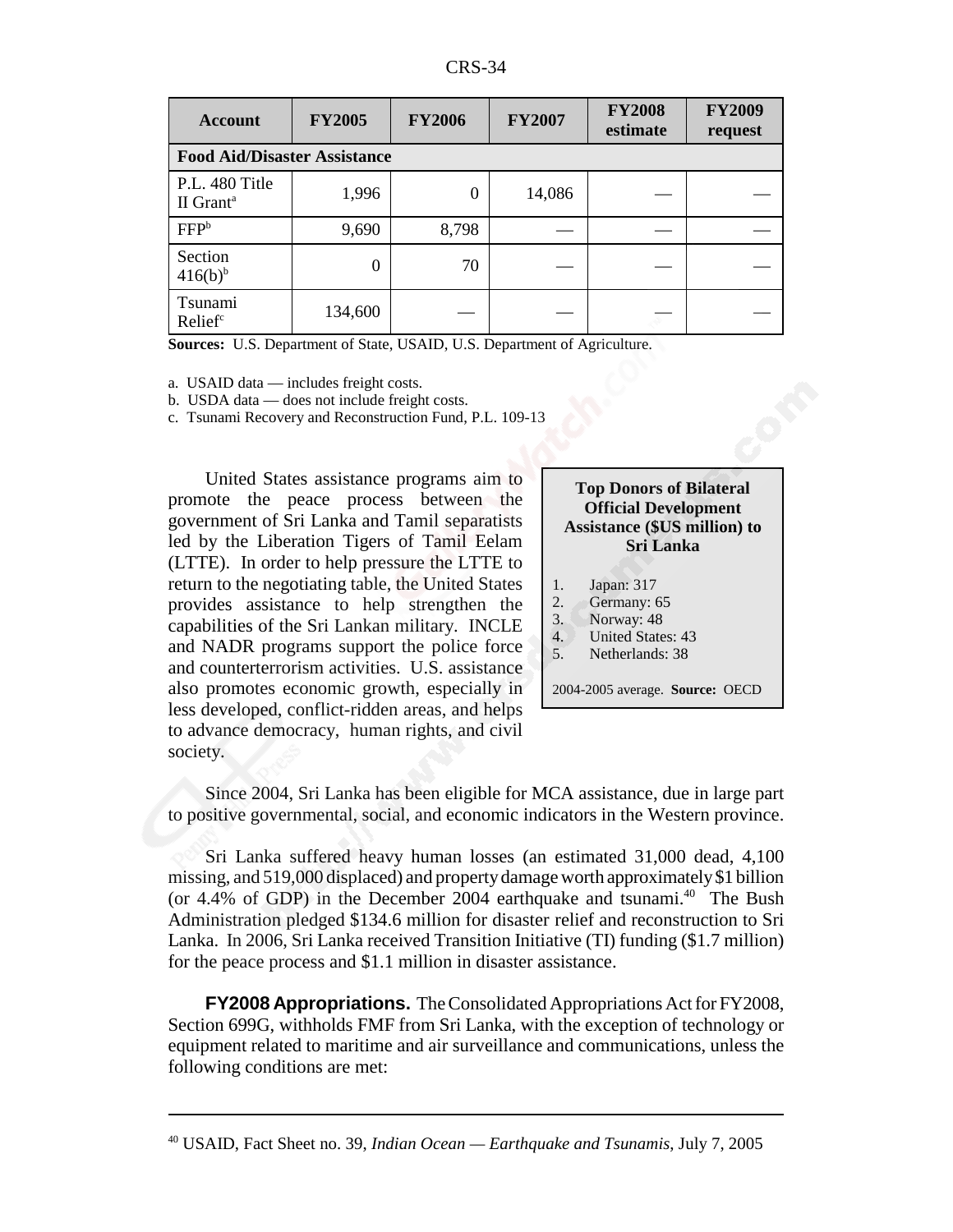- the Sri Lankan military is suspending and the Sri Lankan government is bringing to justice members of the military who have been credibly alleged to have committed gross violations of human rights or international humanitarian law, including complicity in the recruitment of child soldiers;
- the Sri Lankan government is providing access to humanitarian organizations and journalists throughout the country consistent with international humanitarian law; and
- the Sri Lankan government has agreed to the establishment of a field presence of the Office of the United Nations High Commissioner for Human Rights in Sri Lanka with sufficient staff and mandate to conduct full and unfettered monitoring throughout the country and to publicize its findings.